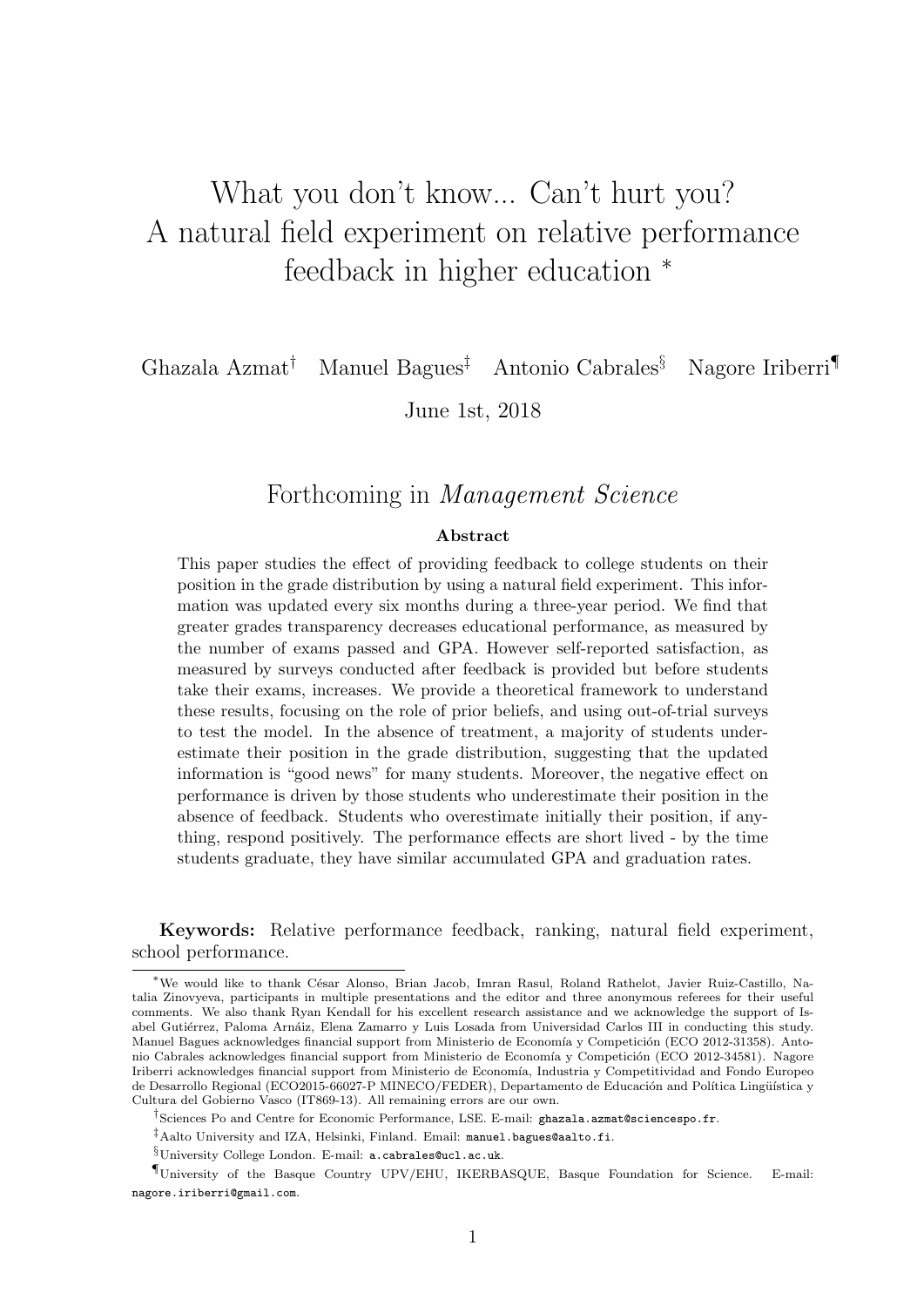# 1 Introduction

Providing feedback on individual performance is common practice, both in labor as well as in educational settings. Feedback is often provided on absolute performance or relative to some relevant reference group. A commonly held belief across organizations has been that more information will aid accountability. However, the actual response to information is likely to be complicated by a number of underlying features – making it unclear whether one can conclude that more information is always good for future performance. From a theoretical point of view, besides the associated incentives, individuals' preferences and their prior beliefs about their relative standings are likely to feed into their reaction to feedback, such that more transparency can actually increase or reduce performance.

Using a natural field experiment (Harrison and List, 2004) in an educational setting, this paper studies the dynamic effects of providing relative performance feedback, on both individual performance and satisfaction, shedding light on an important underlying mechanism – that of prior beliefs. A cohort of approximately 1,000 students enrolled in various degrees were randomly assigned into treatment and control groups. The experiment is carried over four years –following students through their full degree programs– in a large Spanish university.<sup>[1](#page-1-0)</sup> Students in the control group, as per usual, receive only information on their own performance, while students in the treatment group are provided with their decile rank with respect to other students in their cohort. Relative performance feedback is provided to treated students for the first time at the end of the first semester of their second year of their program and is updated every six months until the end of the fourth (and final) year of the degree. Additionally, the timing is such that, after receiving feedback but before undertaking exams, students respond to surveys on course satisfaction. Finally, an important feature of our study is that we conduct an out-of-trial survey on students' prior beliefs, which allows us to understand the mechanism through which the treatment affects performance and

<span id="page-1-0"></span><sup>&</sup>lt;sup>1</sup>An important merit of natural field experiments is that they bypass selection issues due to participation constraint, since all students in the cohort participate in the experiment (Al-Ubaydli and List, 2015)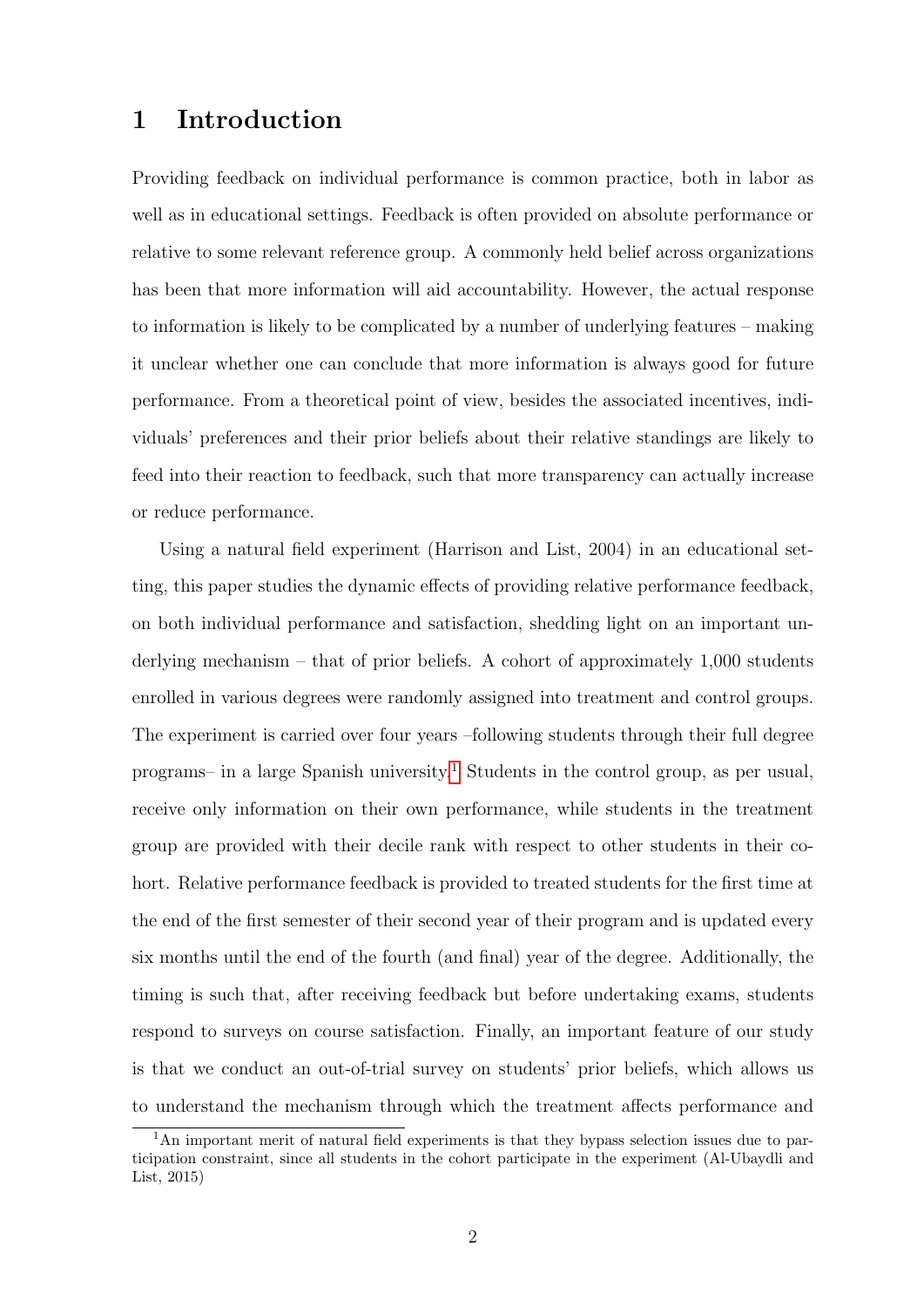satisfaction.

The academic performance of students in the treatment and control groups in the pre-treatment year (first year of degree) is similar. Once the treated students are provided with their rank information, we observe a significant decrease in their performance relative to those in the control group. In particular, during their second year, treated students pass, on average, 0.4 fewer course modules than students in the control group. Their GPA in that year falls by around 0.20 standard deviations. Overall, our results suggest that increased grade transparency has a detrimental effect on academic performance. Interestingly, satisfaction levels increase during this period. In the pre-treatment period, treated and control students report similar levels of satisfaction. However, after the provision of feedback in the second year – which is before exams are taken – treated students report a higher level of satisfaction.

To understand the mechanism that reconciles the effects of feedback on performance and satisfaction, we provide a theoretical framework that focuses on students' prior beliefs. The framework aims to understand the conditions under which relative performance feedback will have an impact on performance and the direction of its effect. In particular, we show that two issues are vital to understanding the sign of the effects of information provision. First, the type of objective functions that individuals maximize and, in particular, whether they maximize only their own performance, or whether they also care about their relative standing in a competitive manner. This may be because either relative performance materializes into different outcomes or individuals inherently care about relative standing in performance. Second, and more important, we consider individuals' prior beliefs regarding their, and others', abilities. This helps to understand, whether, in the absence of information, they were underestimating or overestimating their relative position. In particular, in a context where individuals have competitive preferences, learning that one's ability, with respect to others', is higher than initially believed, leads to lower effort provision, and conversely, learning that one's relative ability is lower than initially believed, when overestimating, leads to greater exertion of effort.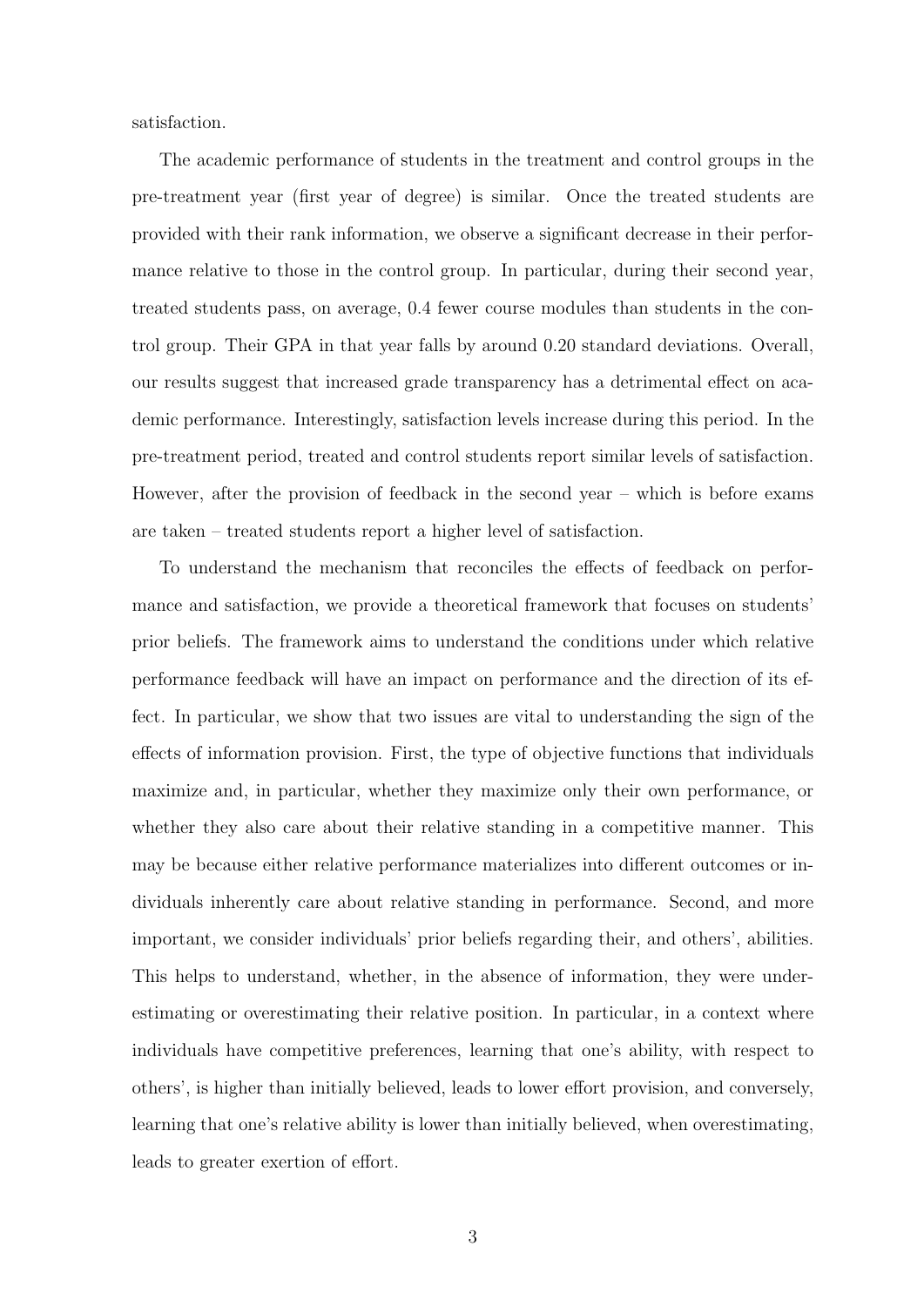To test our theoretical mechanism, we use data from an out-of-trial student survey on prior beliefs of their relative standing. The average student makes an error in her prediction of 22 percentiles, indicating that students are indeed initially unaware of their relative standing. Moreover, contrary to the commonly held belief that people are generally overconfident about their ability, in our study the average student underestimates her relative ranking by 18 percentiles. This pattern is consistent with previous studies that have shown that over- and under-confidence vary systematically, and there tends to be under-confidence on difficult tasks (Moore and Cain, 2007). We show that students who are predicted to underestimate their relative rank are those who react negatively to the information. Students who are predicted to overestimate their relative position perform better, although the effect is not statistically significant. For students whose prior beliefs are predicted to be correct (i.e., for whom the feedback does not provide additional information), the effect is close to zero.

Since the university attracts highly-able students, the underestimation of rank may, in part, be due to students' feeling less able than his or her peers. Measuring students' priors allows us to understand their role in explaining the response to relative performance feedback. While there is some recent work on how individuals update their beliefs (Eil and Rao, 2010, Mobius et al., 2011, Ertac, 2011), little attention has been devoted to studying the role that prior beliefs play in the reaction to relative performance feedback.

Since we follow the students until the completion of their degree program, we can look beyond the immediate impact of treatment and study the long-run effects of the provision of feedback. We find that the provision of feedback information has a short-lived effect on academic performance. In particular, students whose performance deteriorated in response to the feedback information retake failed exams at the end of the academic year and close the gap in grade with respect to the control students. Although the accumulated GPA is still lower at the end of the academic year, on graduation, the performance of the treatment and control groups —as measured by the likelihood of graduating or the average accumulated GPA at end of the degree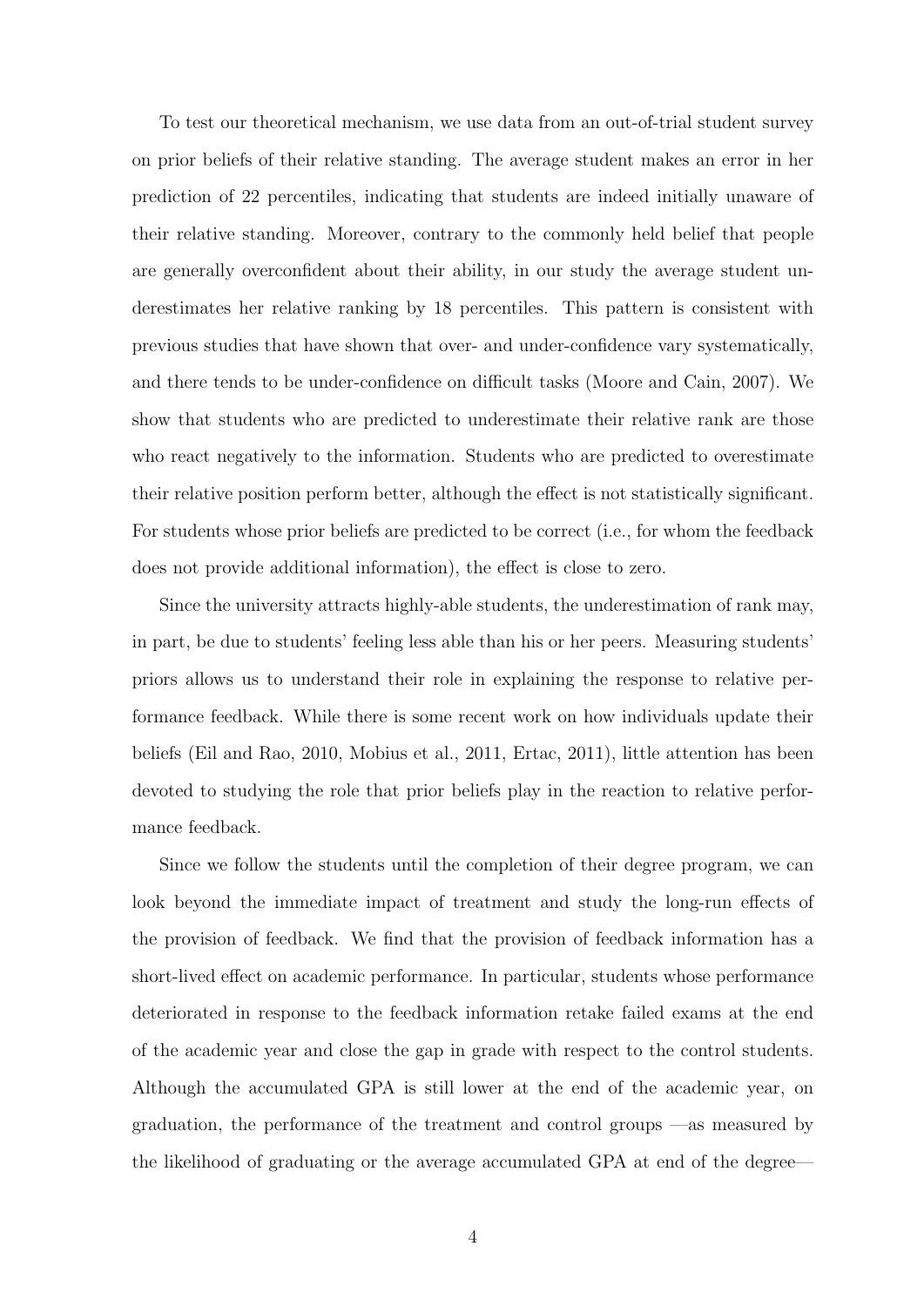is statistically indistinguishable. The out-of-trial survey conducted in the final year of study suggests that, as students get closer to program completion, they are better informed of how they compare to their classmates. Among the control group, the prediction error falls to 15 percentiles, suggesting that there is learning over time. Another potential explanation might be the existence of information spillovers.

Our study relates to the empirical literature on the effect of relative performance feedback, both in educational and workplace settings.<sup>[2](#page-4-0)</sup> The findings in the literature have largely been mixed. In an educational setting, focusing on younger, pre-college aged students, Azmat and Iriberri (2010), Tran and Zeckhauser (2012) and Katreniakova (2014), all find positive effects of the provision of relative performance feedback. In a workplace setting, observing other's work or getting relative performance feedback, Mas and Moretti (2009) and Blanes-i-Vidal and Nossol (2011) find a positive effect on performance, while Barankay (2011) finds a negative effect and Blader et al. (2015) find positive or negative effects, depending on the context. These mixed results in the literature suggest that the response is not straightforward. Our study helps to shed light on the potential mechanism at play. Unlike previous studies, we account for individuals' beliefs prior to the provision of information.

In a lab setting, studies have also investigated the role of feedback under various incentive schemes, showing its importance (Ertac, 2005; Eriksson et al., 2009; Hannan et al., 2009; Khunen and Tymula, 2012; Charness et al., 2013; Gerhards and Siemer, 2014; Azmat and Iriberri, 2016; Gill et al., 2016). These studies do not elicit beliefs on ranking position, with the exception of Khunen and Tymula (2012), who, under flatrate incentives, find that those who rank lower than expected increase effort and those who rank higher than expected reduce effort, although the overall effect is positive.

We focus on a particular setting – that of higher education – where the demand for more feedback has been increasing among students. Williams and Kane (2009), for example, show that "assessment and feedback routinely score less well than other

<span id="page-4-0"></span><sup>&</sup>lt;sup>2</sup>The effect of interim absolute performance feedback has also been studied in the literature. For example by Bandiera et al. (2015), where they find that the provision of feedback has a positive effect on students' subsequent test scores.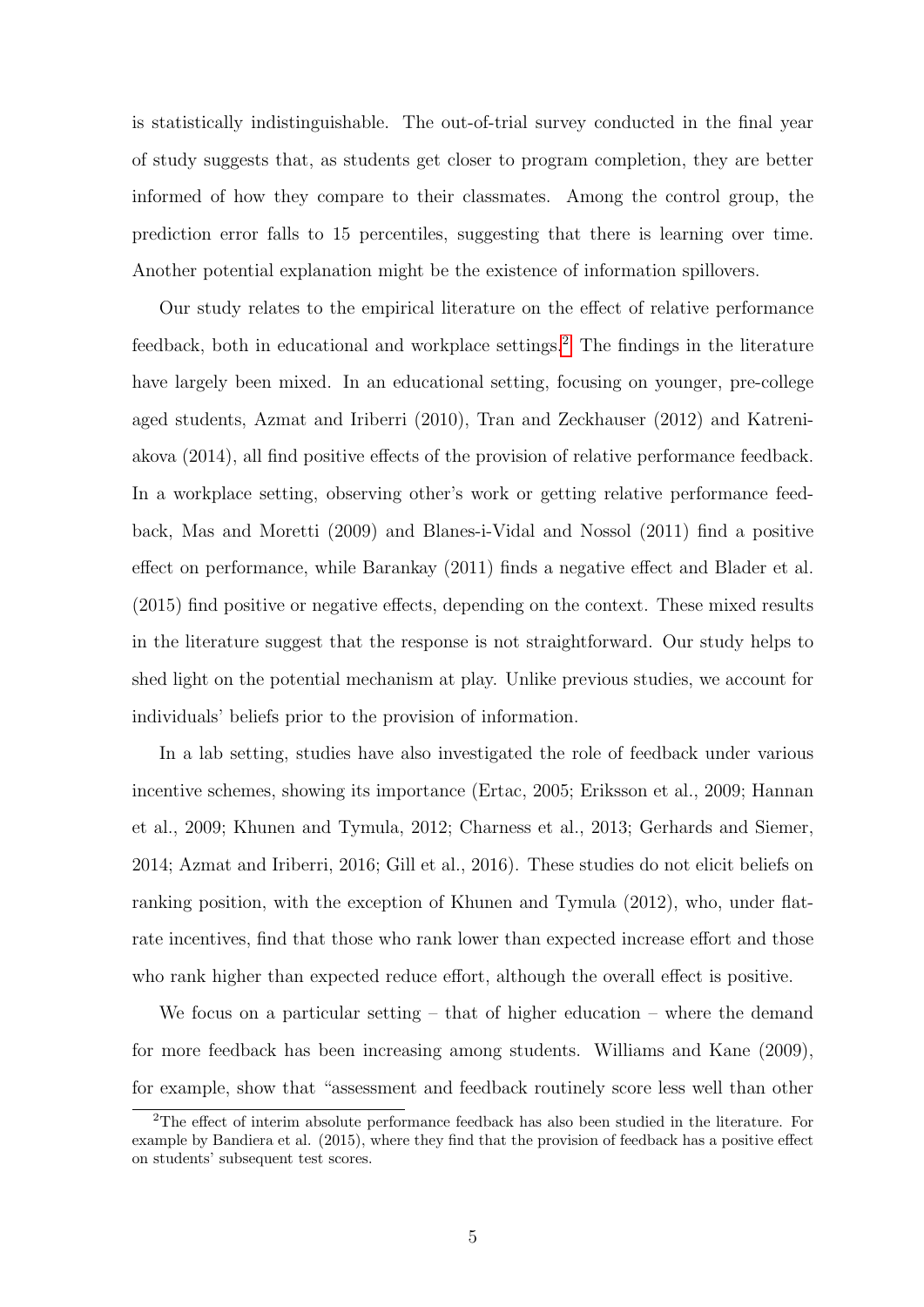course-related aspects of the student experience and have done so for many years." However, the results of the study extend to other types of organizations, where greater transparency is becoming the norm. We provide a comprehensive analysis of the role of feedback on traditional outcomes, such as performance, which helps to understand why individuals might respond differentially.

The paper is organized as follows. Section 2 presents the theoretical framework. Section 3 describes the institutional background and the design of the experiment, as well as the additional surveys we conducted in the field. Section 4 presents the results. Finally, Section 5 concludes.

# <span id="page-5-1"></span>2 Theoretical Framework

We introduce a theoretical framework to understand agents' reactions to feedback on relative performance. We show that two elements are crucial when predicting a particular direction in the change of effort - one is the motivational component and the other is the informativeness of the feedback relative to agents' prior beliefs. At the end of the section, we propose a hypothesis on how differential reaction to feedback depends on individuals' prior beliefs. This is then tested in the natural field experiment, which is carried out at a university. A more formal description of the model is provided at the end of the paper in Appendix B.

Assume that the individuals' utility consists of two elements. One is a cost function of effort and the other is composed of two main motivational drivers that enter in an additive way. The first of these drivers is an output function of the individual's effort and ability, while the other is a competitive function. This competitive function depends on individuals' own effort and ability, as well as the efforts and abilities of other individuals. We can interpret this as the probability of winning a "prize" (which could, of course, be psychological reward)<sup>[3](#page-5-0)</sup>.

The output driver is a function of individuals' effort and ability, which we assume are complementary (i.e., the marginal output of effort is increasing in ability). The

<span id="page-5-0"></span><sup>3</sup>See for example Charness, Masclet and Villeval (2013).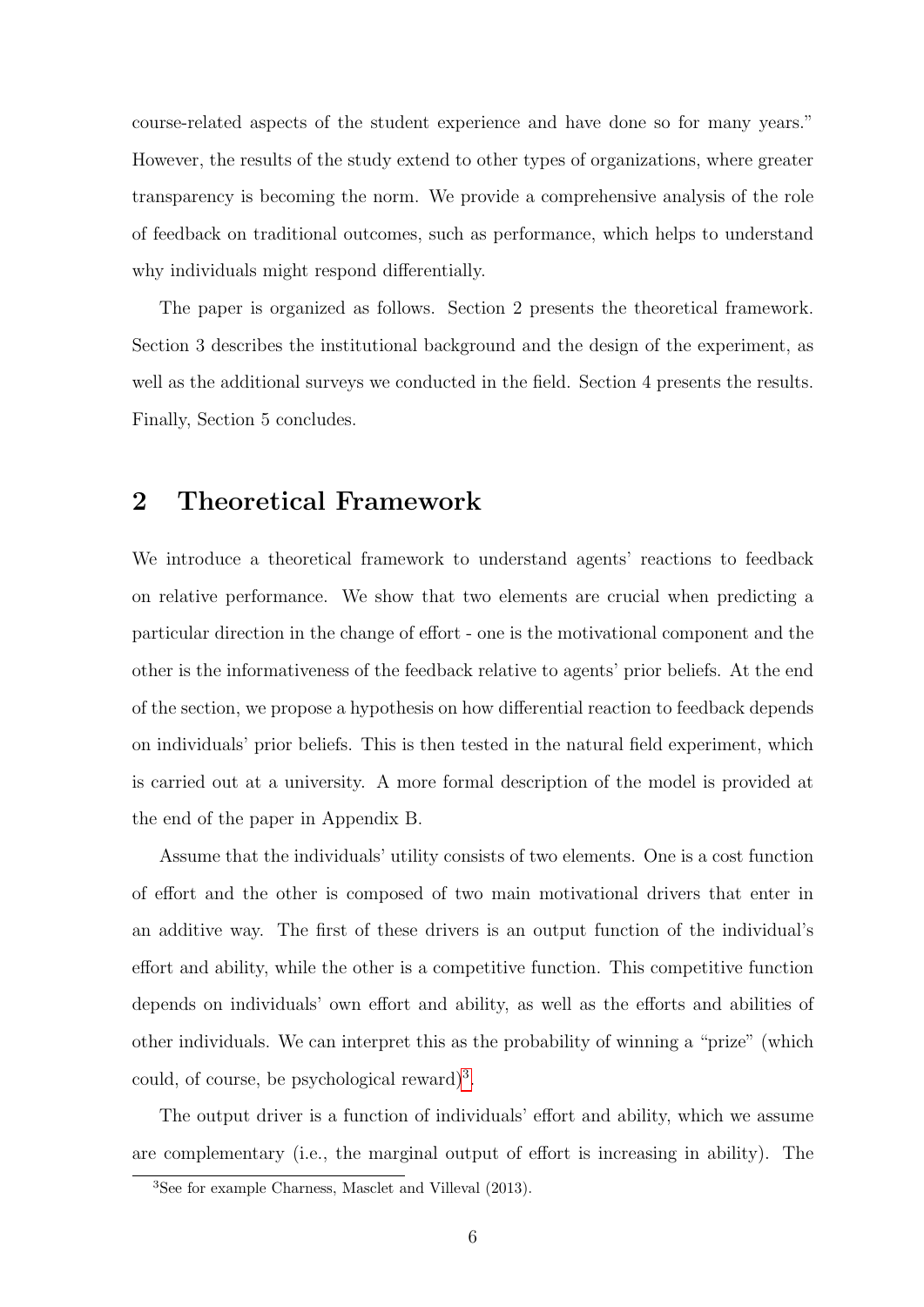competitive driver is a function of own, as well as other individuals', effort and ability. Individual's own higher ability or effort makes it more likely that she wins the prize, while others' higher effort or ability makes her winning less likely. In the competitive driver component, we specify three more relations. First, own effort and others' effort are strategic complements<sup>[4](#page-6-0)</sup>. Second, the marginal product of own effort is increasing in the ability of others. And third, own effort and own ability may be complements or substitutes. Note that relative performance feedback can be informative about own and others' ability. With this utility function, we can make predictions about the effects of the provision of feedback.

If feedback informs the decision maker that others' ability is lower than expected, it suggests that she was initially underestimating her relative position. In which case, the reaction function for the effort of agent will shift down from the effect on the competitive motivation. This is because marginal product of effort is increasing in others' ability. If everyone lowers their estimate of the ability of opponents, the equilibrium choice of effort will decrease for all. This is because of the strategic complementarity between own effort and others' efforts.

If, however, feedback reveals that own ability is higher than initially believed, then the effect is more complicated. On the one hand, the reaction function for effort should shift up. This is because of the complementarity of own effort and ability in the output driver component. However, the reaction function for effort could shift down. This is because own ability and effort, in the competitive motivation, could be substitutes. In turn, the impact of feedback could increase or decrease effort. It would depend on the relative sizes and signs of the effect of the output and competitive drivers on effort. If the individual impact is the same for everyone, the equilibrium choice of effort for everyone goes in the same direction. This is due to the strategic complementarity of own and others' efforts. The final effect depends on the weight assigned to maximizing own output versus having a high standing within the cohort. A high weight for own output increases effort upon learning that own ability is better than expected. The

<span id="page-6-0"></span> $4\text{As it is assumed in Benabou (1993), Calvò-Armengol et al. (2009), and Albornoz et al. (2017).}$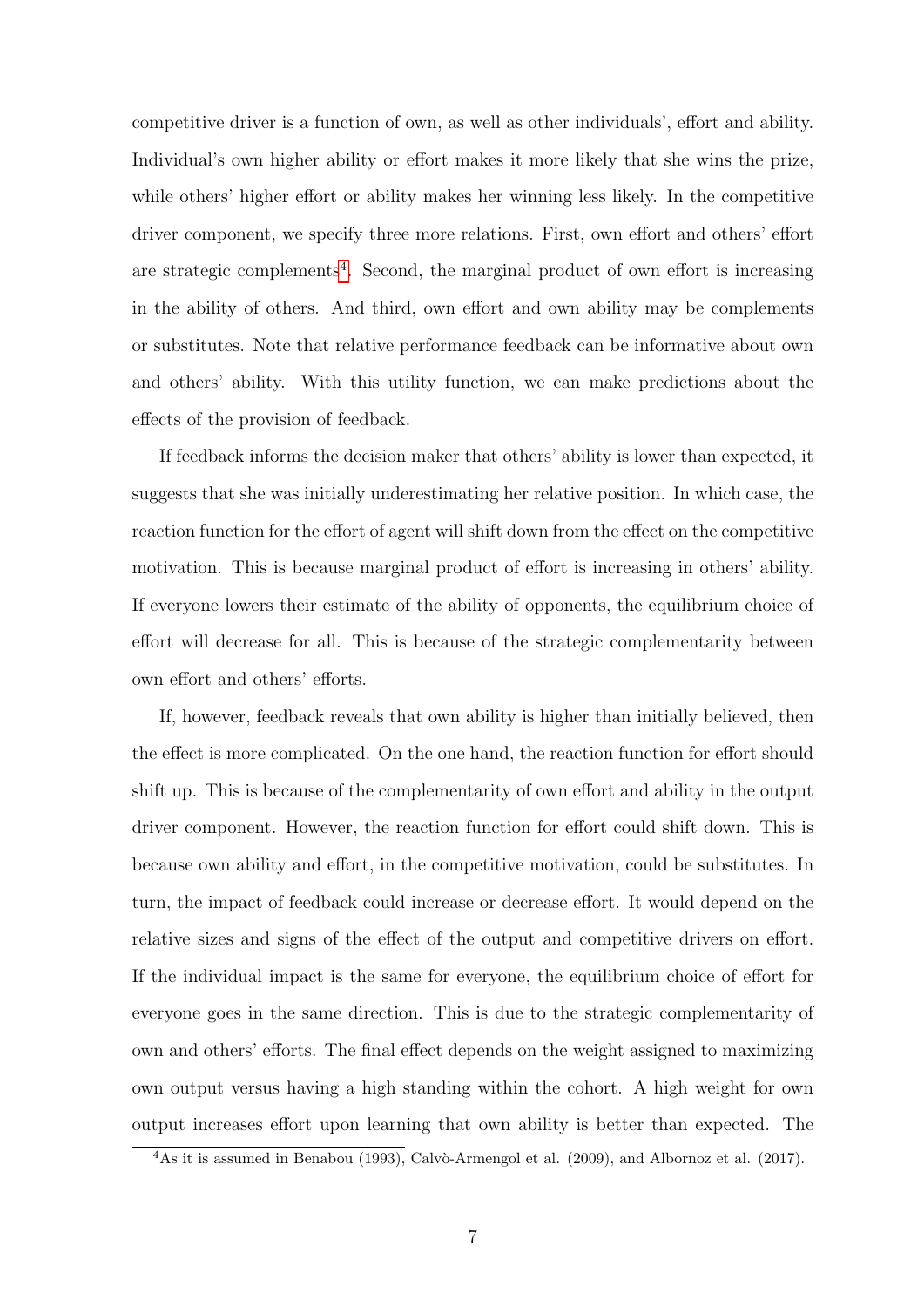opposite can happen with a high weight for relative cohort standing if ability and effort are substitutes in the competitive component.

The overall effect of feedback, therefore, depends on the prior knowledge of own ability, versus the knowledge of others' ability. If we assume that information about others' ability is the only novelty and that individuals care for the competitive component, then a positive (negative) surprise about others' ability would lead to an unambiguous decrease (increase) in effort. If, however, information on own ability is the novelty, then the effect would be ambiguous.

This theoretical framework highlights the key determinants for agents' effort choices. One determinant is the different motivations in utility and another is the expectations individuals have before the provision of information. A final important determinant is whether feedback is informative of own ability or others' ability. The framework also makes salient that the average treatment effect of providing relative feedback could take any direction. It could be positive, negative or zero. The framework allows for different responses and, at the same time, provide guidance about what effects we expect to find. In particular, in our setting, it seems likely that knowledge of one's own ability is more precise than the knowledge of others' ability. This is because peers are new for most students. Thus, the feedback will make individuals update their priors of others' ability rather than their own ability. It also seems reasonable to assume that students have strong competitive motives since grades in a university serve as a signal of ability to potential employers and to graduate school admissions officers. Moreover, although some students will have a motivation for better grades, many will have an even stronger desire to perform better than others. If this is the case, the dominant force will be the one that shifts effort up or down in the presence of a negative or positive surprise. We can, therefore, test the following hypothesis:

Hypothesis: individuals who receive positive news (who were underestimating their relative position in the absence of information) reduce their output, while individuals who receive negative news (who were overestimating their relative position in the absence of information) increase their output.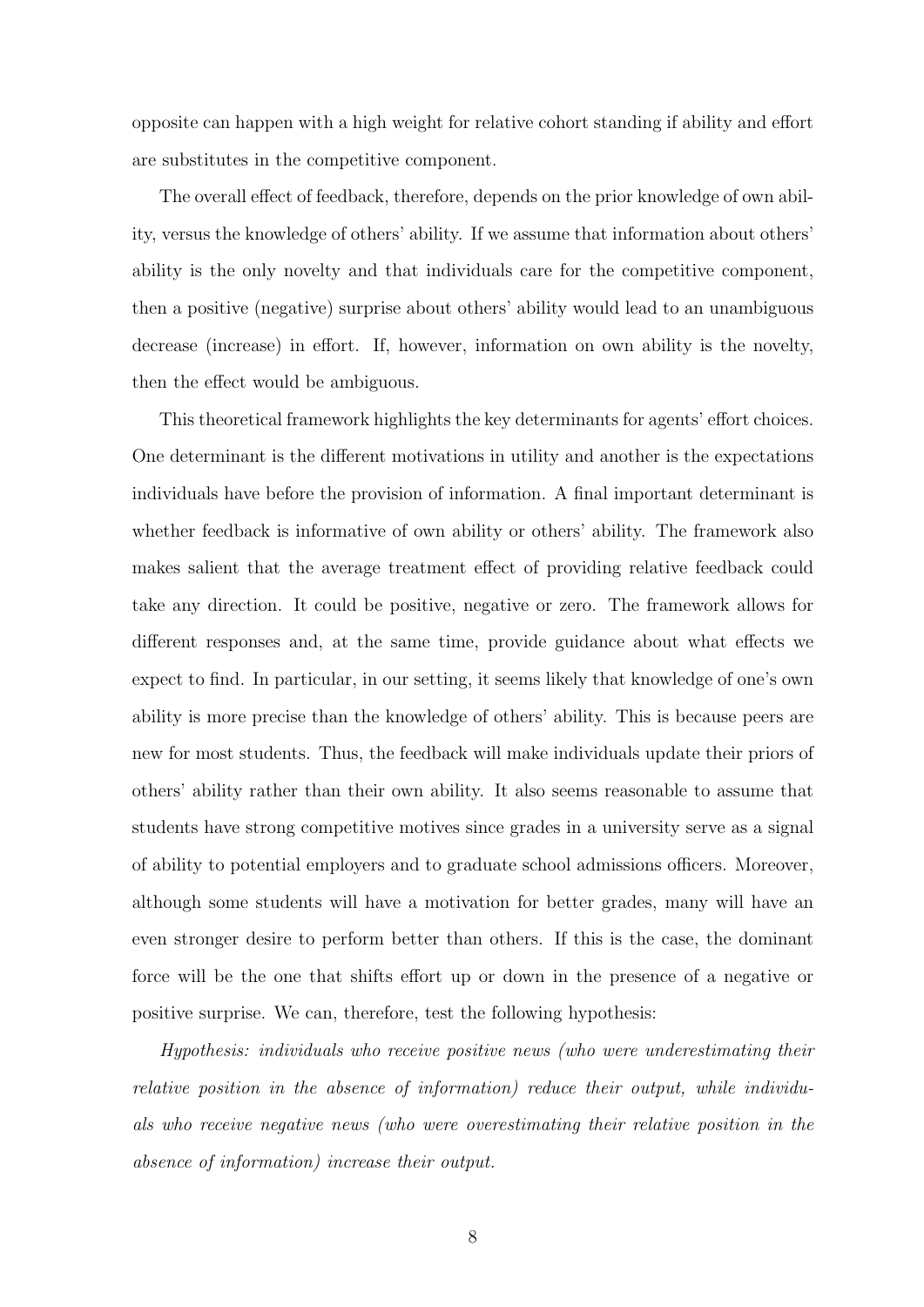In the sections that follow, we will describe our empirical application, which will test this hypothesis.

# 3 Background and Experimental Design

In our study, we follow a cohort of around 1,000 students, who enrol at University Carlos III in Madrid, Spain, in 2009. Over three years, 2010 to 2013, we conducted a natural field experiment. Students were randomly allocated into treatment and control groups at the start of their second year and treatment was carried out every six months until the end of the fourth year. In the control group, students receive information on their own performance (as is the norm). In the treatment group, students additionally receive information on their relative performance.

The majority of students pursue their degree in Spanish, but a small minority do so in English. Our study includes only students enrolled in the Spanish track on four four-year degree programs – Business, Economics, Finance, and Law – and one six-year degree – Business and Law. Two of these degrees – Business and Business and Law – are held simultaneously in two different locations, the Northern and the Southern campuses. We study both, such that our study involves students in seven different degree-locations. Table [A1](#page-53-0) summarizes the allocation into treatment and control groups by campus and degree program.

In this section, we explain the most relevant features of the university system, the design of the experiment, as well as the timing of the experiment.

## 3.1 Educational Institution

In Spain, access to university (full-time, undergraduate) is based on applicants' entry grade, which is calculated as a weighted average of their high school accumulated GPA  $(60\%)$  and the grade obtained on a standardized exam known in Spanish as *Selectividad* (40%). University Carlos III offers the most selective degrees in the region according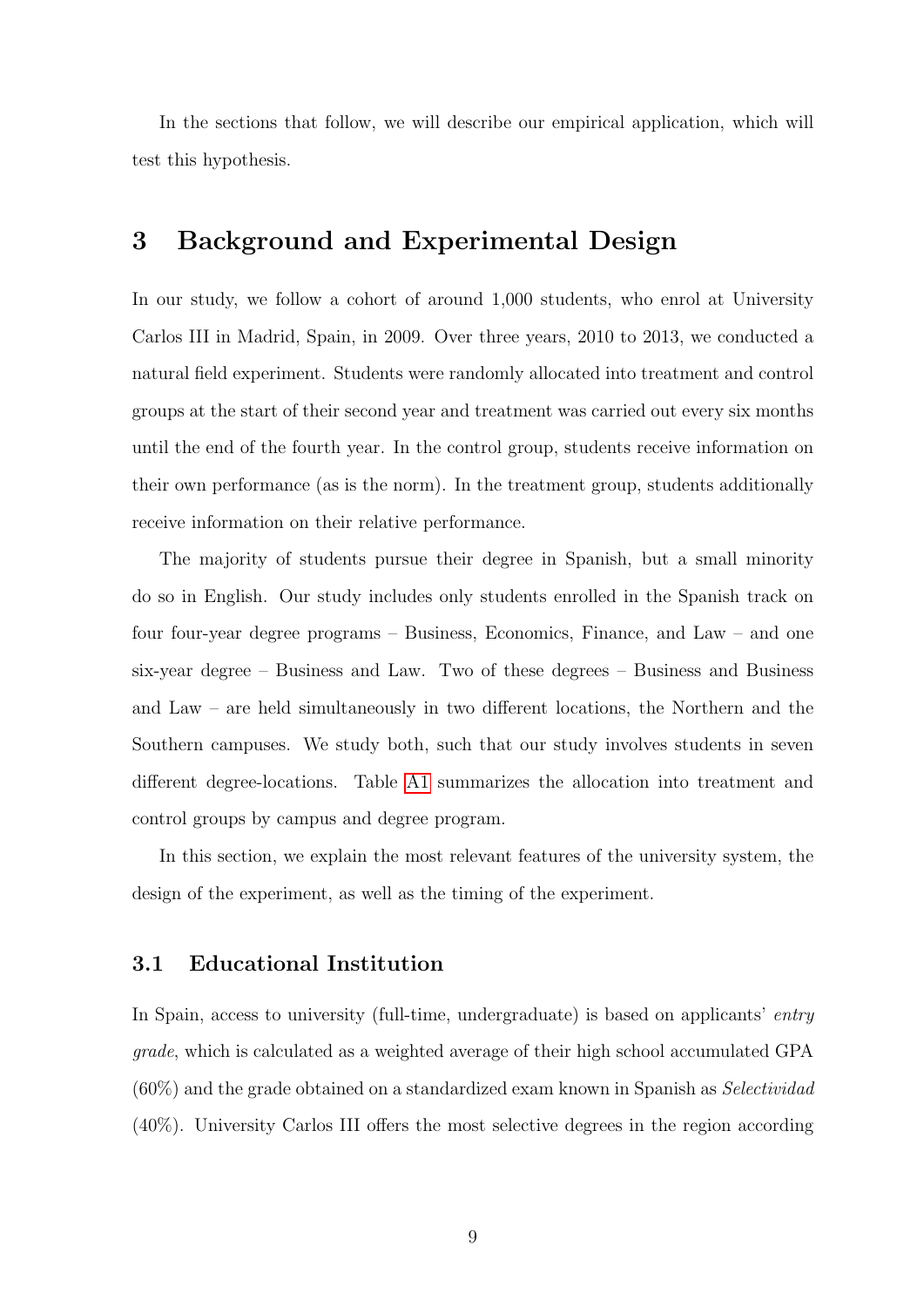to the required minimum entry grade.<sup>[5](#page-9-0)</sup>

An academic year includes two 14-week terms. The first term takes place from September to December, with exams taken in January. The second term takes place from February to April, with exams taken in May. Students that fail to pass an exam on either of the two terms have the opportunity to retake that exam in June.

Each week students attend one lecture and one tutorial. The assignment of students to lecture and tutorial groups is based on the first letter of their surname.<sup>[6](#page-9-1)</sup> As an illustration, Figure [A1](#page-45-0) depicts how students enrolled in 2010 in the 1st year of the Business degree at the Southern campus were distributed across groups. For instance, students whose surname initial began with "A" or "B" were assigned to tutorial group number 74 and lecture group "74-75-76" (which combines tutorial groups 74, 75 and 76). In the Spanish context, surname order is uncorrelated with socio-economic status or academic performance, and as a result, performance across groups tends to be balanced.

All courses in the 1st and 2nd year of the degree are compulsory. Courses in the 3rd and 4th year of the degree are mostly elective. In each course, the final grade is usually a weighted average of the grade obtained in the end of term exams (60%), midterm evaluations (20%) and group presentations/assignments (20%). The end of term exam is usually the same for different groups in the same subject.

Students' permanence at the university is subject to certain requirements. During their first year at Carlos III, students must pass at least two courses. By the end of their second year, they must have passed every first-year course. Finally, they cannot fail the same exam more than three times. If any of these conditions is not satisfied, students cannot pursue their studies.<sup>[7](#page-9-2)</sup>

<span id="page-9-0"></span>After each semester, students receive information on the grades that they have ob-

<sup>5</sup> Information on minimum entry grades is available at [http://portal.uc3m.es/portal/](http://portal.uc3m.es/portal/page/portal/acceso_universidad/notas_corte_pc/notas_corte_09_10/notasmadrids09.pdf) [page/portal/acceso\\_universidad/notas\\_corte\\_pc/notas\\_corte\\_09\\_10/notasmadrids09.pdf](http://portal.uc3m.es/portal/page/portal/acceso_universidad/notas_corte_pc/notas_corte_09_10/notasmadrids09.pdf), retrieved on April 30 2015.

<span id="page-9-1"></span> $6$ The only exception are second-year students in the English track. This is why we do not consider these students in our analysis and restrict our attention to students in the Spanish track.

<span id="page-9-2"></span><sup>7</sup>More detailed information is available on the university's webpage [http://portal.uc3m.es/](http://portal.uc3m.es/portal/page/portal/conocenos/nuestros_estudios/normativa_09/Permanencia)) [portal/page/portal/conocenos/nuestros\\_estudios/normativa\\_09/Permanencia\)](http://portal.uc3m.es/portal/page/portal/conocenos/nuestros_estudios/normativa_09/Permanencia)), retrieved on February 11 2015.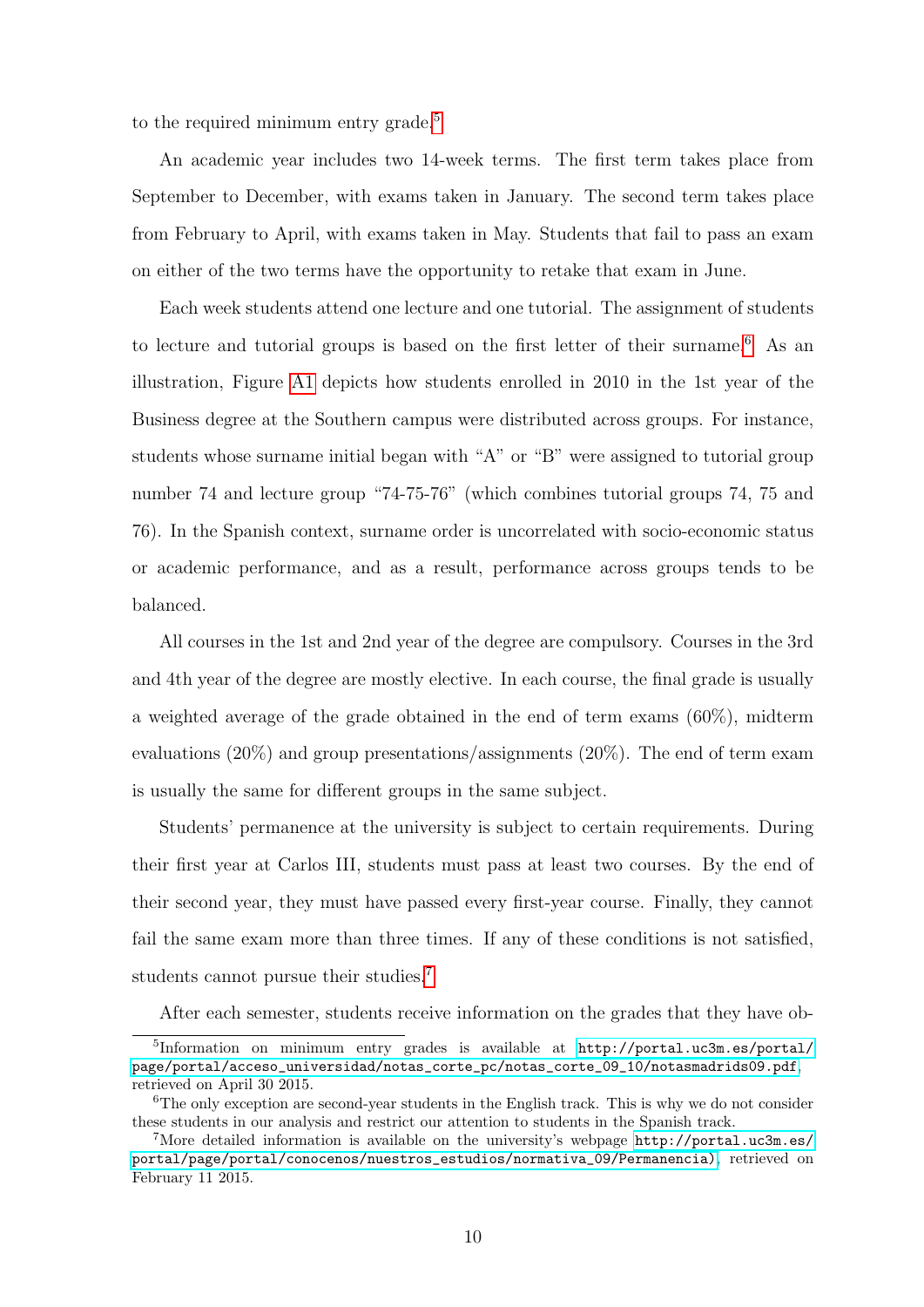tained in each subject. The university summarizes this information through an official measure of accumulated grade point average (AGPA), which students can also access at any point in time on the university intranet.[8](#page-10-0) Students do not receive information on their position in the distribution of AGPAs, relative to other students, or about the AGPA of any other student.

Students are not explicitly rewarded for their relative performance, except for a prize given to the best student in the cohort at the time of graduation.<sup>[9](#page-10-1)</sup> Nonetheless, relative performance might still be relevant. For instance, performing relatively well might lead to better placement on study-abroad programs, receiving a good reference letter that would help to obtain an internship or a better labor market outcome.

## 3.2 Experimental Design

The experiment was conducted using the cohort of students who entered university in the Fall 2009 and who were registered in at least one second-year course in Fall 2010.[10](#page-10-2) We assigned students to the treatment and control groups using a randomized block design. In Table [A1,](#page-53-0) we describe how we assigned students into these groups. Overall, we consider seven blocks on the basis on the location (North campus and South campus) and degree of students (five degree programs). Within each block, we randomly assign one lecture group to the treatment group and the rest to the control group. The table highlights that in the degree-locations that had two groups, one group was randomly assigned to the control and the other to the treatment. However, in some cases, the degree-locations had three groups. For these groups, we decided to randomly assign two groups to the control and one to the treatment. As a result of the random draw, seven lecture groups including 354 students were assigned to the

<span id="page-10-0"></span><sup>&</sup>lt;sup>8</sup>The university calculates the accumulated grade point average summing the grades obtained by the student, modified with a penalty for the number of times an exam is taken, and dividing this sum by the total number of courses taken. There is no penalty if the exam for the course is taken only once. If the student failed once, the course grade is multiplied by 0.95, by 0.90 if the student failed twice, and so forth.

<span id="page-10-2"></span><span id="page-10-1"></span><sup>&</sup>lt;sup>9</sup>This prize, known as *premio extraordinario*, is awarded by the Ministry of Education.

<sup>&</sup>lt;sup>10</sup>This condition excludes approximately 10 percent of the 2009 cohort, generally students who were expelled because they did not manage to pass at least two courses during the first year.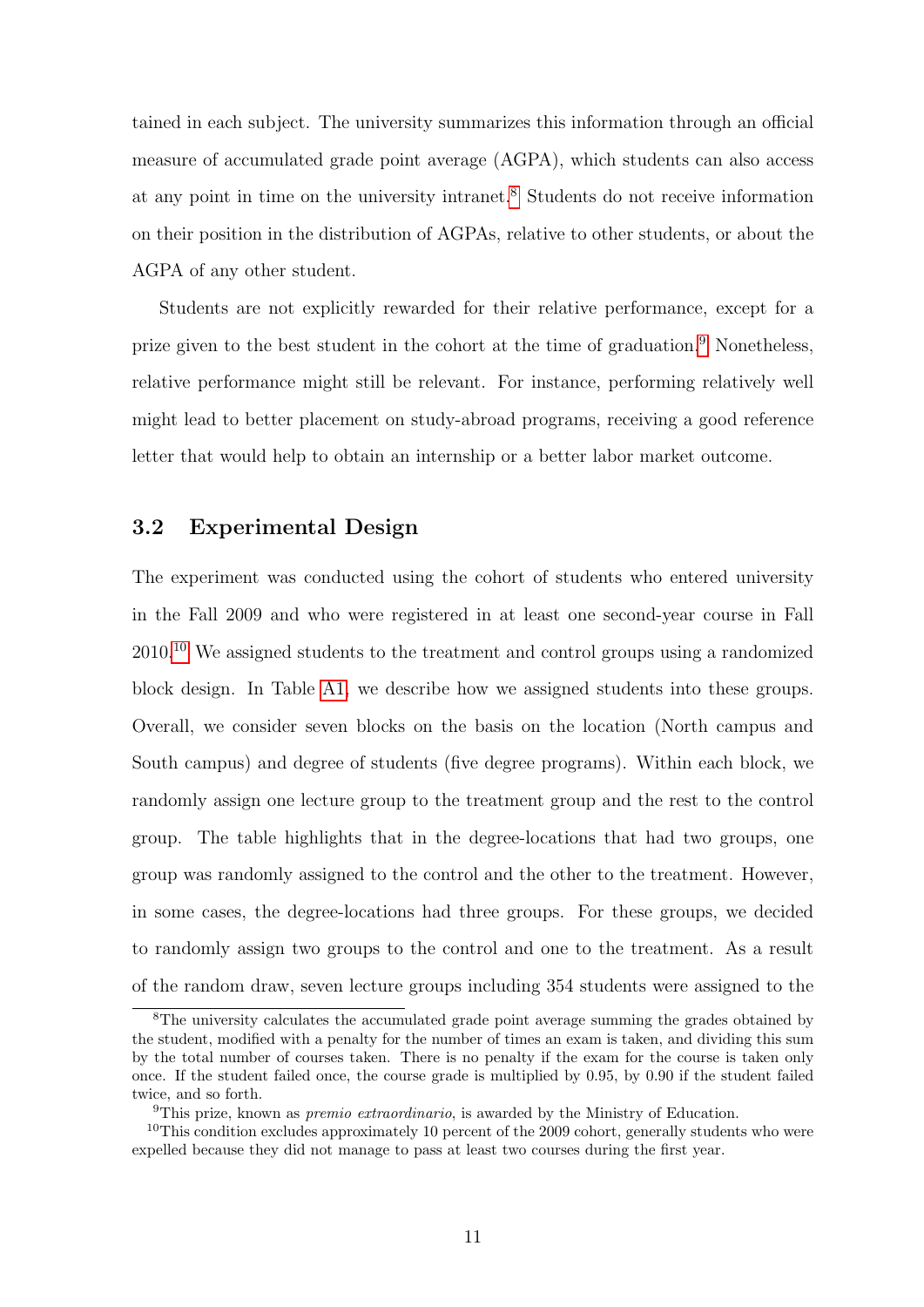treatment group and ten groups including  $623$  students to the control group.<sup>[11](#page-11-0)</sup>

The time line of the experiment is shown in Figure [1.](#page-35-0) The first intervention was done in December of 2010 - before the end of semester exams, which took place in January. Similarly, the second intervention was done in April 2011, before the second semester exams - in May. We followed the same timing in the third and fourth year of the program. Specifically, treated students received an email message from a corporate account stating the following: $^{12}$  $^{12}$  $^{12}$ 

> This email is part of a pilot project of academic assessment management. If you want to see your average grade, and your relative position in terms of average grade among the students that started the degree the same year you did, you can do it by clicking here

After logging in with their university login and password, students would obtain access to a screen that displays their own GPA and their position in the distribution of grades, as measured in deciles (Figure [2\)](#page-36-0).

In addition to the natural field experiment, we conducted our own surveys and gathered information from surveys conducted by the university administration: (i) course evaluation surveys completed by all students, (ii) a survey on students' knowledge of their relative position in the distribution of grades, administered to a sample of 2nd year students, who were not affected by the intervention, and (iii) a similar survey administered to a sample of graduating students belonging both to the experiments' treatment and control groups.

The teaching evaluations asked students about their satisfaction with the course and the grading standards, as well as their self-reported effort. In terms of timing,

<span id="page-11-0"></span> $11$ A few students were enrolled in several lecture groups. They were assigned to the group where they attended the majority of their courses.

<span id="page-11-1"></span> $12$ The control group did not receive an email. Therefore, as in many interventions in which the treatment is the reception of an email, whether the effect is due to the reception of email or to the content of the email cannot be easily disentangled. However, since - among the treated - we find a differential treatment effect based on priors, the effect is more likely to be due to the content of the email.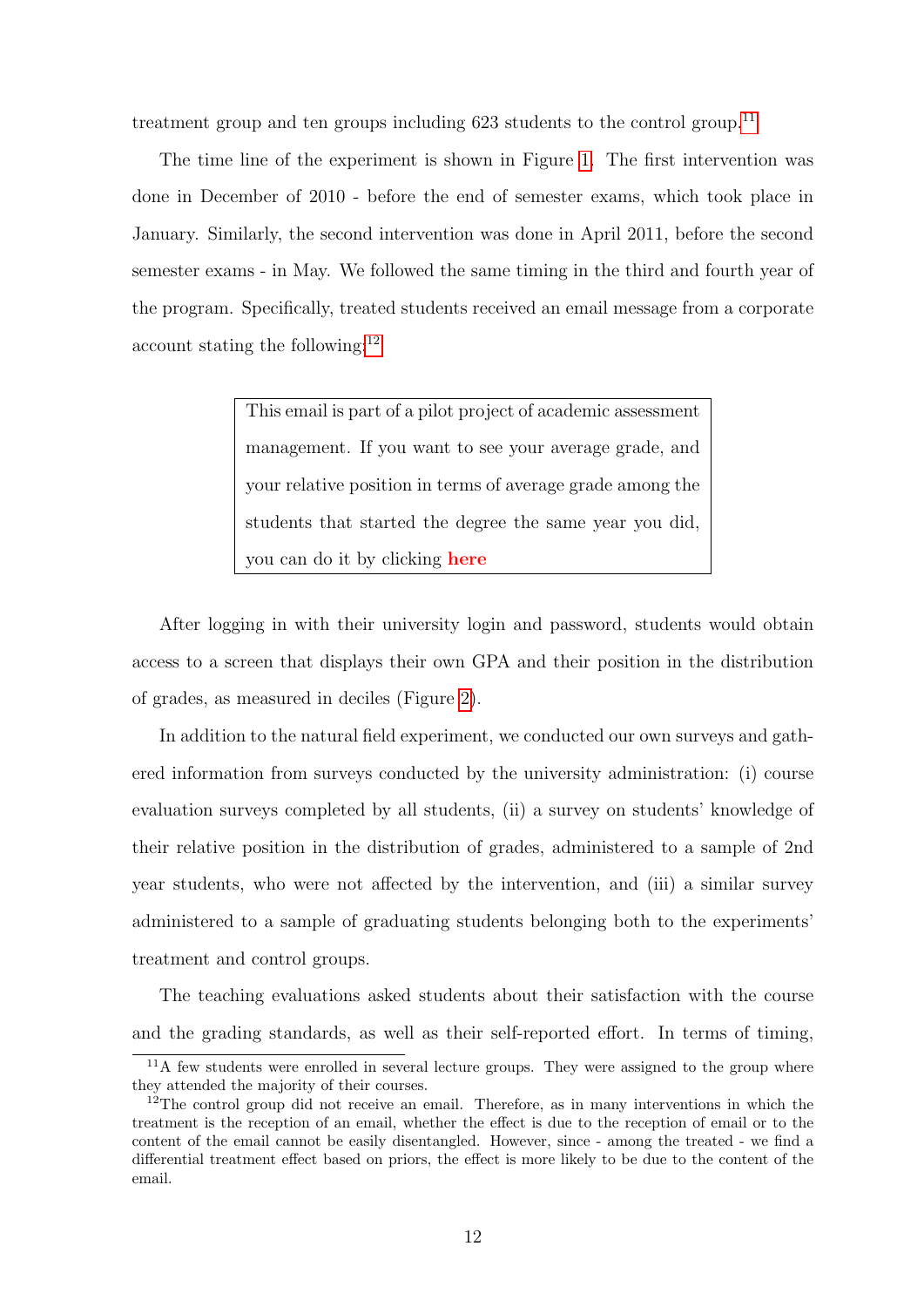these surveys were conducted in December and then in April - after treated students received relative performance feedback but before taking exams. Note that we focus only on teaching surveys in 2010-2011, and not for the later years. This is because, as is typical with teaching evaluations, they are performed anonymously and the information is only available at the group level. In contrast to the second year where all classes are compulsory, students choose elective courses in the third and fourth and can, therefore, be in groups that mix treated and control students. In turn, we cannot identify teaching evaluations from treated and non-treated students for the third and fourth academic years.

The other two surveys measure students' knowledge of their relative standing, both prior to and after the treatment. The first is conducted among second year students in the later cohort and the second is conducted among the students in the experiment as they approach the end of their program. These belief-elicitation surveys were nonincentivized. One reason for this choice is that, in the survey that was conducted in the 4th year, the use of incentives would give a clear monetary advantage to the treated group.[13](#page-12-0)

## <span id="page-12-1"></span>3.3 Individual Characteristics and Balance-check

Table [1](#page-41-0) provides information on the individual predetermined characteristics of the 977 students - at the end of their first academic year - who participated in the intervention and it compares the treatment and control groups. Just over half of the students are women, and most students are Spanish (97 percent). A large majority of students attended high school before entering university - only 5 percent have a vocational training background. Approximately two-thirds of the students come from the Madrid region, and within this region, most come from the center of Madrid (31 percent).

<span id="page-12-0"></span><sup>&</sup>lt;sup>13</sup>Schotter and Treviño (2014) and Murad, Sefton and Starmer (2016) highlight that the effect of the use of incentives is still an object of study in experimental economics and that more studies are needed in order to conclude that they encourage truth-telling and/or precision more than not incentivizing. Schotter and Treviño  $(2014)$  show that paying a flat-rate versus not paying at all does not seem to make a differential effect in belief elicitation. Closer to our setting, Murad, Sefton and Starmer (2016) find that non-incentivized measures reproduce 'hard-easy effect' (overconfidence in easy tasks and underconfidence in hard tasks) and that incentivized measures produce general underconfidence, which is reduced but not eliminated.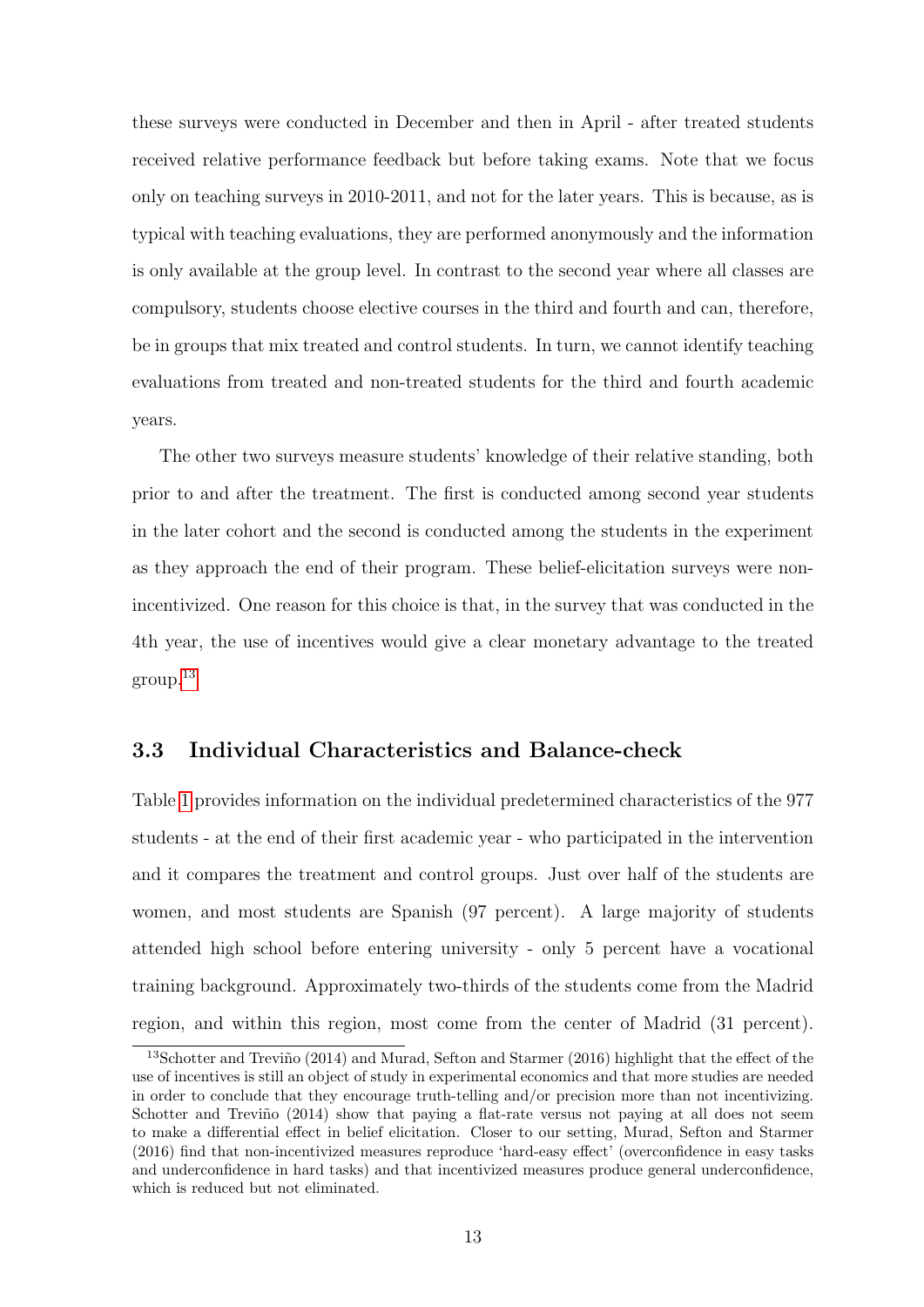Approximately 22 percent come from municipalities located in the southern part of the region, an area that tends to be less affluent.

In their first year, students usually take a total of 11 courses within their program. All courses in the first year (and second year) are compulsory. From Table [1,](#page-41-0) we see that, relative to their "Entry Grade" - based on national-level tests taken at the end of high school - students experience a significant decrease in their grades during their first year in university (as expressed by GPA). While the average entry grade into the university is 7.24 (out of 10), the average GPA at the end of the first year is equal to 6.02 (out of 10), which implies a decrease of roughly one standard deviation. As shown in Figure [A2,](#page-46-0) grades shift down along the entire distribution. It is important to point out that this university is a relatively selective university, such that the entry grade is high relative to other universities. The fall in grade might reflect different grading standards with respect to the entry level exams. Hence, the additional information that we provide on rank, might help students understand this better - especially early in their university program.

Student' satisfaction, hours of study and grading satisfaction are obtained through teaching evaluations.[14](#page-13-0) Students are relatively satisfied with the quality of the courses they received before the intervention took place. On a scale from 1 (not at all) to 5 (very satisfied), students' average assessment is equal to 3.8. They are slightly less satisfied with the fairness of grading; again using a scale from 1 to 5, the response answer is 3.6. The teaching evaluations also provide (self-reported) information on study time. Students devote between 4 and 7 study hours to each subject in each week.<sup>[15](#page-13-1)</sup> Taking into account that there are typically 5 or 6 courses per term, this implies that on average students spend approximately 32 hours studying each week, which combined with class attendance, amounts to approximately 50 hours per week

<span id="page-13-0"></span> $14$ Teaching evaluations are collected by the university administration twice per year. During academic year 2010-2011, students completed their 1st term teaching evaluations in December, before the intervention took place.

<span id="page-13-1"></span><sup>&</sup>lt;sup>15</sup>Hours of study takes value 1 if the individual studied less than one hour per week; value 2 for between one and four hours of studying; value 3 for four to seven hours of studying; value 4 for seven to ten hours of studying; and value 5 for more than ten hours of studying.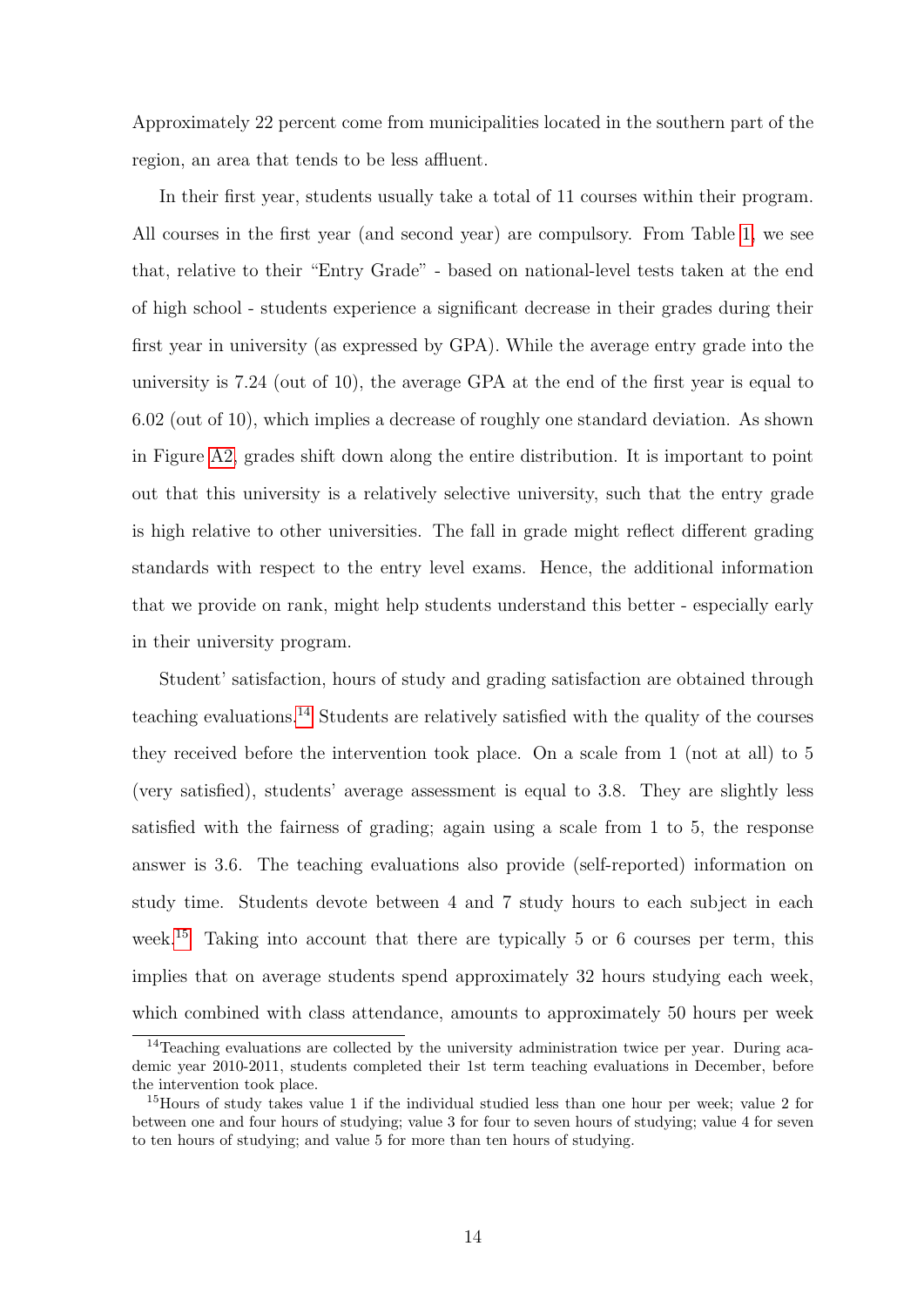in college-related work.[16](#page-14-0)

We formally test whether these predetermined characteristics are balanced across the treatment and control groups using the following regression:

$$
X_{s,d,g} = \alpha + \beta Treatment_{d,g} + \mathbf{Z}_d\boldsymbol{\lambda} + \epsilon_{s,d,g}
$$
\n<sup>(1)</sup>

where  $X_{s,d,g}$  refers to a given predetermined characteristic of student s, enrolled in degree d and tutorial group g.  $Treatment_{d,g}$  takes value one if the student is exposed to the treatment and the equation also includes a set of degree fixed effects ( $Z_d$ ). As expected, the two groups are very similar in terms of their demographic characteristics and their academic performance before the intervention took place (Table [1,](#page-41-0) upper and middle panel).

Similarly, we formally test whether the treatment and the control groups are balanced on satisfaction, self-reported effort and satisfaction in grading before the intervention took place using the following regression:

<span id="page-14-1"></span>
$$
Y_{c,g,d} = \alpha + \beta Treatment_{c,g,d} + \mathbf{X}_c \boldsymbol{\gamma} + \mathbf{Z}_d \boldsymbol{\lambda} + \epsilon_{c,g,d}
$$
 (2)

where  $Y_{c,q,d}$  represents some average self-reported measure in course c (e.g. Econometrics I), tutorial group  $q$  (e.g. group 72) and degree d (e.g. Business at the Southern Campus). The regression includes a set of course fixed effects  $(X_c)$  and degree fixed effects  $(\mathbf{Z}_c)$ . As expected, students in the treatment and control groups report very similar values before the intervention in terms of their overall satisfaction with courses, the fairness of the grading and the hours of study (Table [1,](#page-41-0) lower panel). Finally, we also look at the number of students who complete the teaching evaluation per class and find that the response rates do not differ significantly across the treated and the control groups.

<span id="page-14-0"></span><sup>16</sup>According to survey information provided by teachers, the attendance rate at lectures is approximately 80% (Information available at [https://portal.uc3m.es/portal/page/portal/calidad/](https://portal.uc3m.es/portal/page/portal/calidad/Resultados_encuestas_a_alumnos_y_profesores/00_Informe_1_cuatrimestre_2012_2013.pdf) [Resultados\\_encuestas\\_a\\_alumnos\\_y\\_profesores/00\\_Informe\\_1\\_cuatrimestre\\_2012\\_2013.pdf](https://portal.uc3m.es/portal/page/portal/calidad/Resultados_encuestas_a_alumnos_y_profesores/00_Informe_1_cuatrimestre_2012_2013.pdf), retrieved on April 30, 2015). Each course includes four hours of weekly lectures, which implies that a student enrolled in 5.5 courses who attended 80% of lectures would spend 18 hours weekly in class.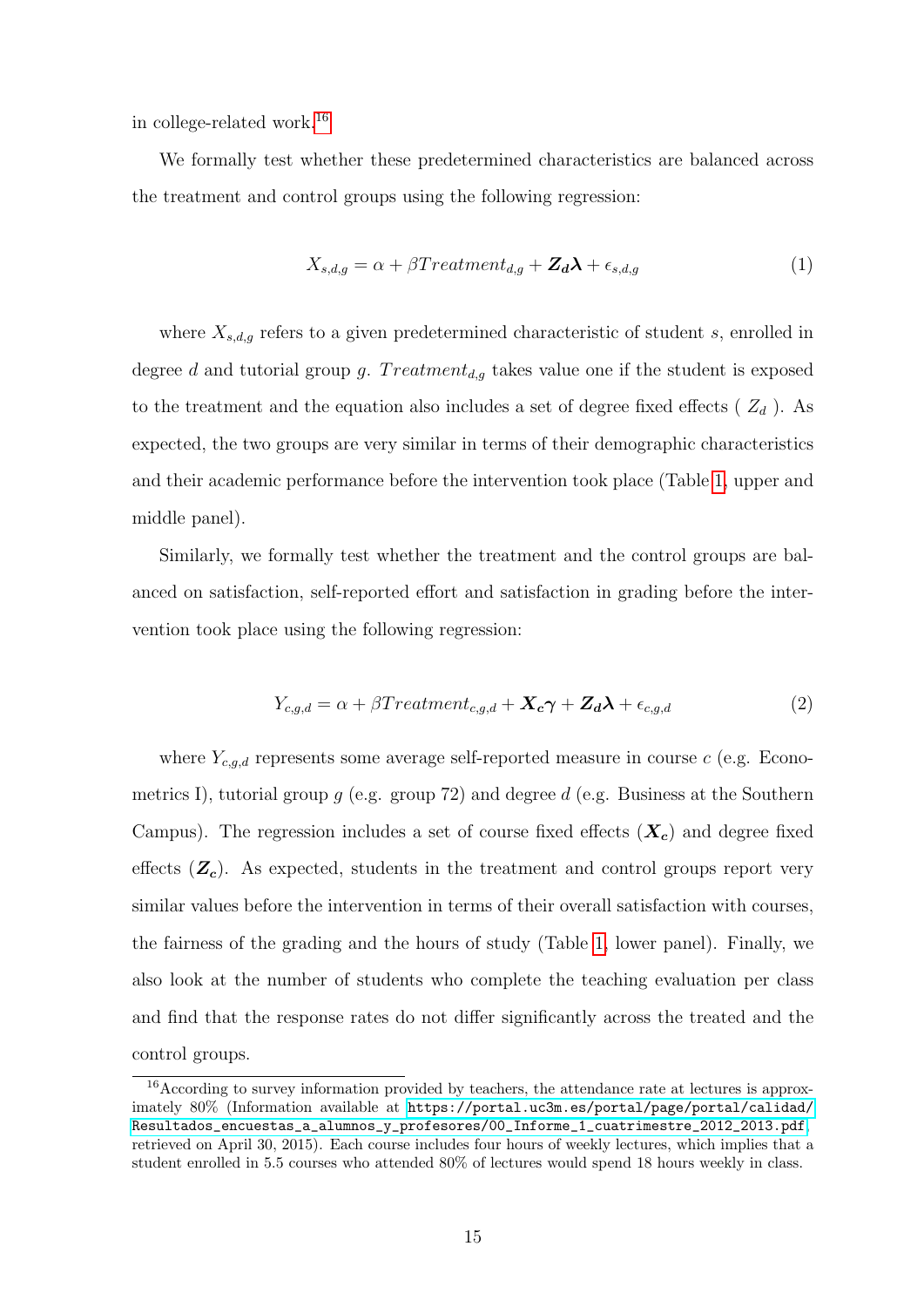Overall, of 15 observable characteristics, in no dimension is the difference significant at the 5%, and in two dimensions the difference is significant at 10% (Table [1,](#page-41-0) column 4). An F-test confirms that it is not possible to statistically reject that the assignment was random.

## 4 Empirical Analysis

We analyze the impact of the intervention in four different steps. First, we examine the informational impact of the intervention. We measure students' prior beliefs before the intervention, using the out-of-trial survey, which will be important to understand the sign of the relative performance feedback effect, as guided by the theoretical framework. Then, we verify whether treated students actually accessed the link that they received by email. We finish testing the informational impact on students' knowledge after the treatment at the end of the fourth year. Second, we study the impact on students' performance and satisfaction, both in the short and long run. Third, we explore whether the impact of the treatment depends on subjects' prior beliefs. Finally, we also report some heterogeneity analysis on the relative performance feedback effect.

# 4.1 Students' Prior Beliefs about Relative Position and the Impact of Treatment on Beliefs

## 4.1.1 Students' Prior Beliefs

The intervention provides treated students with information on their position in the grade distribution at the beginning of their second year. The impact of this treatment depends crucially on the information that was available to students before the intervention. We investigate students' knowledge about their position in the grade distribution, absent of any intervention, using information from another cohort of students, that is, an out-of-trial sample of students. We conducted a survey among a group of students from the 2010 cohort at the beginning of their second year (November 2011). The survey was administered during the lecture of a compulsory course and in total 57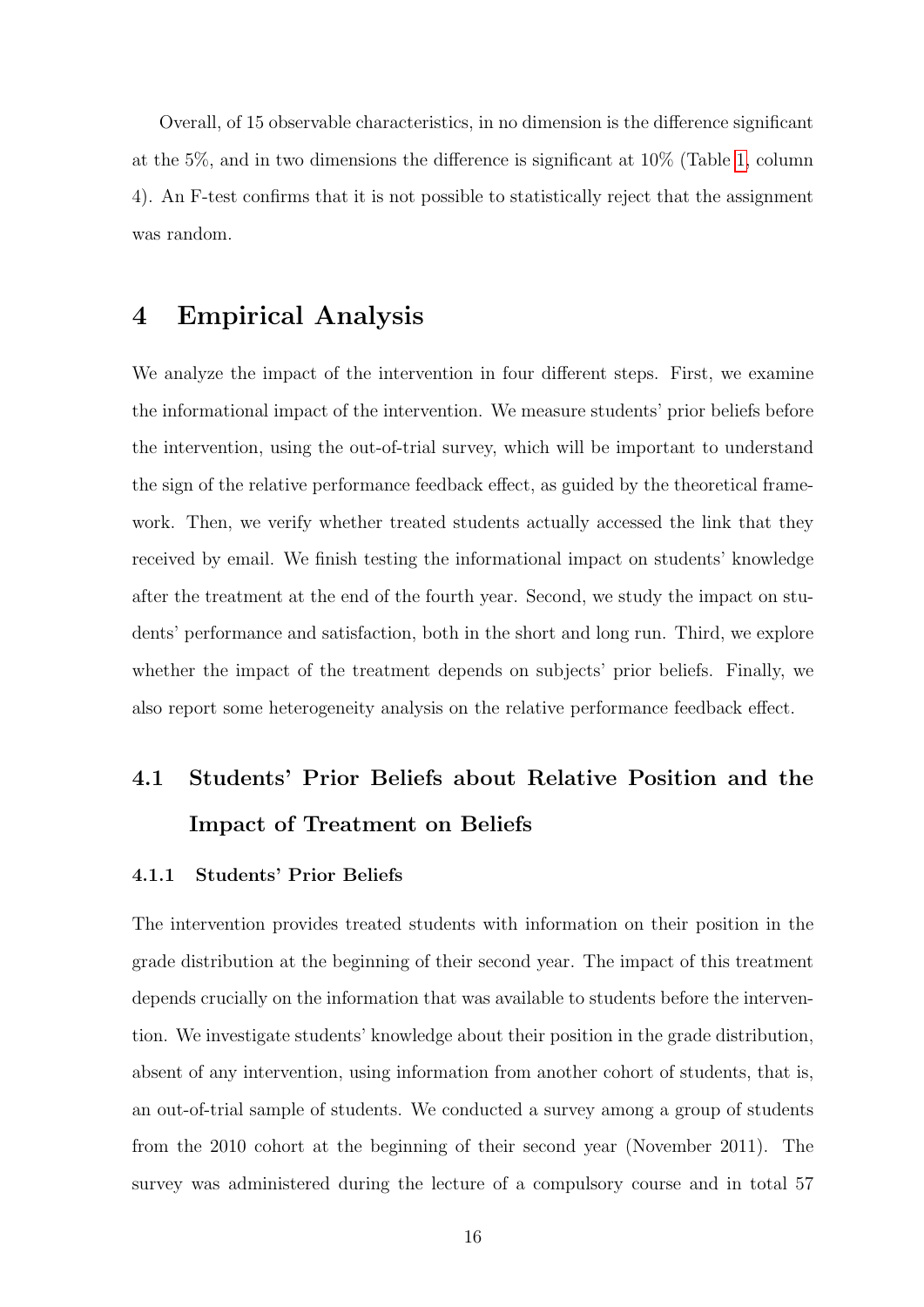Economics students participated.<sup>[17](#page-16-0)</sup> We decided not to conduct this survey among students belonging to the treated cohort (2009 cohort) to avoid the introduction of any confounding effects that might affect their subsequent performance.

Students were asked to answer privately the following question:<sup>[18](#page-16-1)</sup>

When you enrolled in this degree one year ago, your cohort included  $N$  students. If we were to rank all students in this cohort by their accumulated grade point average (AGPA) such that number 1 is the student with the highest AGPA and number  $N$  is the student with the lowest AGPA, in which position do you think you would be?

The answers are reported in Figure [3.](#page-37-0) The  $x$ -axis reports the actual position of the student in the ranking, normalized between 0 (lowest grade) and 1 (highest grade) among students who enrolled in Economics in Fall 2009. The  $y$ -axis provides information on their self-reported relative performance, normalized in a similar way. Most observations lie far away from the diagonal, reflecting that students are uninformed. Moreover, students tend to underestimate their position in the distribution of grades. The average student makes an error in her prediction of 22 percentiles and tends to underestimate her relative ranking by 18 percentiles. One possible explanation for this systematic divergence might be related to the difference in grading between high school and university. Although both are graded out of 10, the standards are different, such that (on average) they experience a sharp decline in grades as shown by the grades distribution in Table [A2.](#page-46-0) However, they may not have understood that it affects all students, not only themselves.

<span id="page-16-0"></span>To obtain a better understanding of which students underestimate their position in

<sup>&</sup>lt;sup>17</sup>Specifically, we surveyed students enrolled in Game Theory, Degree in Economics, groups 63, 64, 68, and 69. A total of 21 people did not attend lecture on the day of the survey. All attending students except one participated in the survey.

<span id="page-16-1"></span> $18N$  was equal to 300, which corresponds to the number of students who enrolled in 2010 in the Economics degree offered by Universidad Carlos III at its Southern Campus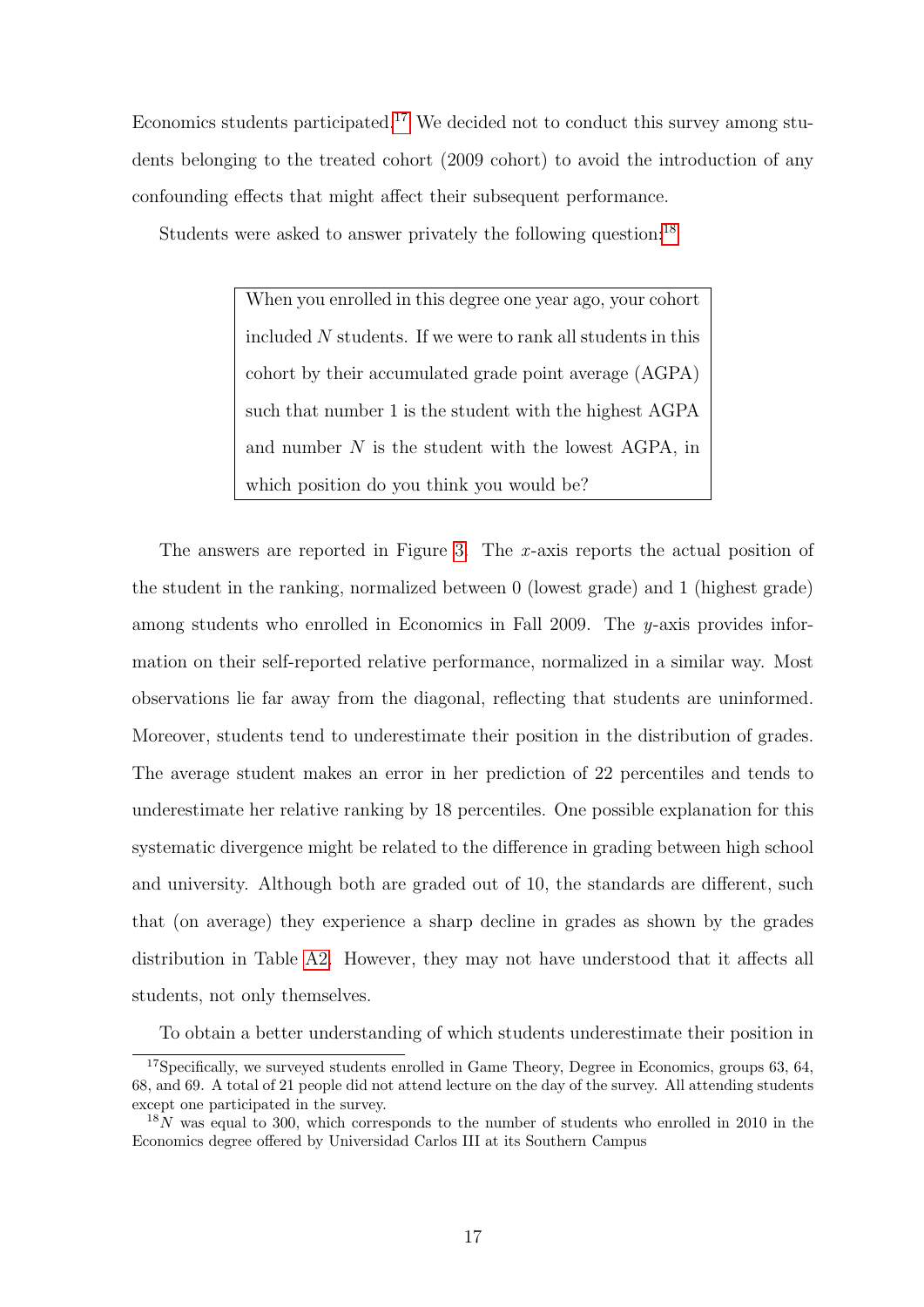the distribution and which ones overestimate it, we estimate the following equation:

$$
Y_s = \alpha + \mathbf{X}_s \beta + \epsilon_s,\tag{3}
$$

where  $Y_s$  refers to the difference between the self-reported and the actual relative ranking. The dependent variable takes positive values when students overestimate their own ranking and negative otherwise. The set of independent variables  $X_s$  includes gender, entry grade, and performance during the 1st year. As shown in Table [A2,](#page-53-1) underestimation is relatively stronger among women, among students with low high school grades, and among students who received relatively higher grades during their first year in university. These observable characteristics explain approximately 50 percent of the variation in the gap between students' self-reported ranking and their actual position.

Overall, this analysis shows that the average student underestimates her initial position, suggesting that there is room for students to learn about their relative ranking. Moreover, according to the theoretical framework, the provision of feedback should indeed affect negatively students' performance as long as the treatment reaches the students.

#### 4.1.2 Do Students Access the Information?

The treatment provides students the possibility of obtaining information regarding their relative ranking, as students in the treatment group receive an email with a link to a personalized webpage where they can find feedback on their relative performance.

As part of the design, we can observe whether students indeed accessed the information and the number of times they did so. 72 percent checked this information at least once. The average student checked the ranking four times during the duration of the treatment. As shown by Figure [A3,](#page-47-0) there is quite a lot of variation, as 23% of students check the information only once and about 10% of them checked the information 8 times or more during the three years of treatment. Also, as shown by Figure [A4,](#page-48-0) about 25% of students check during one or two years and a slightly lower proportion checks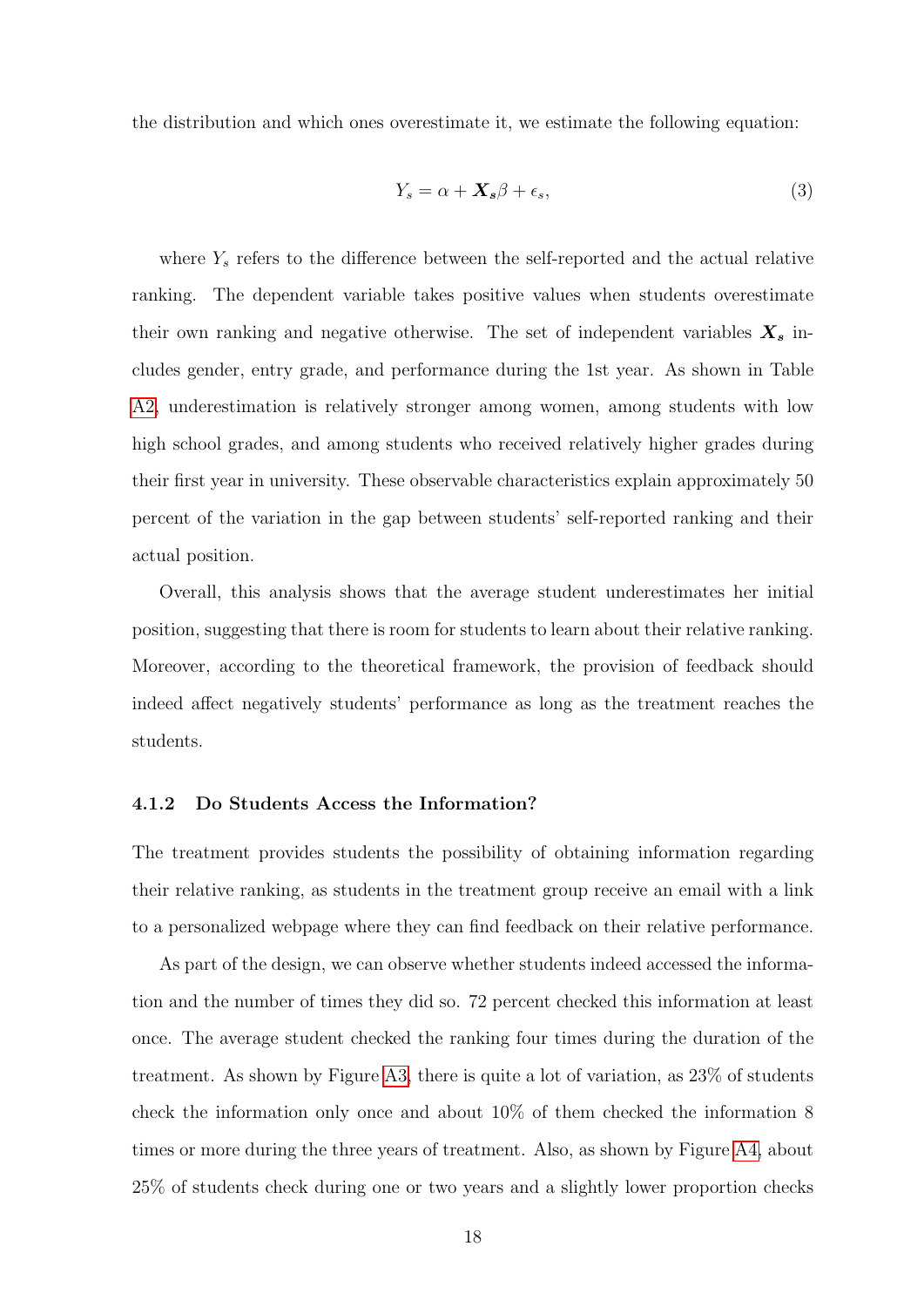during all three years. Finally, as shown in Figure [A5,](#page-49-0) the probability of checking is strongly correlated with the position in the ranking. In the top quartile, nearly 90 percent of students accessed the information, while in the bottom quartile, less than half did. This result is confirmed by the regression analysis, shown in Table [2,](#page-42-0) as for different dependent variables higher ranked students are more likely to check for the information. Female students are also slightly more likely to check, but the difference is only marginally significant once we account for the ranking (Table [2\)](#page-42-0).

We cannot determine why some students do not check the information. Some individuals might not read emails from corporate accounts, while others perhaps read the email but prefer not to learn about their position in the ranking. One-third of the students that did not check their ranking were expelled from the university at the end of their second year due to their failure to meet the permanence requirements. It is possible that these students were not active students at the time of the intervention. While our study is probably not well suited to explain the reasons for information acquisition, we can offer some speculation as to how these results might fit with the theoretical framework outlined in Section [2.](#page-5-1) Suppose accessing the information has a cost (either cognitive from processing the material, or psychological from fearing bad news[19](#page-18-0)). Then, if the competitive motive for effort is dominant as we assume in Section [2](#page-5-1) and is consistent with our results, then it is natural than the individuals with better priors about their position in the ranking have more incentives to check it. After all, if the competitive motivation arises from a desire to win a "prize," those who have a reasonable chance to win the prize stand to gain more from accessing the information.

### 4.1.3 Learning and Information Spillovers over Time

The intervention was designed to minimize information spillovers, but it is still possible that students from the control group received some information from treated students (Duflo and Saez, 2003). Students in both groups might also increase their knowledge of their position in the distribution over time, independent of the intervention.

<span id="page-18-0"></span><sup>19</sup>As per the anticipatory utility theory, see, e.g., Caplin and Leahy (2001).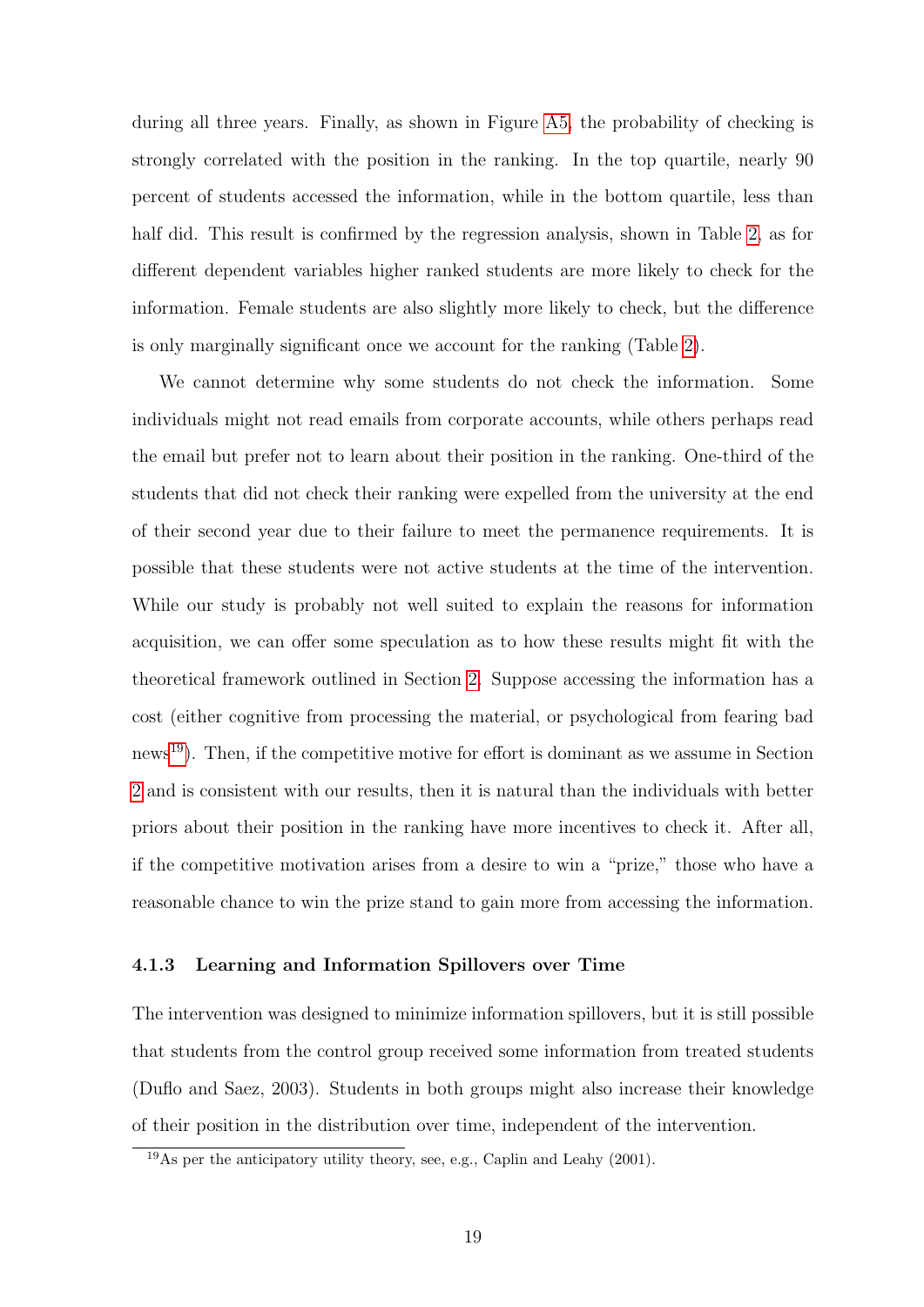To study this issue, we surveyed a sample of students from the treatment and the control groups concerning their relative ranking three years after the beginning of the intervention. The survey was conducted at the end of the undergraduate thesis presentation, which is the final requirement that students satisfy before graduation.[20](#page-19-0) The sample includes 97 students from Economics, Business and Finance degrees. Four students did not reply to the survey. Note that, by construction, the sample of students surveyed is not a random sample of all students. Students in the upper part of the grade distribution are over-represented.<sup>[21](#page-19-1)</sup>

The information displayed in Figure [4](#page-38-0) reveals two interesting patterns. First, students in the control group have more accurate information on their relative performance at the end of their 4th year than students at the beginning of their 2nd year, before the intervention took place. The average error has decreased from 22 percentiles to 15 percentiles (Table [A3\)](#page-54-0). This improvement might potentially reflect learning over time or information spillovers. Unfortunately we cannot disentangle these two hypotheses. Second, at the end of their 4th year students in the treatment group are significantly better informed than students in the control group. The average error among treated students is equal to 9 percentiles compared to 15 percentiles in the control group. Note also that students in the treatment group do not perfectly predict their position in the ranking. This might be due to several factors. First, students were asked about their exact position in the ranking, while the intervention provided access only to their position in terms of decile. Second, the survey was conducted after the final exams but before students could access information on their final ranking; the last update of the ranking information took place shortly after we conducted the survey. Third, a few students in this group (less than 10%) had never checked the information provided. Finally, some students may have forgotten their position in the ranking.

<span id="page-19-0"></span>Overall, the survey information suggests that, while initially the intervention gen-

 $^{20}$ To prevent (treated) students from having access to the information provided, they were not allowed to access the internet during the survey.

<span id="page-19-1"></span> $2143\%$  of surveyed students belong to the treated group and the rest to the control group. We have also checked if students are balanced across control and treated groups in terms of gender and High School entry grade. They are balanced in terms of gender and students in the control group show slightly higher High School entry grade than students in the treated group, significant at the 5%.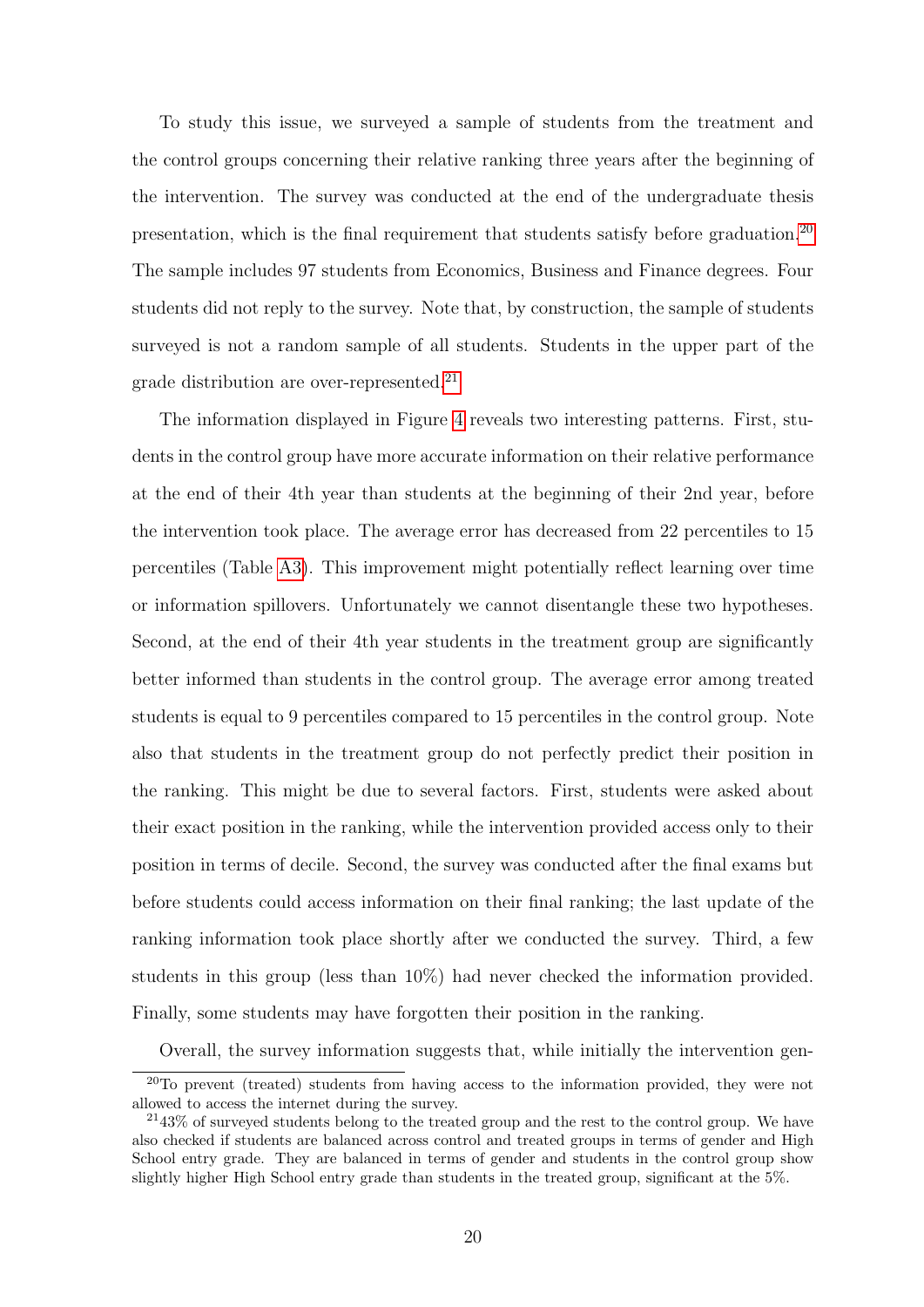erated a large gap in terms of how well informed are students in the treatment and the control group, over time the control group catches up. Therefore, the effect of relative performance feedback is likely to differ in the short run, when the treatment group experiences an information shock, and in the long run, when the control group is learning relatively faster.

# 4.2 Feedback effect on Academic Performance, Satisfaction and Effort

We estimate the impact of feedback on academic performance, satisfaction and effort using the following regression:

<span id="page-20-0"></span>
$$
Y_{s,d,g,t+i} = \alpha + \beta Treatment_{d,g} + \mathbf{Z}_d\boldsymbol{\lambda} + \mathbf{X}_{s,d,g,t} + \epsilon_{s,d,g,t+i},\tag{4}
$$

where  $Y_{s,d,g,t+i}$  represents the performance of student s, enrolled in degree d and tutorial group g, in the academic term  $t + i$ , and t refers to the time of the intervention.  $Treatment_{d,g}$  takes value one if the student belongs to the treatment group. Given that there was not full compliance,  $\beta$  provides information on the *intention-to-treat* effect. The equation also includes a set of degree fixed effects  $(Z_d)$ , as well as,  $X_{s,d,g,t}$ a set of predetermined individual characteristics listed in subsection [3.3.](#page-12-1) To account for the potential existence of common shocks, we report standard errors clustered at the lecture group level.

Below, we report separately the short-term effects (second year) and the longer-term effects (third and fourth years).

#### 4.2.1 Short-term effects

Table [3](#page-42-1) provides information on the effects of the intervention during the regular exam period of the second year. The provision of relative performance feedback has a negative impact on the performance of students in the treatment group. On average, students in the treatment group passed 0.36 (0.1 of a standard deviation) fewer exams during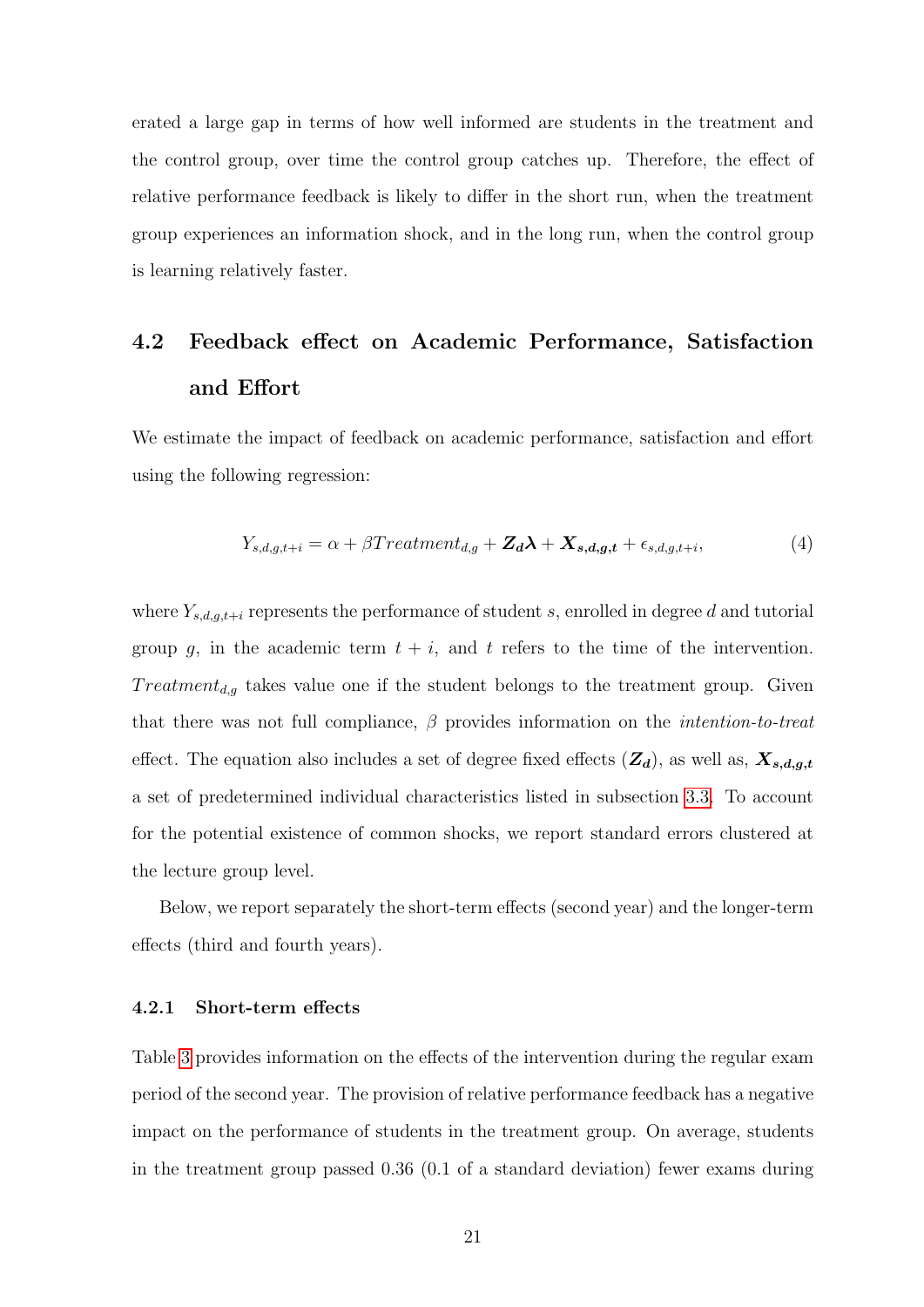the regular exam period, a difference that is significant at the 6 percent level. The average grades, as measured by students' GPA, decrease by 0.20 standard deviations, significant at 1 percent level. This negative impact on performance is consistent with the main hypothesis as the average student is expected to underestimate her position in the relative performance and therefore, will be getting positive news.

In the short run, we can also analyze students' satisfaction and self-reported effort using equation [\(2\)](#page-14-1). Recall that the evaluations are conducted after students receive the information but before they do their exams. We cannot observe these two variables at the individual level, but we can exploit the information on teaching evaluations available at the course and group level. According to the theoretical framework, the good news received by the relative performance feedback makes the student more satisfied and work fewer hours. We do find some evidence for this – treated students show approximately one-third of a standard deviation higher satisfaction with the teaching. However, we do not observe any significant impact on self-reported effort. Both the treated and control groups report that they study between four and seven hours weekly per course. One possible explanation is that the treatment was not strong enough to move students' effort beyond these boundaries, or alternatively, that students do not feel that they are putting in less effort (despite their later lower performance), which might be a response to the positive news they receive.

The last column of Table [3](#page-42-1) presents the adjusted  $p$ -values for multiple hypothesis testing, using the Holm-Bonferroni correction. As expected, p-values are generally larger, but the results on GPA and satisfaction remain significant at the 5% even after the standard error correction. The impact on *Exams Passed* is not anymore significant at the standard levels.

#### 4.2.2 Longer-term effects

Table [4](#page-43-0) shows the treatment effect on performance in the longer term. We look at the academic performance of students in the retake exams that take place at the end of the second year, where they have the opportunity to pass exams that they have failed. We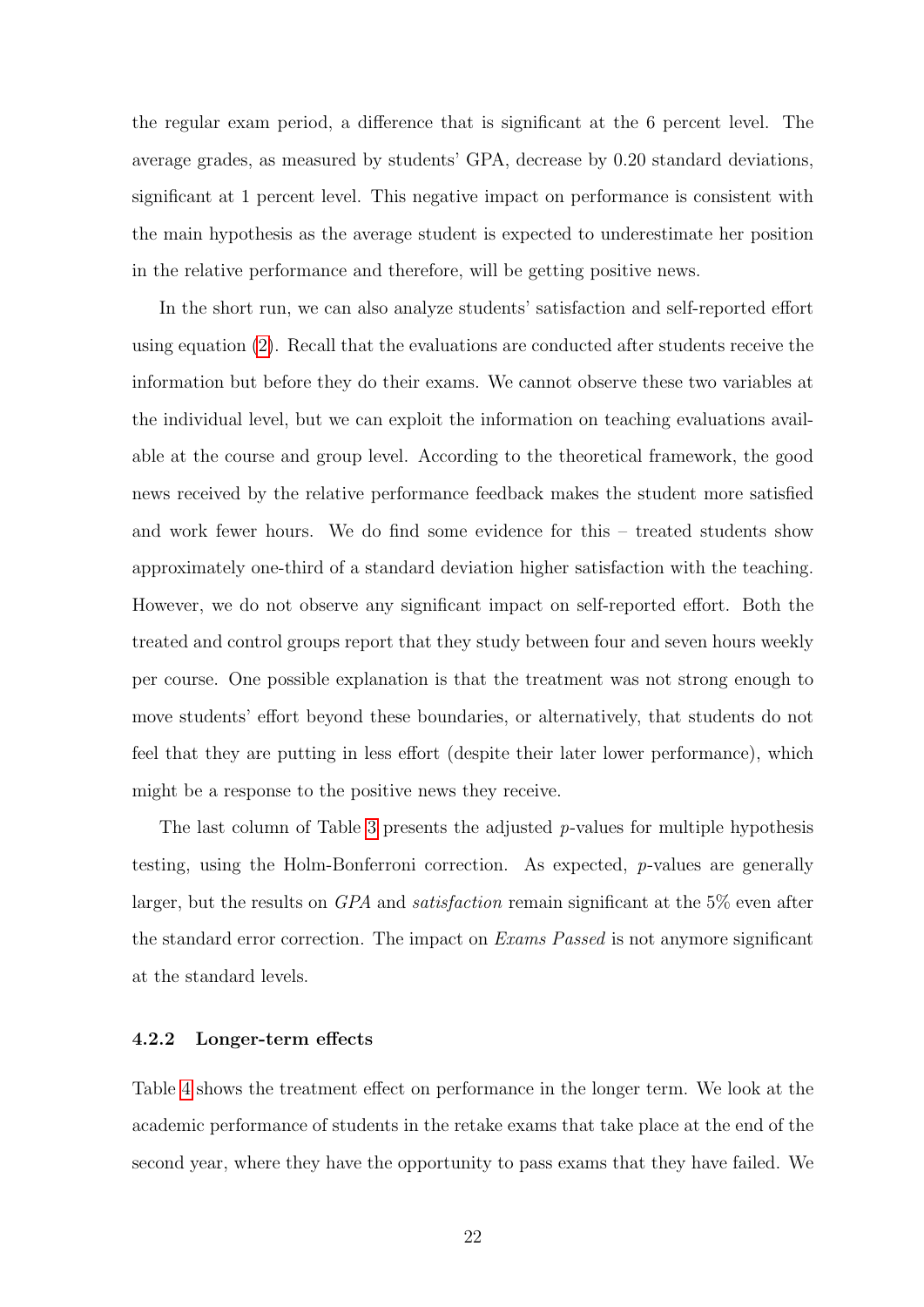also look at the third and fourth academic years, as well as at the overall longer term outcome variables. Unfortunately, we can only look at performance measures and not satisfaction measures.

As shown in Table [4,](#page-43-0) we find no evidence for any treatment effect on performance in the long run. The negative impact found in the short run seems to disappear by the summer retakes, as treated students tend to catch up at the number of passed exams. By the third year, we do not observe any significant differences in the number of exams passed or the average GPA. In addition to academic performance, we also consider the probability of dropping out or graduating in four years. Overall, we find no evidence that the relative performance feedback had any significant impact in the long run.

The findings of the short- and longer-term analysis are summarized in Figure [5,](#page-39-0) which displays the evolution of the educational performance of the treatment and the control group over time. While the performance of the two groups was similar during the first year - before the intervention took place - the performance of the treatment group declines during the second year. During the third and the fourth years we observe a rapid attenuation of this short-run effect and, by the time of graduation, there are no significant differences.

Although the theoretical framework is silent on the long versus short run differential effect, there are several possible explanations for why the treatment has a decreasing impact over time. It may be partly related to the design of the intervention, which provides a relatively large amount of information initially but has decreasing informational content over time. Students receive information on their position in the ranking in terms of their accumulated GPA and, as a result, the influence of each additional term on their position in the ranking decreases over time. As shown in Figure [A6,](#page-49-1) while 45% of students experienced a variation in their ranking at the beginning of their 2nd year, at the end of the 4th year only 25 percent of students experience any such variation. An alternative explanation is that, as shown in the previous section, the informational gap between treated and control students increases sharply when the intervention is first implemented but then it tends to decrease over time.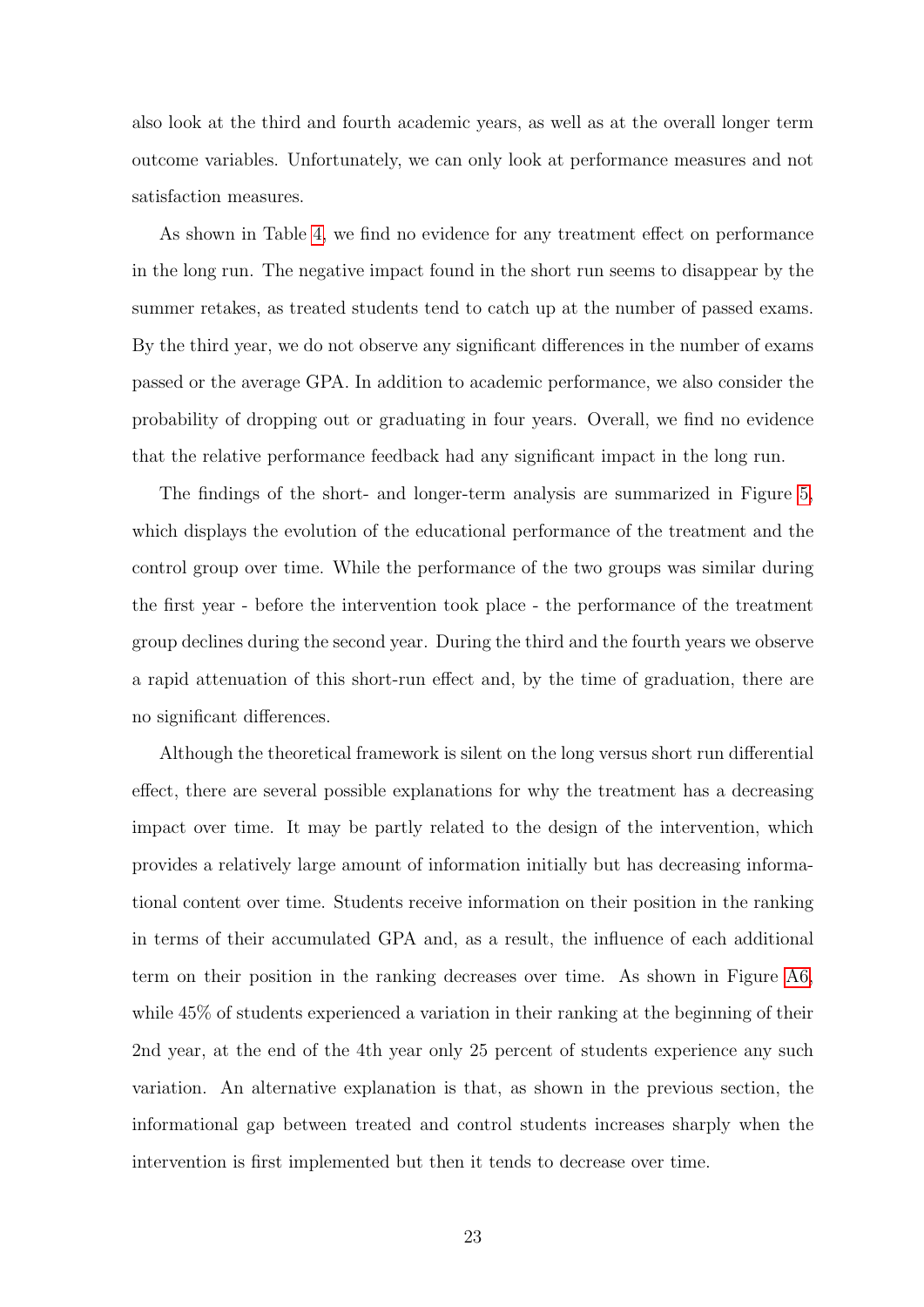## 4.3 Differential Treatment Effect Depending on Prior Beliefs

The theoretical framework indicates that the impact of feedback on relative performance depends on subjects' preferences and their prior information. Within the proposed framework, the observed negative impact on performance is consistent with a context where students care about their relative performance but, on average, they tend to underestimate it.

Beyond this average effect, the theory suggests that the observed pattern should be driven by the set of students who underestimated their position. Instead, students who overestimated their position may react by increasing their performance. We do not have direct information on the prior beliefs of students who participated in the intervention, but we infer whether a given student was positively or negatively surprised by the feedback on relative performance using the information provided by the survey that was conducted during the second year among a group of students who were not affected by the treatment. We estimate the following equation:

$$
Y_s^{self-reported} = \alpha + \beta Y_s^{true} + \mathbf{X}_s \gamma + \epsilon_s \tag{5}
$$

where  $X_s$  includes students' performance during their first year, gender and entry grade. We use these estimates to predict the type of news that students are expected to receive when they obtain access to the ranking information (see Table [A2\)](#page-53-1). We classify students into three groups, according to whether the actual ranking and the predicted ranking lie within the same decile (no news), the actual ranking is larger than the predicted one (*positive news*), or vice versa (*negative news*). Using this methodology we infer that 644 students are expected to underestimate their position in the distribution, 142 have an accurate estimate, and 180 overestimate it. Figure [6](#page-40-0) depicts the distribution of these three groups according to the actual relative performance of students.

We regress equation [\(4\)](#page-20-0) separately for these three groups of students, using as the two performance outcome variables, *Exams Passed* and *GPA*, during the regular exam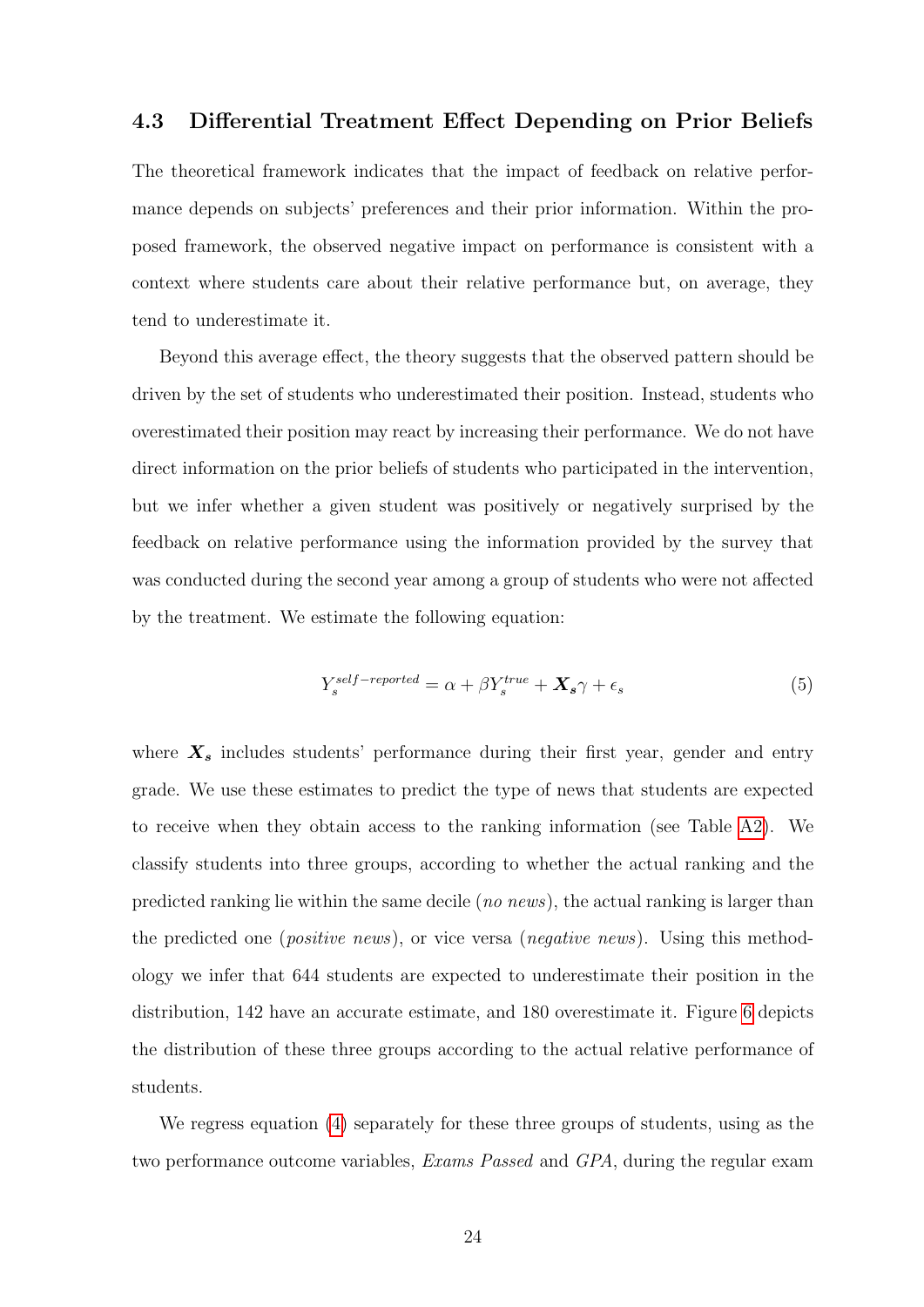period in the second year. According to our estimates, students who, according to our estimations, receive "positive" news, pass 0.47 fewer exams during their second year, and their GPA is 0.21 standard deviations lower, relative to comparable students in the control group (Table [5,](#page-44-0) columns 2-4). These effects are statistically significant at the  $5\%$  level.<sup>[22](#page-24-0)</sup> The treatment has virtually no effect on students who are expected to have correct priors regarding their position in the ranking. However, students receiving "negative" news pass 0.26 more exams during their second year, although this effect is not statistically significant. Overall, these estimates are consistent with the hypothesis that the impact of information depends crucially on the students' prior beliefs.

# 4.4 Heterogeneity: Gender, High-School Grades and First Year Grades

We have also examined the potential existence of differential treatment effects based on other observable characteristics reported in Table [1,](#page-41-0) such as gender, performance in the first year and High-School entry grade.

As shown in Table [6,](#page-44-1) we do not observe any significant difference in the impact of the treatment across any of these dimensions. If anything, the impact of the treatment on educational performance is slightly stronger among female students, among students with a lower performance in their first year in university, and among students with a lower High-School entry grade.<sup>[23](#page-24-1)</sup>

## 4.5 Robustness and Additional Results

We consider several extensions and robustness checks. First, we report the estimates from an instrumental variables (IV) specification. Second, we examine three additional ways in which the provision of feedback might affect performance: through changes

<span id="page-24-0"></span><sup>&</sup>lt;sup>22</sup>We are not correcting standard errors for multiple testing in this table because the analysis is driven by the theoretical prediction that the treatment should (i) have a negative impact for individuals that underestimate their ranking, (ii) no effect for individuals who know their position in the distribution, and (iii) a positive impact for individuals that overestimate their position in the distribution.

<span id="page-24-1"></span><sup>&</sup>lt;sup>23</sup>Similarly, we also observe that the effect is stronger among students who experience a larger decline in their grades relative to their High School grades.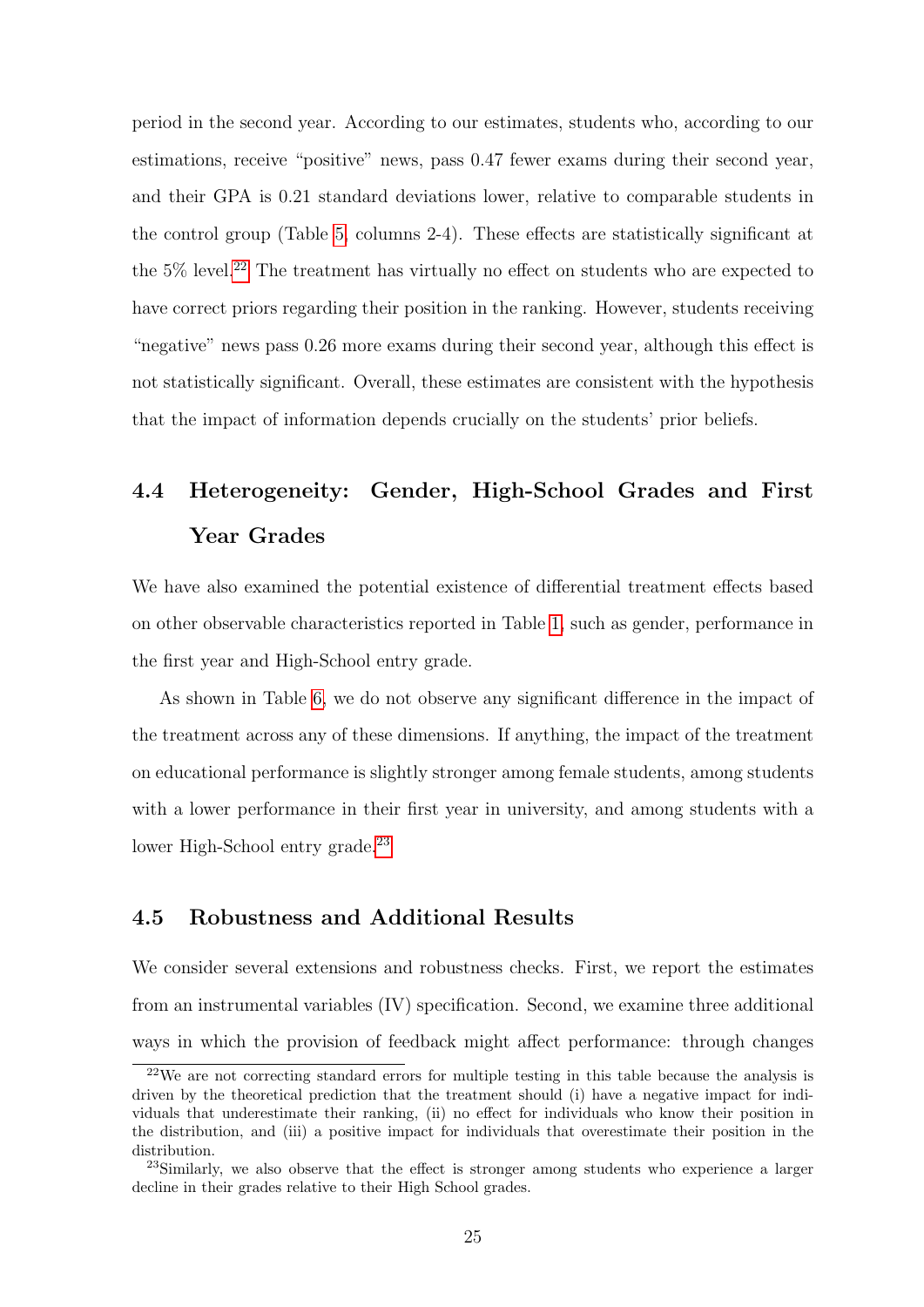in grading standards, students' participation in feedback surveys and the choice of electives. Finally, we report the post-study probability (PSP) that our findings reflect a true effect (Maniadis et al. 2014).

#### 4.5.1 IV Specification

Given that not all students in the treatment group accessed the information, we use the (random) assignment to the treatment group as an instrument for receiving feedback information. As expected, the point estimates are slightly larger (Table [A4\)](#page-55-0). These estimates provide information on the local average treatment effect, under the assumption that individuals in the treatment group were only affected by the provision of additional information, but they did not react somehow to the reception of the email.

### 4.5.2 Grading Standards

There are several factors that, in this context, limit the potential impact of the treatment on grading standards. First, the same teacher typically grades exams for both the treated and control groups, and whether a student is treated or non-treated is not known to the teacher. Thus it is not possible for the teachers to condition on the treatment when they are grading the exams. Also teachers do not explicitly grade on a curve. In Figures [A7](#page-50-0) and [A8](#page-51-0) we plot the grades distribution by course and by different groups for a particular course (in both cases, we look over time). We see that these vary substantially across different groups for a specific course, as well as across different courses, suggesting that teachers do not grade on a curve.

A further piece of evidence for there not being curving is that, in the subjective teaching evaluations, we do not find that perceived fairness in grading changed across the treated and the control students. As shown in Table [A5,](#page-56-0) both groups report after the intervention statistically similar values in term of fairness of grading, Grading Sat*isfaction*, indicating that students did not perceive any changes in grading practices.<sup>[24](#page-25-0)</sup>

<span id="page-25-0"></span><sup>&</sup>lt;sup>24</sup>A related problem would arise if the performance of the treatment groups affected the grading in the control groups, which would lead to a violation of the stable unit treatment value assumption (SUTVA). In this case, the observed gap in performance might overestimate the magnitude of the effect.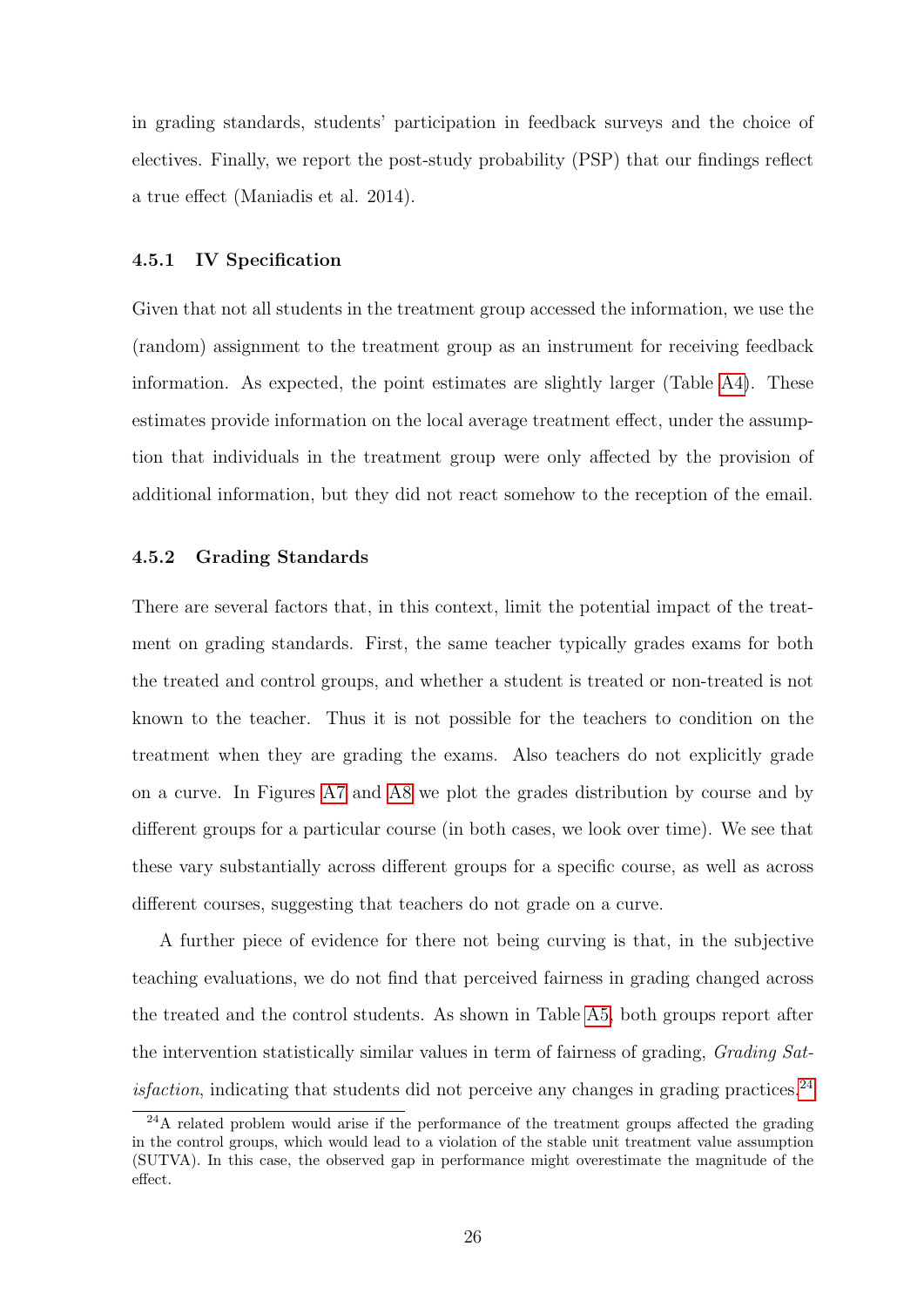Based on this evidence, we conclude that it is unlikely that variations in grading standards are the main driving force behind the observed effect.

### 4.5.3 Participation in Teaching Evaluations

Not all students participate in teaching evaluations. During the period of our study, only around one third of students completed them. If the provision of feedback information affects which students reply, it might introduce a bias in the information provided by teaching evaluations. While we cannot observe the identity of respondents, we can observe the total number of respondents. As shown in Table [A5,](#page-56-0) there is no significant difference in the response rate of students in the treatment and the control group, suggesting that the treatment did not affect the composition of the sample.

#### 4.5.4 Choice of Electives

During the third and fourth years, students can choose elective courses. A potential way to improve their relative position in the ranking would be to enrol in elective courses where grades tend to be higher, either because grading standards are more lenient or because the value added by the lecturer is larger.

To obtain a proxy for the grades that students may expect to obtain in each elective course, we collected information on the grades received by students in these courses during the two previous years. Overall, we observe 26,119 grades in 168 courses. Using this information, we estimate the following equation:

$$
Grade_{c,s} = \alpha + \mathbf{C}_c \beta + \mathbf{S}_s \gamma + \epsilon_{c,s},\tag{6}
$$

where  $Grade_{c,s}$  reflects the grade obtained by student s in course c, and  $C_c$  and  $S_s$  are two vectors of course and individual dummies, respectively. The vector of coefficients  $\beta$  captures the average grade that students enrolled in each course obtain, conditional on their performance in other courses.

Using this information, we calculate the average grade associated with the elective courses chosen by students in the treatment and the control groups, and we normalized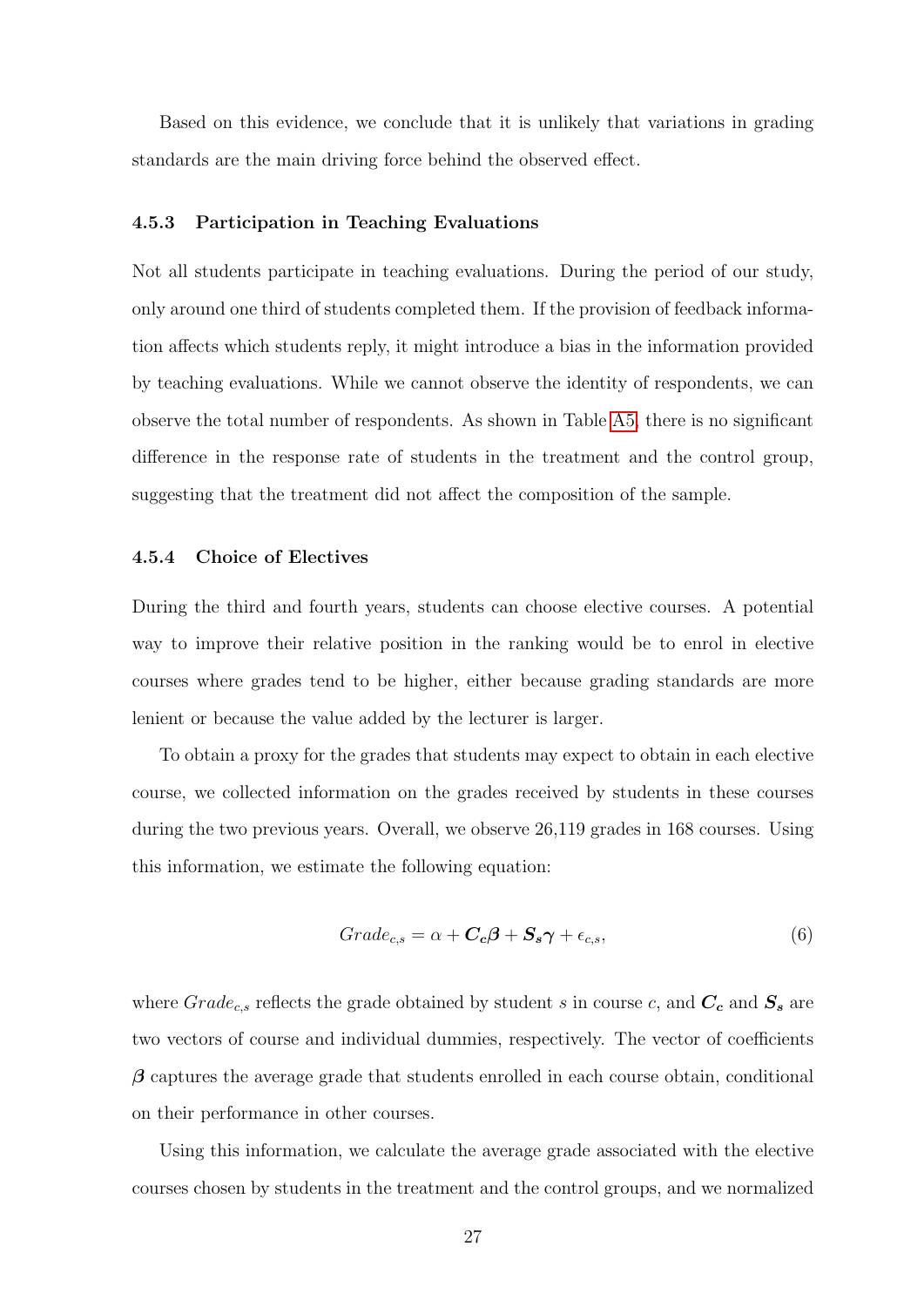this variable to have mean zero and standard deviation one. We then compare the choices of students in the treatment and the control group estimating equation [\(4\)](#page-20-0). Table [A5](#page-56-0) shows that students in the treatment group tend to select elective courses with slightly higher grades (0.03 standard deviations), but the difference is not statistically significant.

#### 4.5.5 Power Calculation and Post-study Probability

As Maniadis et al. (2014) point out, the probability that a declaration of a research finding is true depends, not only on the statistical significance of the estimate, but also on the power of the exercise and on the available prior information about the validity of the hypothesis.

In order to assess the power of the short-term analysis reported in Table [3,](#page-42-1) we consider several plausible scenarios about the potential magnitude of the underlying effect. In the most conservative scenario, we consider that the treatment might affect the outcome variable by 5% of a standard deviation, in an intermediate scenario we consider that it might affect the outcome variable by 15% of a standard deviation and, in the less conservative scenario, we consider a 25% effect. We calculate the power for each one of these three scenarios taking into account the structure of the cluster randomized design, the standard deviation of the outcome variable in the control group, and the observed intra-class correlation within each cluster.[25](#page-27-0) Our study would be generally underpowered in the most conservative scenario. If the impact of the treatment was equal to 5% of a standard deviation, our field experiment would be able to detect only with  $6\%$  to  $19\%$  probability, depending on the variable.<sup>[26](#page-27-1)</sup> However, if the true effect had a magnitude of 15%, which is more in line with the impact of information treatments observed in other studies, the study would be able to detect with a 90% probability its impact on GPA and with a 86% probability its impact on the number of exams passed, although it would be still rather underpowered to detect the impact

<span id="page-27-1"></span><span id="page-27-0"></span> $^{25}$ We use for the calculation the *Stata 15* command *power twomeans*.

<sup>&</sup>lt;sup>26</sup>The power is equal to 6% for the number of hours studies, 7% for satisfaction, 17% for exams passed and 19% for GPA.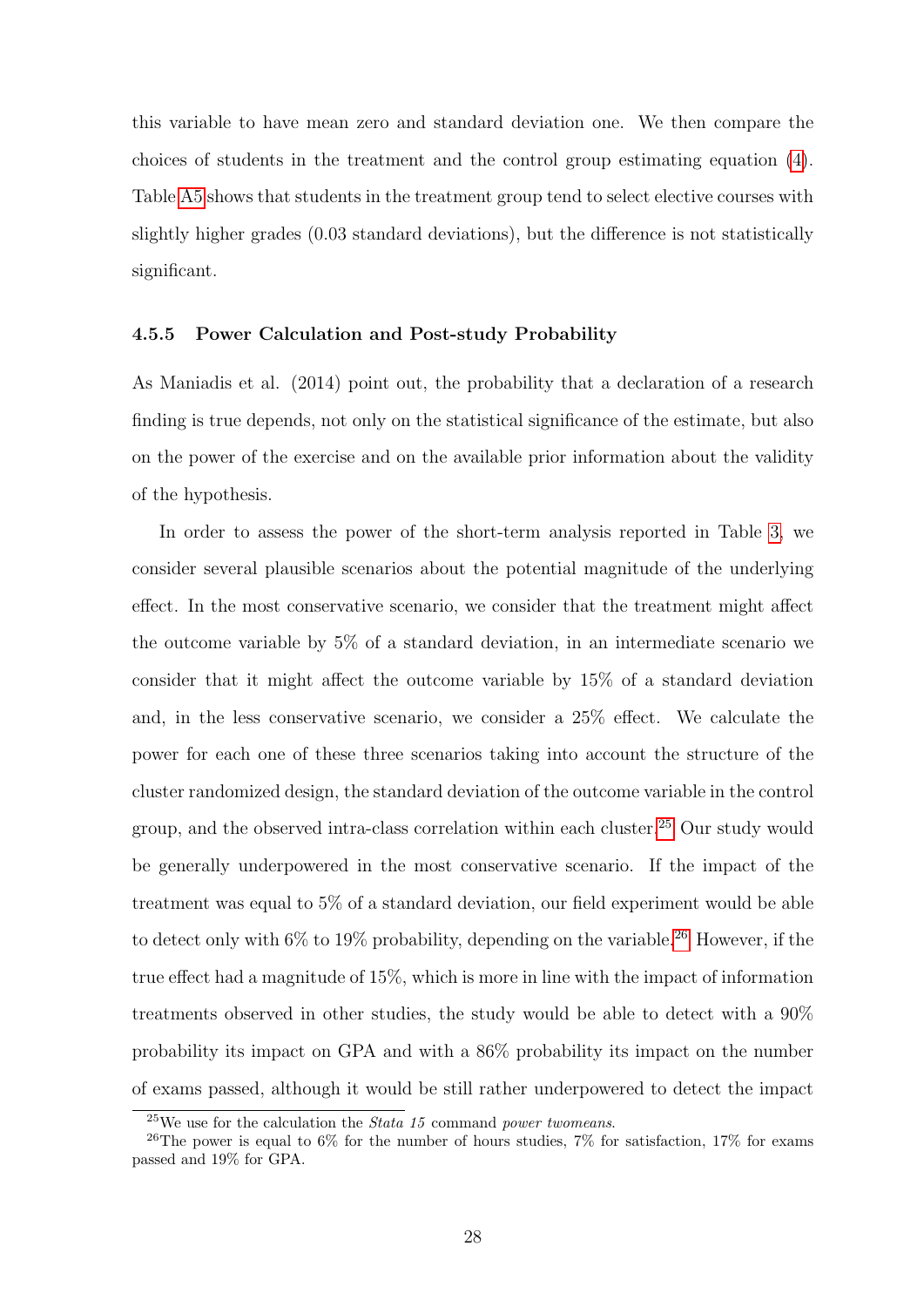on satisfaction (power=30%) and on the number of hours studied (power=18%).<sup>[27](#page-28-0)</sup>

Following Maniadis et al. (2014), we calculate the post-study probability (PSP) for the effect of the treatment on students' GPA and satisfaction, the two variables that are significant at the 5% level (see Table [3,](#page-42-1) column 6). The PSP indicates the probability that our research findings are true for a given prior belief about their validity. We conduct this calculation taking into account that this is the first field experiment that studies the impact of relative performance feedback in a context where subjects underestimate their performance. As shown in Figure [A9,](#page-52-0) the analysis is most informative about the impact of the treatment on the GPA. For instance, given a prior belief that there is a 20% probability that the treatment decreases GPA by 15%, the observed evidence would increase this belief from 20% to 82%. However, the analysis is less informative about the impact of the treatment on satisfaction, reflecting the lower power available in this case. Given a 20% prior belief, the evidence raises the posterior belief only to 60%.

## 5 Conclusions

We study the role of relative performance feedback in a higher education setting, where there has been an increasing demand to provide students with more feedback on their performance. We elicit beliefs from students concerning their relative position and find that students in our study are uninformed about their rank in their cohort and that they tend to underestimate their position in the distribution of grades. We randomly assigned some students into a treatment that gave them access to information regarding their relative position in the distribution of grades. The treatment was effective in informing students of their rank compared to a control sample who were not given access to this information and who remained relatively uninformed and underestimated their rank. We found that providing feedback on students' relative performance had a negative impact on their performance. This effect is driven by those students who

<span id="page-28-0"></span><sup>&</sup>lt;sup>27</sup>For instance, Azmat and Iriberri (2010) find an effect of  $14.8\%$  of a standard deviation and in Blanes-i-Vidal and Nossol (2011) the impact is around 14.5% of standard deviation.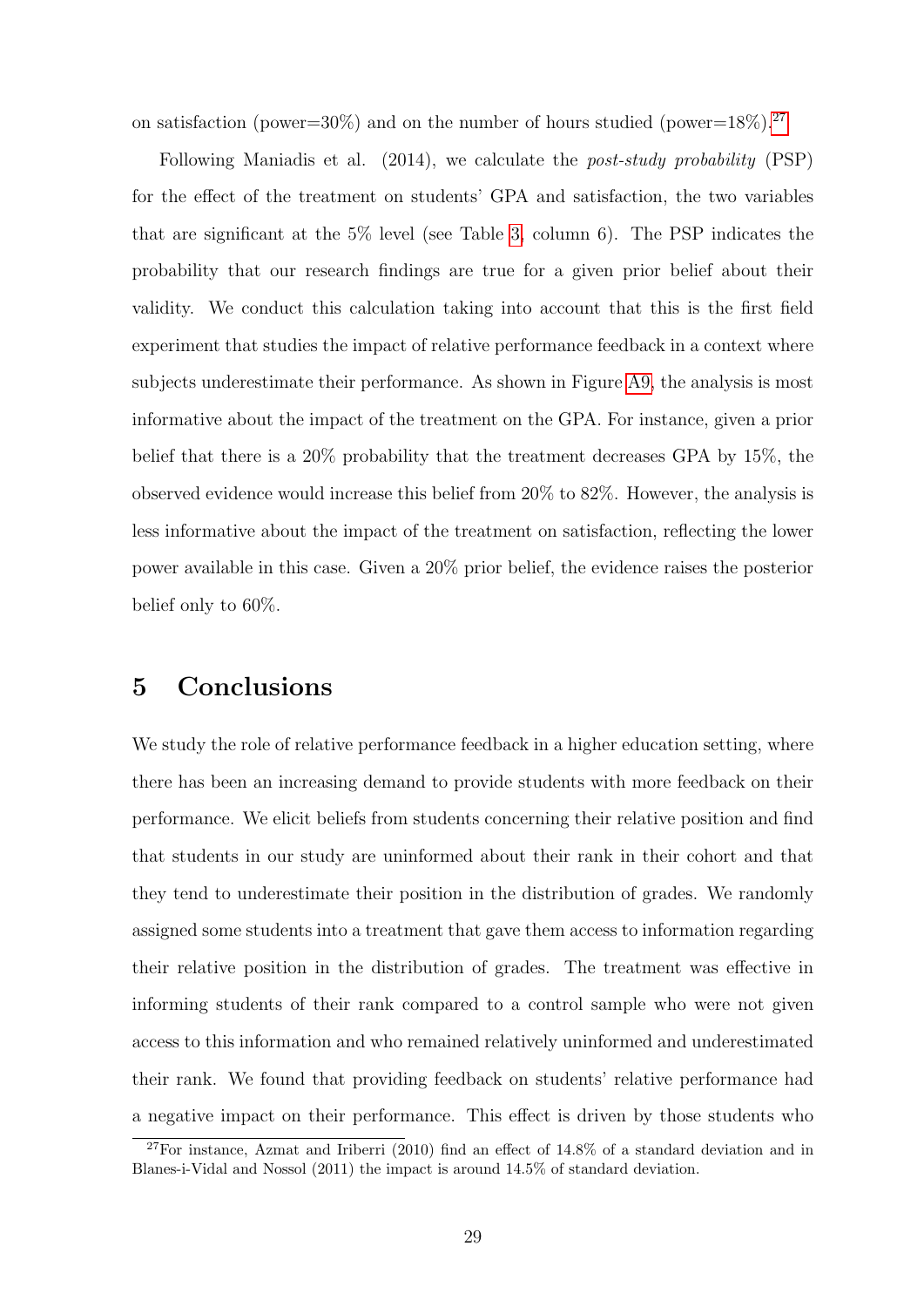underestimate their position in the absence of feedback. By regularly providing access to this information to the treatment group over the course of their studies, there is, however, no further impact on their performance and the treated students catch up. In addition to the effect on academic performance, we find a positive effect on selfreported student satisfaction with the quality of the courses. This was, perhaps, a response to the positive surprise concerning their own ranking.

Our study also highlights a number of important considerations regarding providing individuals with feedback and raises a number of interesting questions that are relevant to policymakers and organizations. First, our results suggest that the impact of relative performance feedback may depend crucially on individuals' prior information. Nonetheless, given that our analysis on the role of priors relies on observational evidence, further work is needed exploiting exogenous variations in subjects' expectations about their relative performance. Second, the timing of the information is relevant. We showed that the impact of the treatment is confined to the first time that the students receive the information. If the information had been provided in the final year of study, or after graduation, the impact could have been different. This therefore raises the question of the optimal timing of information release. If, for example, the program lasts three or four years, as in the case of an undergraduate degree, the optimal timing might be different than that for an MBA lasting just one or two years. Third, the reference group might matter. The individuals in our study compare themselves to the cohort to which they belong, and thus the individuals' reference group is unchanged over time. This might be one reason for the lack of response to feedback beyond the first time individuals received information. If the reference group changed over time, then the information may once again have an impact. Fourth, the coarseness of the information provided may play a role. We provided very detailed information, in particular, individuals learned about the decile to which they belonged. If they were only informed of whether they were above or below an average student, or if they were given the exact percentile, the response might have been different. Again, there may an optimal information partition to provide (Diamond, 1985). Fifth, the incentives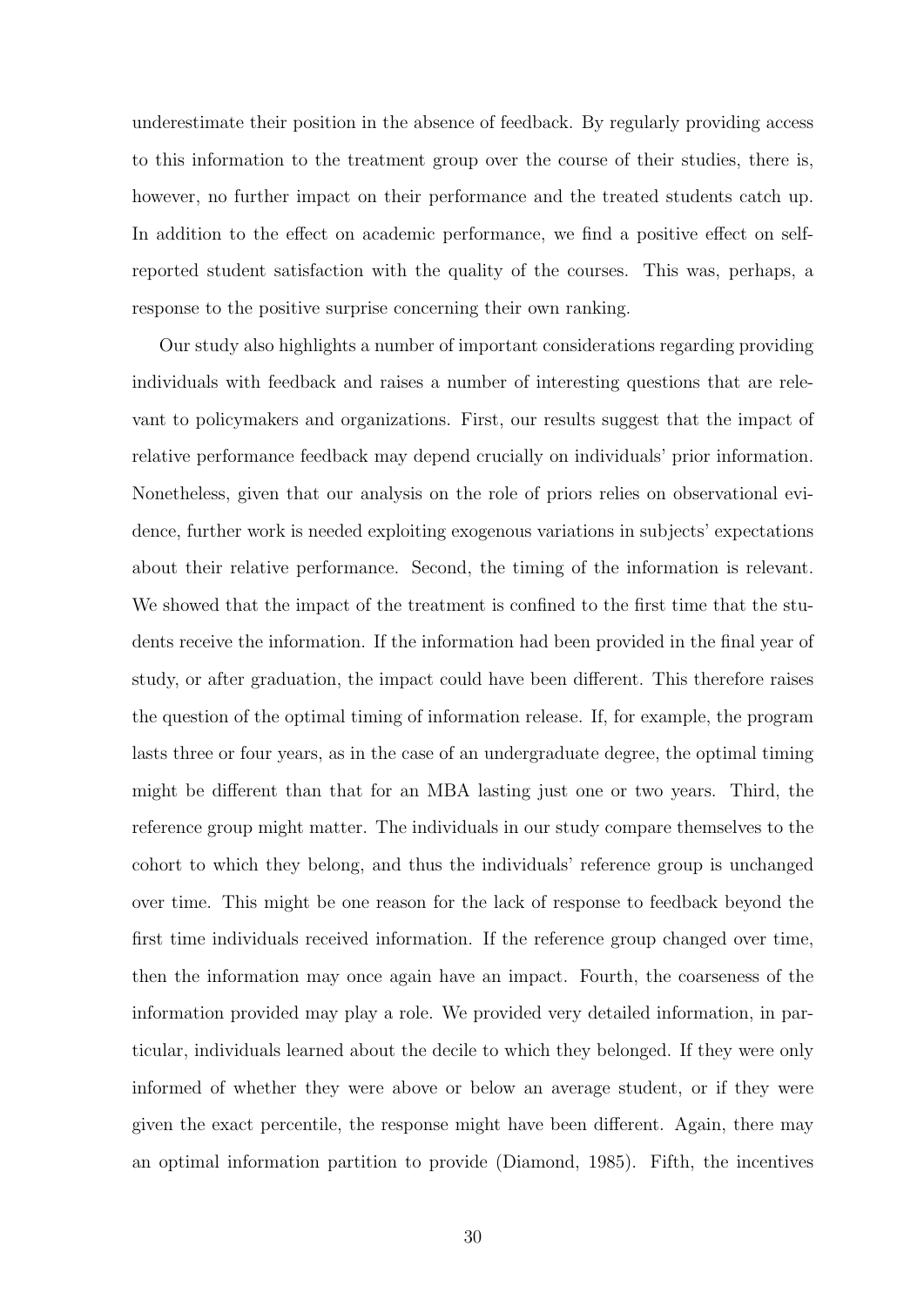associated with relative performance could change the response to the information. In our setting, there was no explicit immediate reward within the university for ranking high versus low. However, there might be implicit or longer term rewards associated with rank. Finally, whether information feedback is provided privately or publicly may have significant impact. In our case, it was provided privately. If such a ranking were made public, there might be some consequences because of status seeking, even in the absence of explicit rewards within the organization.

# References

- [1] Albornoz, Facundo, Antonio Cabrales, and Esther Hauk (2017), "Occupational choice with endogenous spillovers," Barcelona GSE Working Paper 972.
- [2] Al-Ubaydli, Omar and John List (2015), "Do Natural Field Experiments Afford Researchers More or Less Control than Laboratory Experiments?," American Economic Review, Vol. 105(5), pp. 462.
- [3] Azmat, Ghazala and Nagore Iriberri (2010), "The Importance of Relative Performance Feedback Information: Evidence from a Natural Experiment Using High School Students," Journal of Public Economics, Vol. 94(7-8), pp. 435–452.
- [4] Azmat, Ghazala and Nagore Iriberri (2016), "The Provision of Relative Performance Feedback: An Analysis of Performance and Satisfaction," Journal of Economics and Management Strategy, Vol. 25(1), pp. 77-110.
- [5] Bandiera, Oriana, Valentino Larcinese and Imran Rasul (2015), "Blissful ignorance? A natural experiment on the effect of feedback on students' performance," Labour Economics, Vol. 34, pp. 13-25.
- [6] Barankay, Iwan (2012), "Rank Incentives: Evidence from a Randomized Workplace Experiment", The Wharton School, mimeo.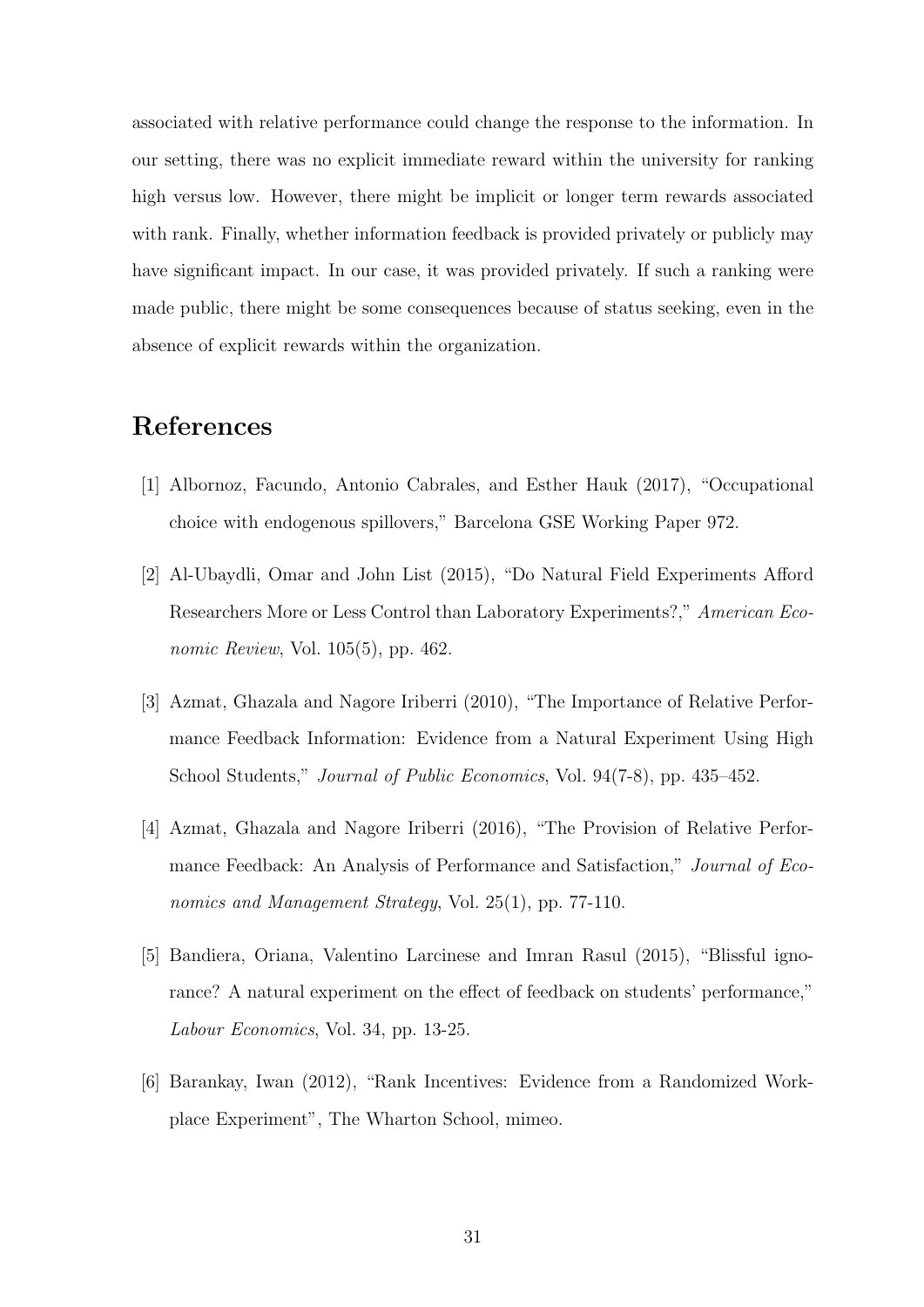- [7] Bedard, Kelly, and Peter Kuhn (2008), "Where class size really matters: Class size and student ratings of instructor effectiveness," Economics of Education Review, Vol. 27(3), pp. 253-265.
- [8] Benabou, Roland (1993), "Workings of a city: location, education, and production," Quarterly Journal of Economics, Vol. 108(3), pp. 619-652.
- [9] Blader, Steven, Claudine Madras Gartenberg and Andrea Prat (2015), "The Contingent Effect of Management Practices," Columbia Business School Research Paper No. 15-48.
- [10] Blanes i Vidal, Jordi and Mareike Nossol (2011), "Tournaments without Prizes: Evidence from Personnel Records," Management Science Vol. 57(10), pp. 1721– 1736.
- [11] Calvò-Armengol, Antoni, Eleonora Patacchini and Yves Zenou (2009), "Peer effects and social networks in education," Review of Economic Studies, Vol. 76(4), pp. 1239-1267.
- [12] Caplin, Andrew, and John Leahy (2001), "Psychological expected utility theory and anticipatory feelings," Quarterly Journal of Economics, Vol. 116(1), pp. 55-79.
- [13] Charness, Gary, David Masclet, and Marie Claire Villeval (2013), "The Dark Side of Competition for Status," Management Science, Vol. 60(1), pp. 38-55.
- [14] Credé, Marcus, Sylvia G. Roch, and Urszula M. Kieszczynka (2010) "Class attendance in college a meta-analytic review of the relationship of class attendance with grades and student characteristics," Review of Educational Research Vol. 80, pp. 272-295.
- [15] Diamond, Douglas W. (1985), "Optimal release of information by firms," Journal of Finance Vol. 40, pp. 1071-1094.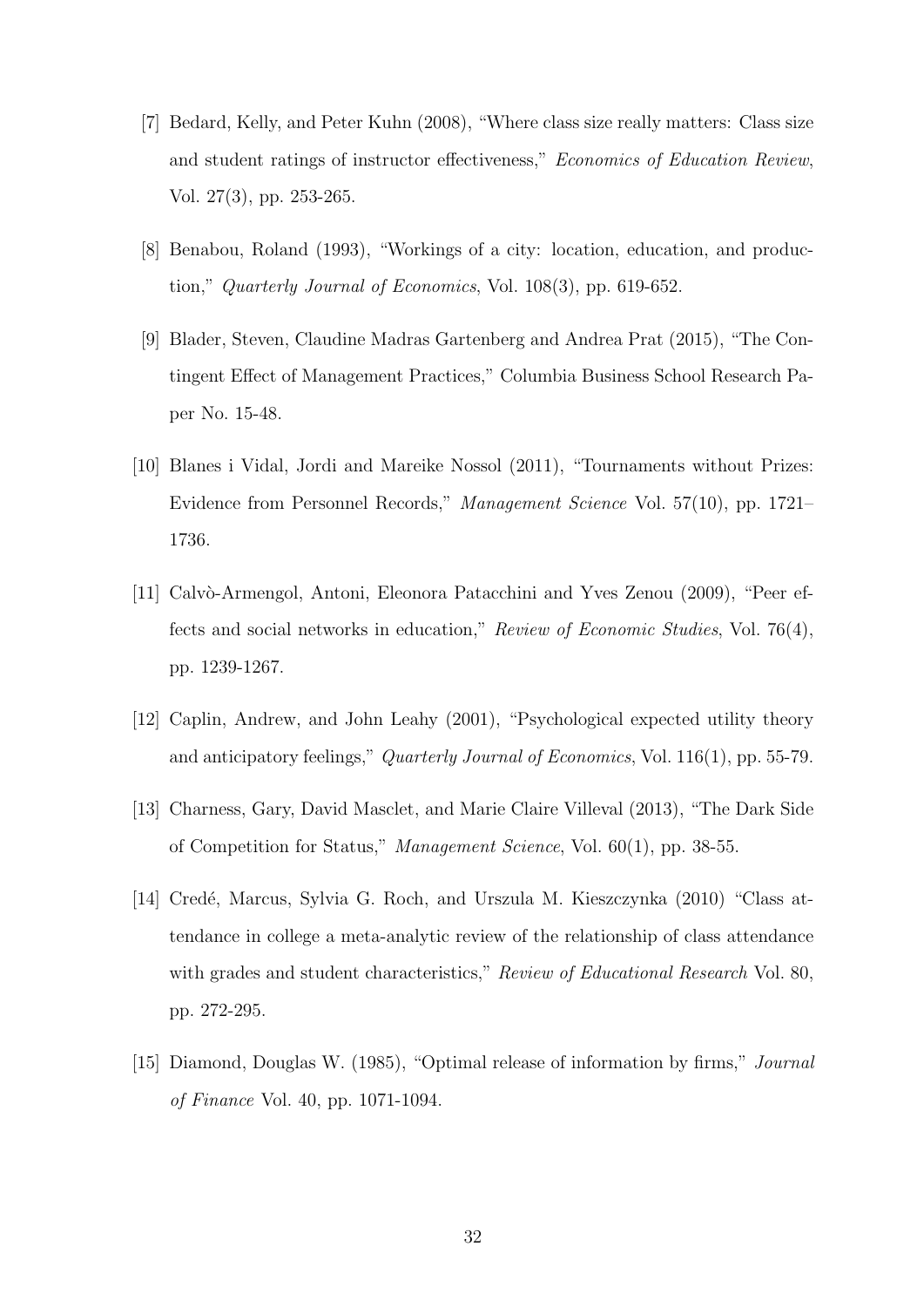- [16] Duflo, Esther and Emmanuel Saez (2003), "The Role of Information and Social Interactions in Retirement Plan Decisions: Evidence from a Randomized Experiment," Quarterly Journal of Economics, Vol. 118 (3), pp. 815-842.
- [17] Eil, David, and Justin M. Rao (2011), "The good news-bad news effect: asymmetric processing of objective information about yourself," American Economic Journal: Microeconomics, Vol. 3.2, pp. 114-138.
- [18] Emerson, Tisha, and Beck A. Taylor (2004), "Comparing student achievement across experimental and lecture-oriented sections of a principles of microeconomics course," Southern Economic Journal, Vol. 70(3), pp. 672-693.
- [19] Eriksson, Tor, Anders Poulsen, and Marie Claire Villeval (2009), "Feedback and incentives: experimental evidence," Labour Economics, Vol. 16, pp. 679-688.
- [20] Ertac, Seda. "Does self-relevance affect information processing? Experimental evidence on the response to performance and non-performance feedback." Journal of Economic Behavior & Organization, Vol. 80(3), pp. 532-545.
- [21] Ertac, Seda (2005), "Optimal Information Revelation in the Presence of Social Comparisons: Theory and Experiments," mimeo.
- [22] Gerhards, Leonie and Neele Siemery (2014), "Private versus public feedback: The incentive effects of symbolic awards," mimeo.
- [23] Gill, David, Zdenka Kissova, Jaesun Lee and Victoria Prowse (2016), "First-place loving and last-place loathing: How rank in the distribution of performance affects effort provision," mimeo.
- [24] Gok, Tolga (2011), "Comparison of student performance using web-and paperbased homework in large enrollment introductory physics courses," International Journal of the Physical Sciences, Vol. 6(15), 3740-3746.
- [25] Harrison, Glenn W., and John A. List (2004), "Field experiments," *Journal of* Economic Literature, Vol. 42.4, pp. 1009-1055.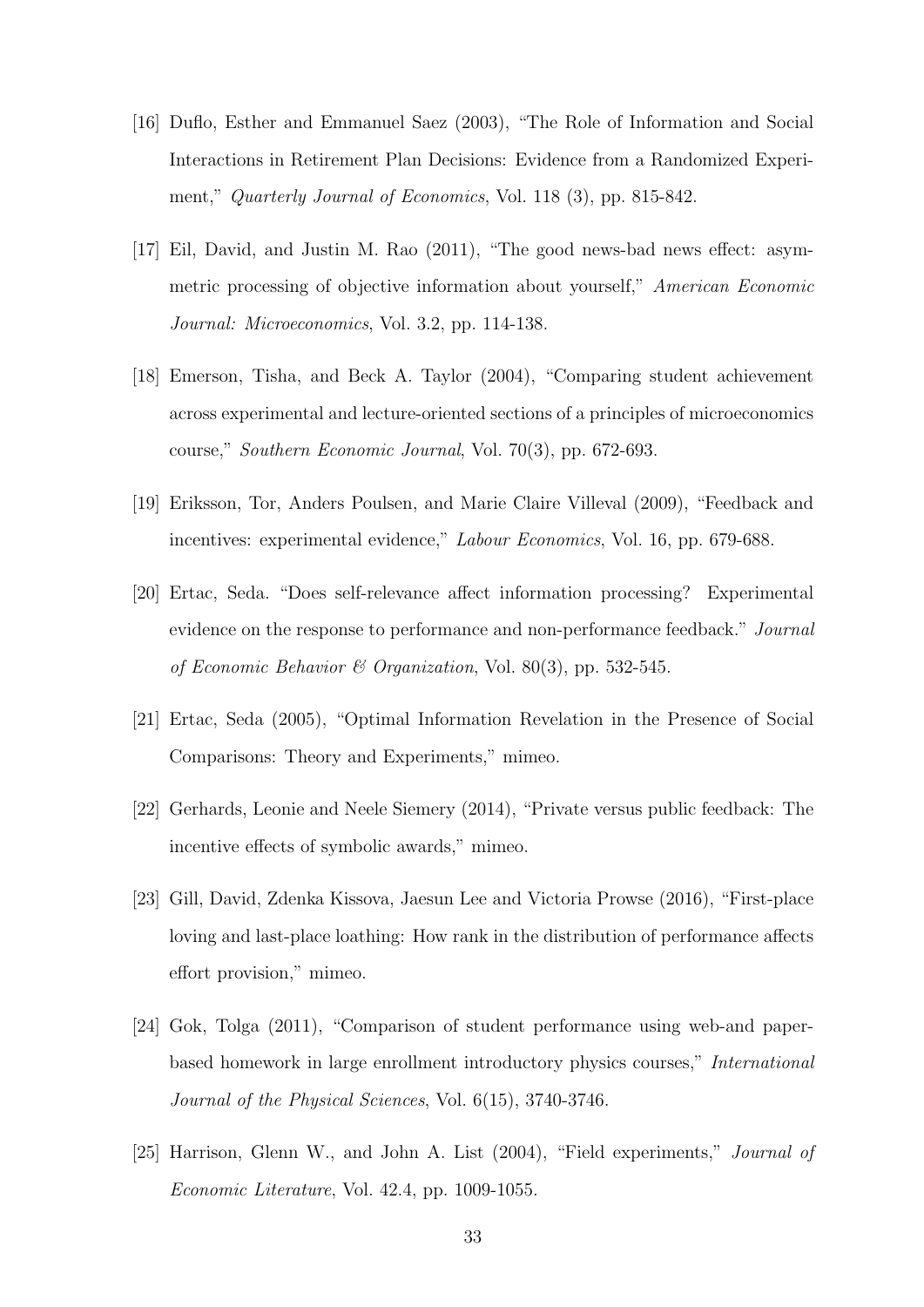- [26] Hannan, R. Lynn, Ranjani Krishnan and Andrew H. Newman (2008), "The effects of disseminating relative performance feedback in tournament versus individual performance compensation plans," Accounting Review, Vol. 83(4), pp. 893-913.
- [27] Hoxby, Caroline M. (2009), "The Changing Selectivity of American Colleges," Journal of Economic Perspectives, Vol. 23(4), pp. 95-118.
- [28] Katreniakova, Dagmara (2014), "Information, Aspirations and Incentive to learn: A Randomized Field Experiment in Uganda," CERGE-EI, mimeo.
- [29] Khunen, Camelia N. and Tymula Agnieszka (2012), "Feedback, Self-Esteem, and Performance in Organizations," Management Science, Vol. 58(1), pp. 94-113.
- [30] List, John A., Azeem M. Shaikh, and Yang Xu (2016), "Multiple hypothesis testing in experimental economics," NBER Working paper n. 21875.
- [31] Maniadis, Zacharias, Fabio Tufano, and John A. List. (2014), "One swallow doesn't make a summer: New evidence on anchoring effects," American Economic Review Vol. 104.1, pp. 277-290.
- [32] Mas, Alexandre and Enrico Moretti (2009), "Peers at work," American Economic Review, Vol. 99(1), pp. 112-145.
- [33] Mobius, Markus, Muriel Niederle, Paul Niehaus, and Tanya Rosenblat (2014), "Managing self-confidence," mimeo.
- [34] Moore, Don A., and Daylian M. Cain (2007), "Overconfidence and underconfidence: When and why people underestimate (and overestimate) the competition," Organizational Behavior and Human Decision Processes, Vol. 103, pp. 197-213.
- [35] Murad, Zahra, Martin Sefton, and Chris Starmer (2016), "How do risk attitudes affect measured confidence?," Journal of Risk and Uncertainty Vol. 52(1), pp. 21-46.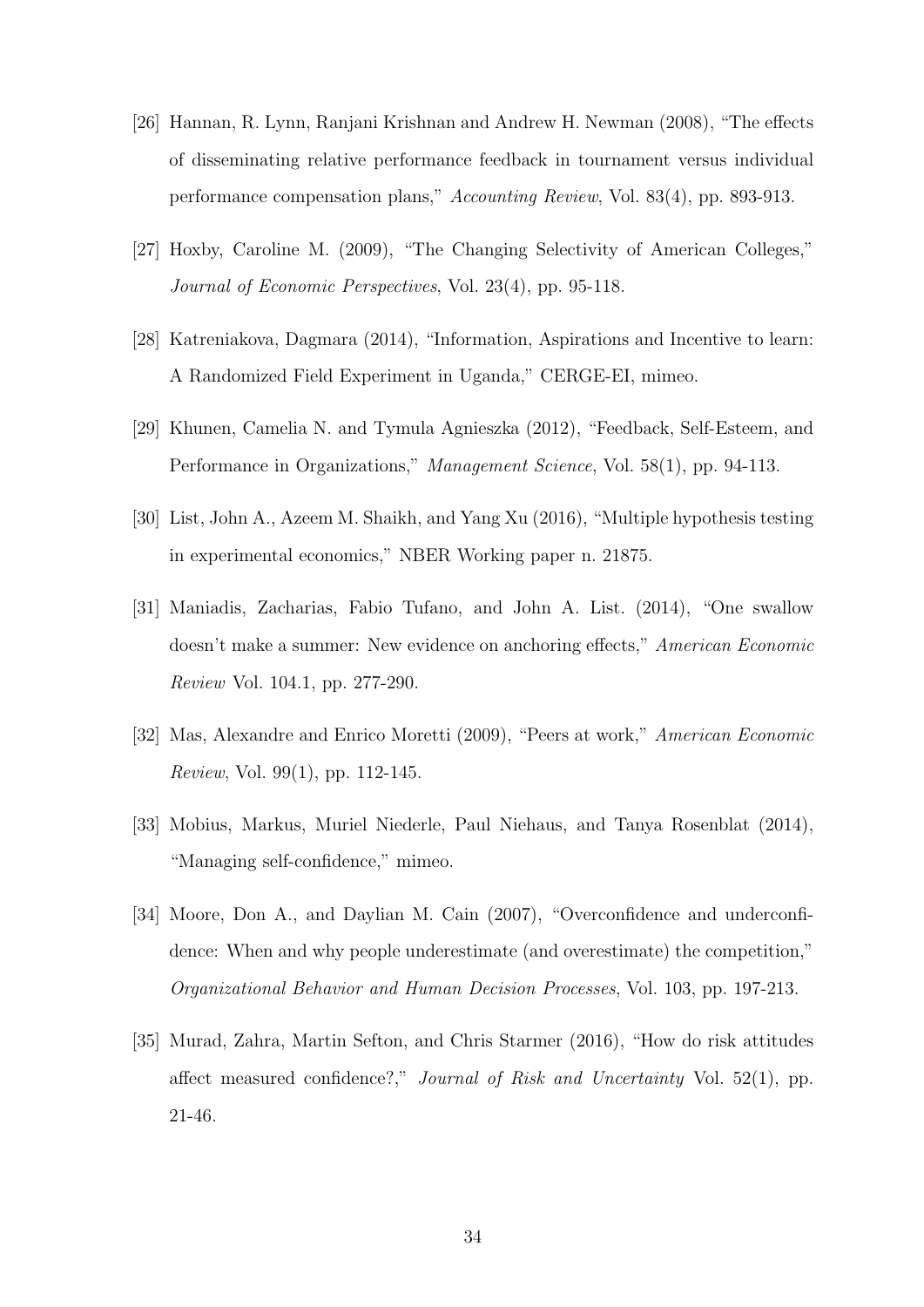- [36] Sacerdote, Bruce (2001), "Peer Effects with Random Assignment: Results for Dartmouth Roommates," Quarterly Journal of Economics, Vol. 116(2), pp. 681-704.
- [37] Schotter, Andrew, and Isabel Trevino. "Belief elicitation in the laboratory." Annual Review of Economics Vol. 6, pp. 103-128.
- [38] Spence, Michael (1973), "Job market signaling," Quarterly Journal of Economics, Vol. 87, pp. 355-374.
- [39] Tran, Anh, and Richard Zeckhauser (2012), "Rank as an inherent incentive: Evidence from a field experiment," Journal of Public Economics, Vol 96, pp. 645–650.
- [40] Williams, James, and David Kane (2009), "Assessment and feedback: Institutional experiences of student feedback, 1996 to 2007." Higher Education Quarterly, Vol. 63, pp. 264-286.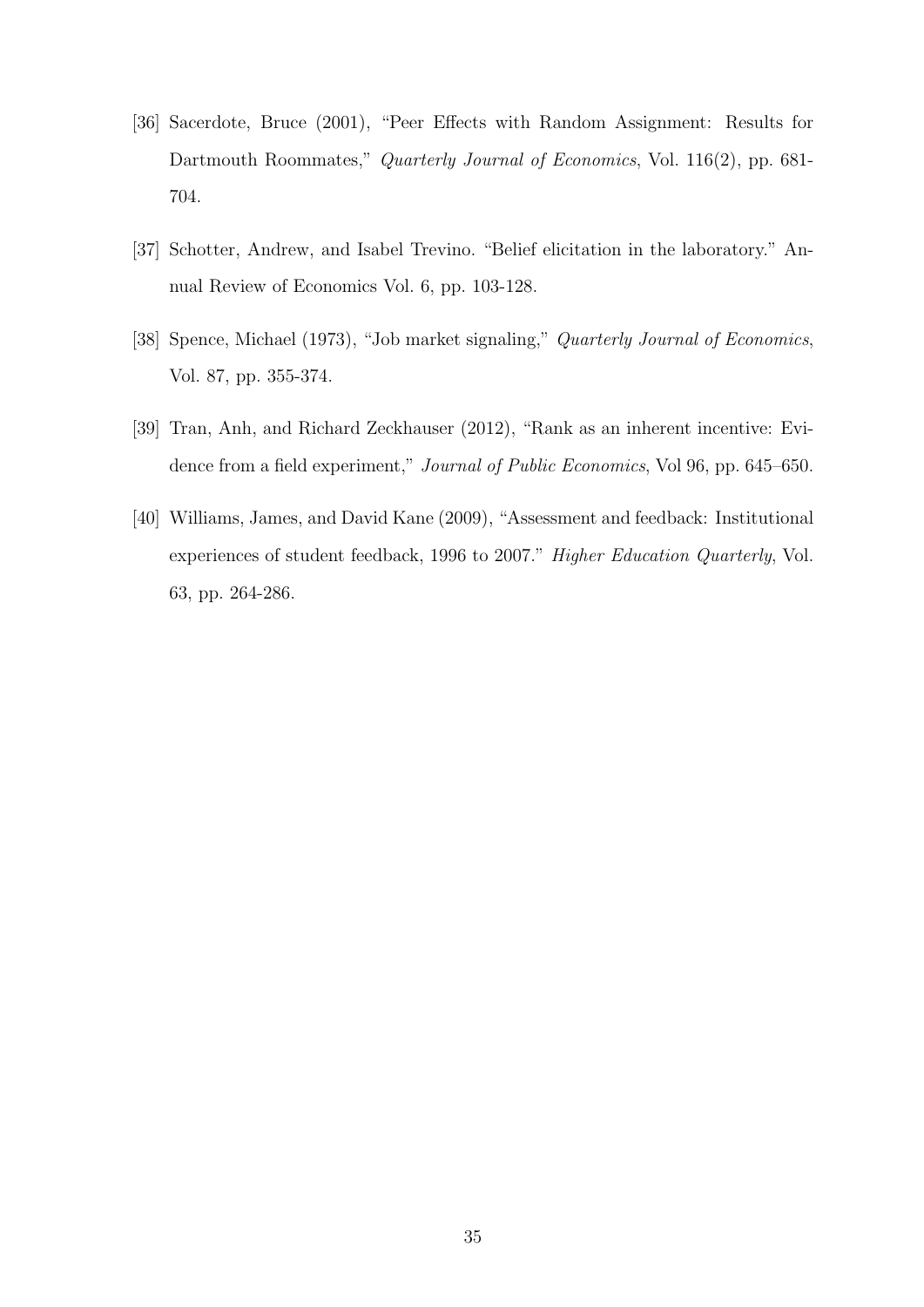# Figure 1: Time-line of the Experiment

<span id="page-35-0"></span>2009-2010: No intervention

2010-2011, 2011-2012 and 2012-2013: Two-time intervention during three academic years

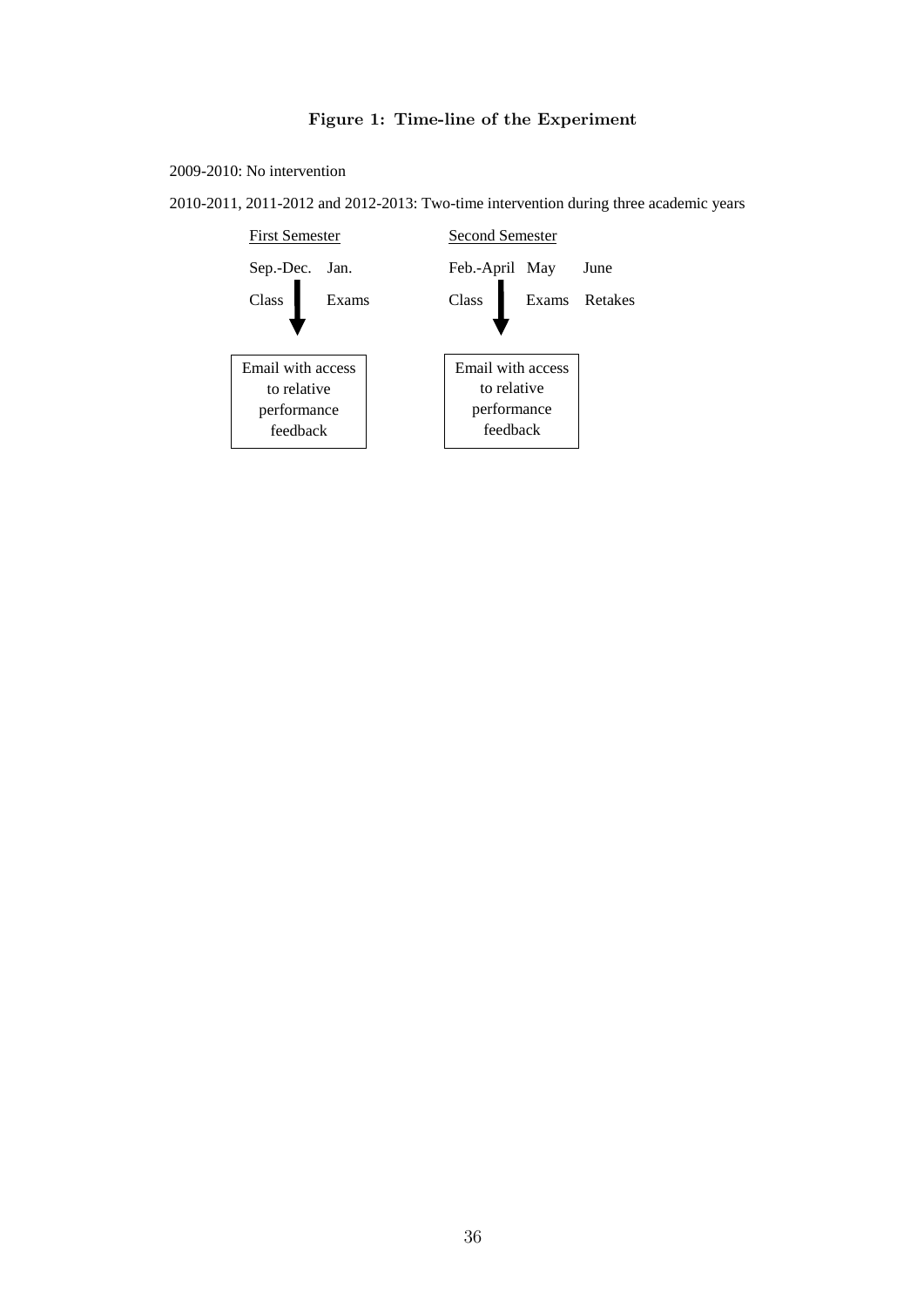## Figure 2: Feedback on Relative Performance

<span id="page-36-0"></span>

Note: The figure shows the screen treated students accessed to when clicking in the link received in the email.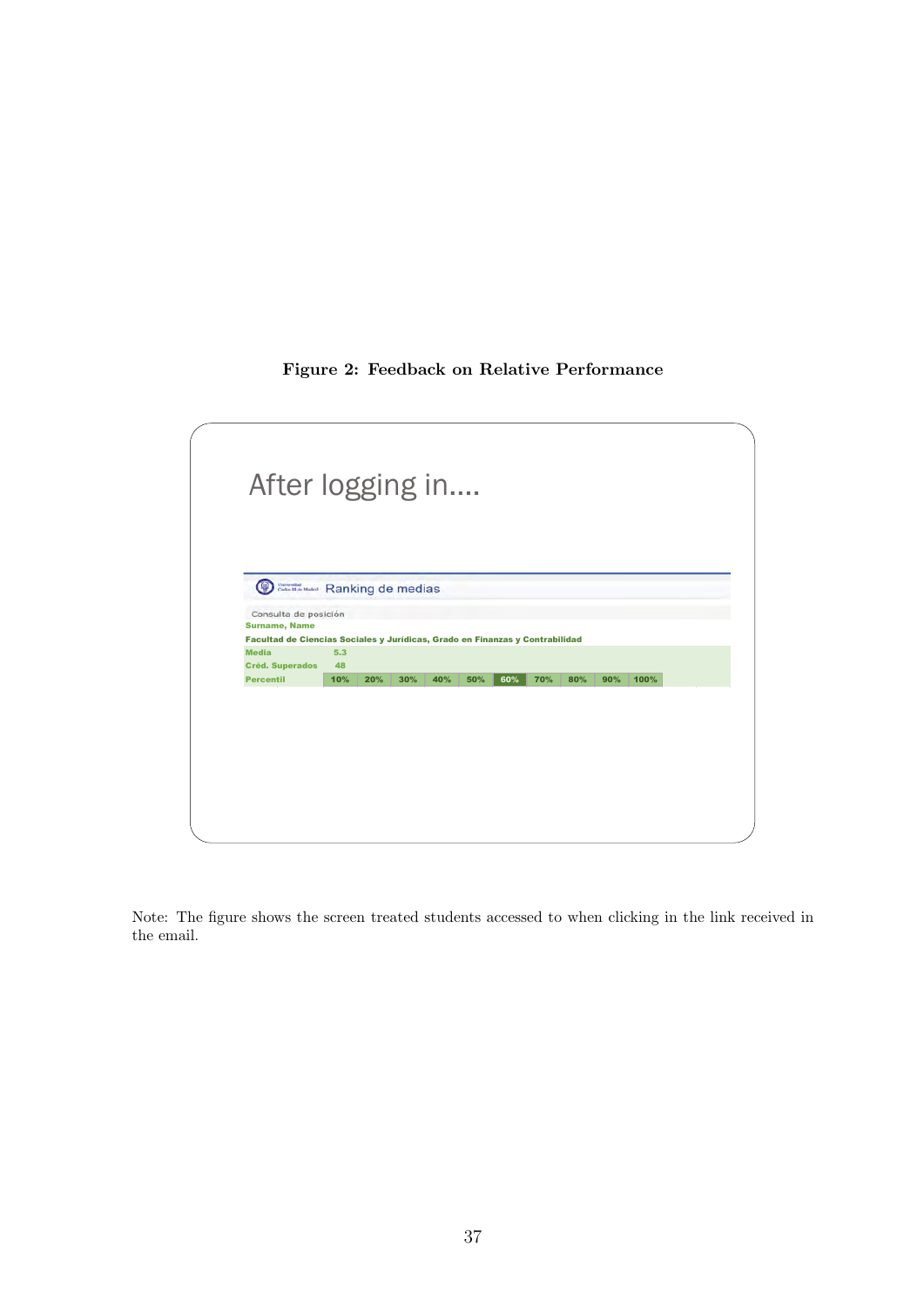<span id="page-37-0"></span>

Figure 3: Expected and Actual Relative Performance Second Year (out-of-trial) Students

Note: The figure includes information from 57 second year Economics students, class of 2014, who were surveyed in November 2011, at the beginning of the second year. The x-axis reports the actual position in the ranking, normalized between 0 (lowest grade) and 1 (highest grade) among students who enrolled in the same degree in Fall 2009. The y-axis provides information on the self-reported relative performance, normalized in a similar way.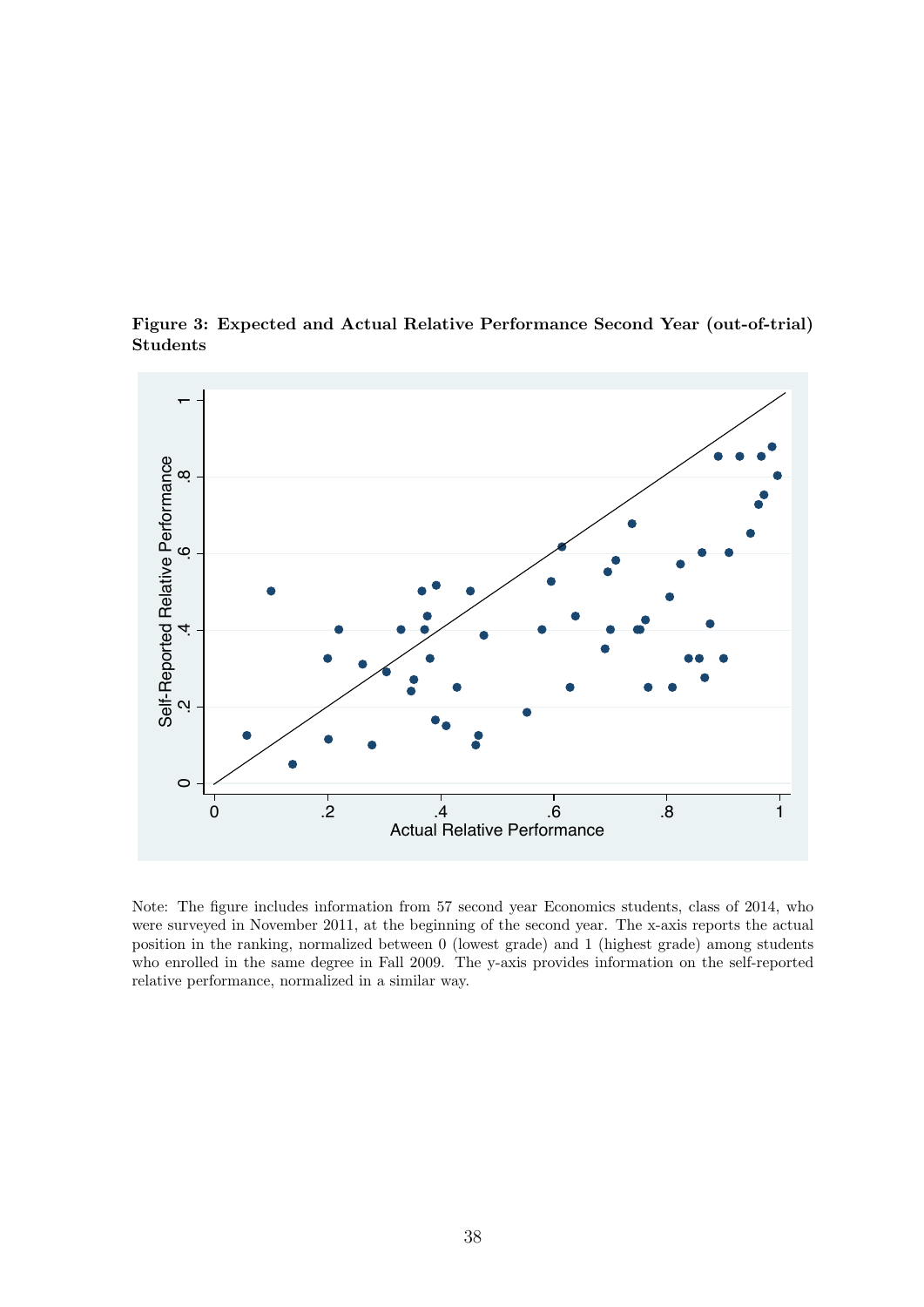<span id="page-38-0"></span>

Figure 4: Expected and Actual Relative Performance after Treatment

Note: The figure includes information from 93 students in Economics and Business who were surveyed in the summer of 2013, at the time of graduation. The upper (lower) panel includes students in the treatment (control) group. The x-axis reports the actual position in the ranking, normalized between 0 (lowest grade) and 1 (highest grade), relative to students from the same cohort. The y-axis provides information on the self-reported relative performance.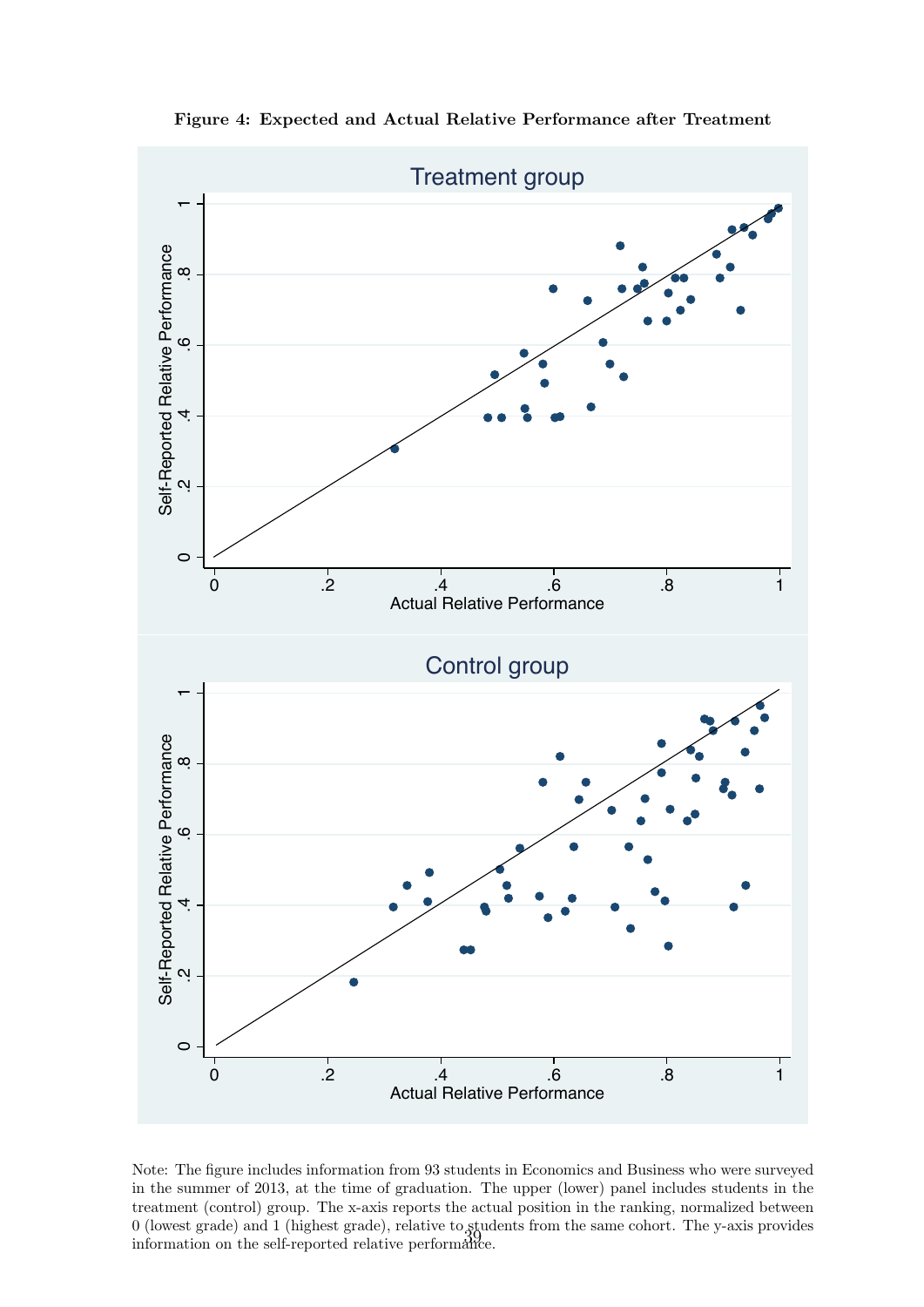<span id="page-39-0"></span>

Figure 5: Short- and Longer-term Impact

Note: The above figures display the corresponding point estimates and 95% confidence intervals from the analyses reported in Tables [1,](#page-41-0) [3](#page-42-1) and [4.](#page-43-0)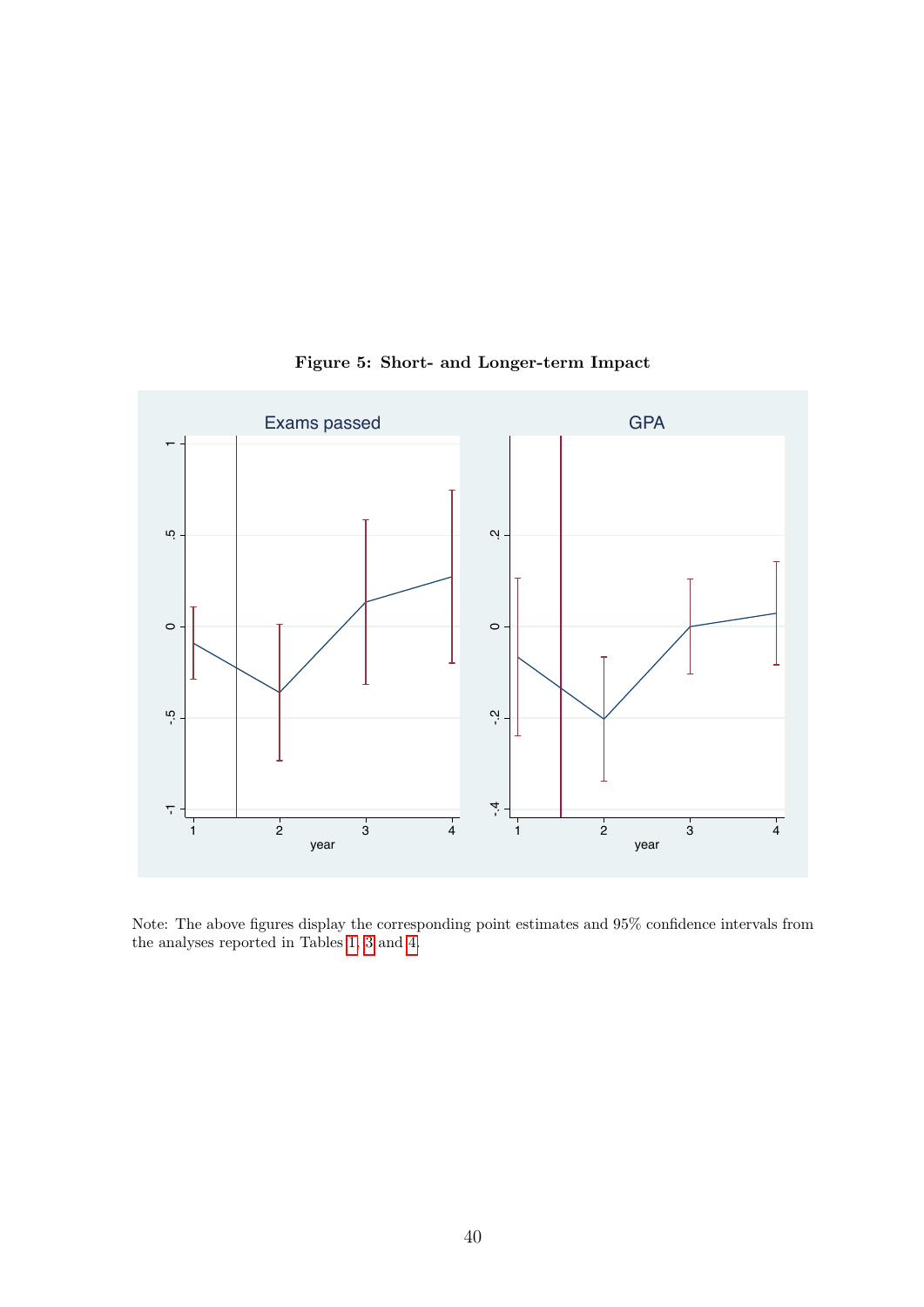<span id="page-40-0"></span>

Figure 6: Predicted Difference between Expected and Actual Relative Performance

Note: The figure includes information on the actual ranking of the 977 individuals who participated in the intervention and on their expected ranking, according to their observable characteristics. The red group (triangles) includes individuals who expect a higher ranking than their actual one, the blue group (points) includes individuals with accurate expectations, and the green group (squares) includes individuals who are expected to underestimate their relative ranking.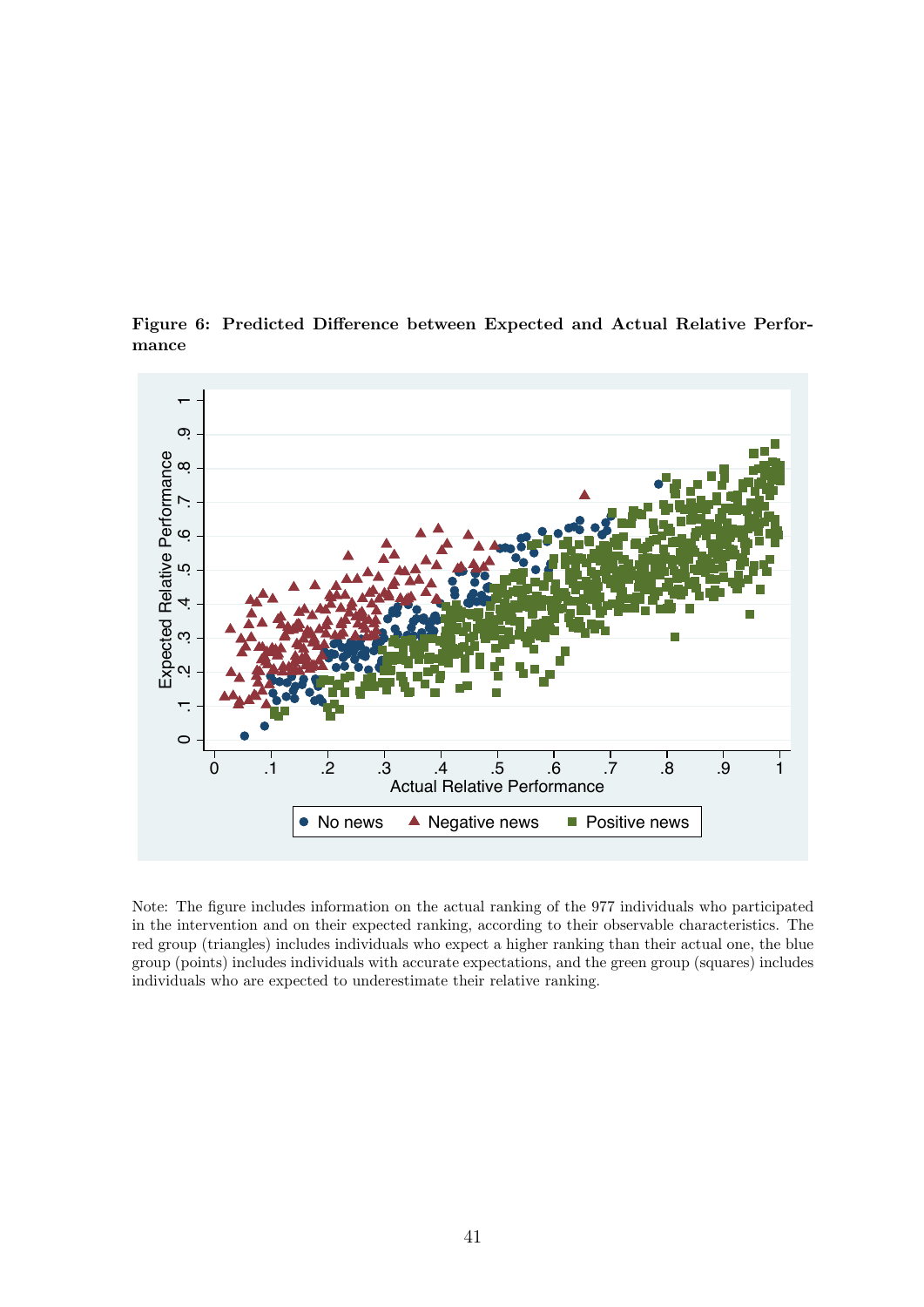<span id="page-41-0"></span>

|                      | $\mathbf{1}$         | $\overline{2}$ | 3               | 4          |  |
|----------------------|----------------------|----------------|-----------------|------------|--|
|                      |                      | All            | Treated-Control |            |  |
|                      | Mean                 | St. Dev.       | Difference      | $p$ -value |  |
|                      |                      |                | Demographics    |            |  |
| Female               | 0.54                 | 0.50           | 0.03            | 0.43       |  |
| Foreigner            | 0.03                 | 0.18           | $-0.00$         | 0.71       |  |
| High School          | 0.95                 | 0.21           | $-0.02$         | 0.17       |  |
| Entry Grade          | 7.24                 | 0.99           | $-0.10*$        | 0.07       |  |
| Subjects taken       | 4.89                 | 0.78           | $-0.06$         | 0.23       |  |
| Geographic origin:   |                      |                |                 |            |  |
| Central Madrid       | 0.31                 | 0.46           | $-0.01$         | 0.81       |  |
| Western Madrid       | 0.11                 | 0.32           | 0.01            | 0.72       |  |
| Southern Madrid      | 0.22                 | 0.41           | $0.05*$         | 0.07       |  |
| Other regions        | 0.30                 | 0.46           | $-0.04$         | 0.19       |  |
|                      |                      |                | Performance     |            |  |
| Exams passed         | 3.70                 | 1.49           | $-0.09$         | 0.37       |  |
| GPA                  | 6.02                 | 1.36           | $-0.07$         | 0.45       |  |
|                      | Teaching evaluations |                |                 |            |  |
| Satisfaction         | 3.87                 | 0.76           | 0.01            | 0.89       |  |
| Hours of study       | 2.92                 | 0.45           | 0.13            | 0.13       |  |
| Grading satisfaction | 3.56                 | 0.67           | $-0.00$         | 1.00       |  |
| Response rate        | 0.41                 | 0.19           | 0.02            | 0.68       |  |

Table 1: Balance-Check

Notes: The table provides information on 977 students that took part in the intervention, except variable Entry Grade which is available only for 966 students. Column (3) reports the difference between the treatment and the control group, conditional on degree. Column (4) reports the p-value of this difference. Exams passed provides information for the second term of the first year and GPA is measured at the end of the first year. The lower panel of the table includes information from teaching evaluations that were completed in Fall of academic year 2010-2011, before the intervention took place. The sample includes 182 tutorial groups. Satisfaction provides information on students' self-reported satisfaction with the overall quality of each course, coded in a scale from 1 (not at all) to 5 (very satisfied). Hours of Study provides information on the number of hours studied weekly. Hours of study takes value 1 if the individual studied less than an hour per week; 2, between one and four hours; 3, four to seven hours; 4, seven to ten hours and 5 more than ten hours. Grading Satisfaction reports the average satisfaction with the grading, also coded in a scale from 1 (not at all) to 5 (very satisfied). Response rate reports the share of students who complete the teaching evaluation survey. This information is available for 149 groups.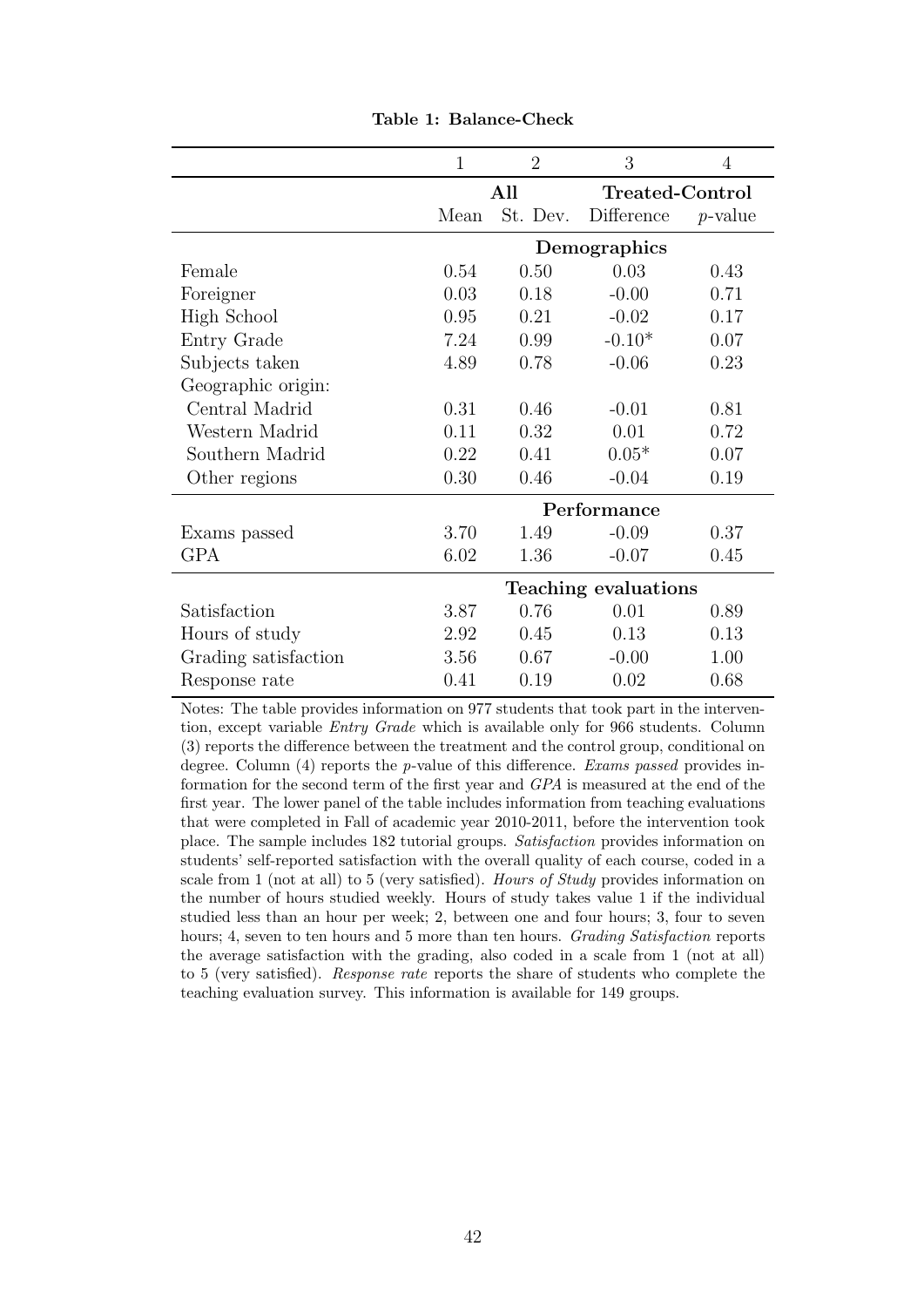<span id="page-42-0"></span>

|                     |            | $\overline{2}$ | 3          | 4                 |
|---------------------|------------|----------------|------------|-------------------|
| Dependent variable: |            | <b>Checked</b> |            | $# \text{ years}$ |
| Female              | $0.106**$  | $0.079*$       | 0.065      | 0.092             |
|                     | (0.047)    | (0.045)        | (0.075)    | (0.103)           |
| True rank           |            | $0.585***$     | $1.409***$ | $1.814***$        |
|                     |            | (0.097)        | (0.160)    | (0.221)           |
| Entry grade         |            | $-0.047$       | $-0.070$   | $-0.119$          |
|                     |            | (0.034)        | (0.057)    | (0.078)           |
| Constant            | $0.665***$ | $0.708***$     | $0.762**$  | $1.225**$         |
|                     | (0.034)    | (0.229)        | (0.380)    | (0.523)           |
| Observations        | 354        | 347            | 347        | 347               |

Table 2: Who Checks the Information?

Note: The regression includes information from 354 students who were assigned to the treatment group. The dependent variable in (1) and (2) is a dummy that takes value one if the students checked at least once the information. The dependent variable in (3) measures the (log) number of times students checked the information, and the dependent variable in (4) measures the number of years in which the student checked the information. Robust standard errors in parenthesis. \*:  $p < 0.10$ , \*\*  $p < 0.05$ , \*\*\*  $p < 0.01$ 

<span id="page-42-1"></span>

|                |      | 2        | 3          | 4         | 5                   | 6                |
|----------------|------|----------|------------|-----------|---------------------|------------------|
|                |      | All      |            |           | Treated vs. Control |                  |
|                |      |          |            |           |                     | P-value          |
|                | Mean | St. Dev. | Difference | St. Error | Unadjusted          | Adjusted for MHT |
| Exams passed   | 7.75 | 3.83     | $-0.36$    | 0.18      | 0.057               | 0.114            |
| <b>GPA</b>     | 5.80 | 1.36     | $-0.20$    | 0.06      | 0.006               | 0.024            |
| Satisfaction   | 3.63 | 0.85     | 0.30       | 0.11      | 0.010               | 0.030            |
| Hours of study | 3.00 | 0.48     | 0.15       | 0.10      | 0.131               | 0.131            |

#### Table 3: Short-term Impact

Note: Rows 1 and 2 include information on performance measures measured at the student level (N=977). Rows 3 and 4 provide information measured at the level of course and tutorial group  $(N=165)$ . The variable Exams passed refers to the number of exams passed during the regular exam season in academic year 2010-2011 (January and May). GPA refers to the Grade Point Average. Satisfaction provides information on students' self-reported satisfaction with the overall quality of each course, coded in a scale from 1 (not at all) to 5 (very satisfied). Hours of Study provides information on the number of hours studied weekly. Hours of study takes value 1 if the individual studied less than an hour per week; 2, between one and four hours; 3, four to seven hours; 4, seven to ten hours and 5 more than ten hours. Column 3 reports the main estimates from equation [\(4\)](#page-20-0), and each cell corresponds to a different regression where the independent variable is a dummy that takes value one if the student was part of the treatment group and the dependent variable is indicated on the lefthand side of the table. All regressions include controls for a set of individual predetermined characteristics. Column 5 reports standard errors clustered at the lecture group level in parenthesis, and column 6 reports Holm-Bonferroni standard errors corrected for multiple hypothesis testing (MHT).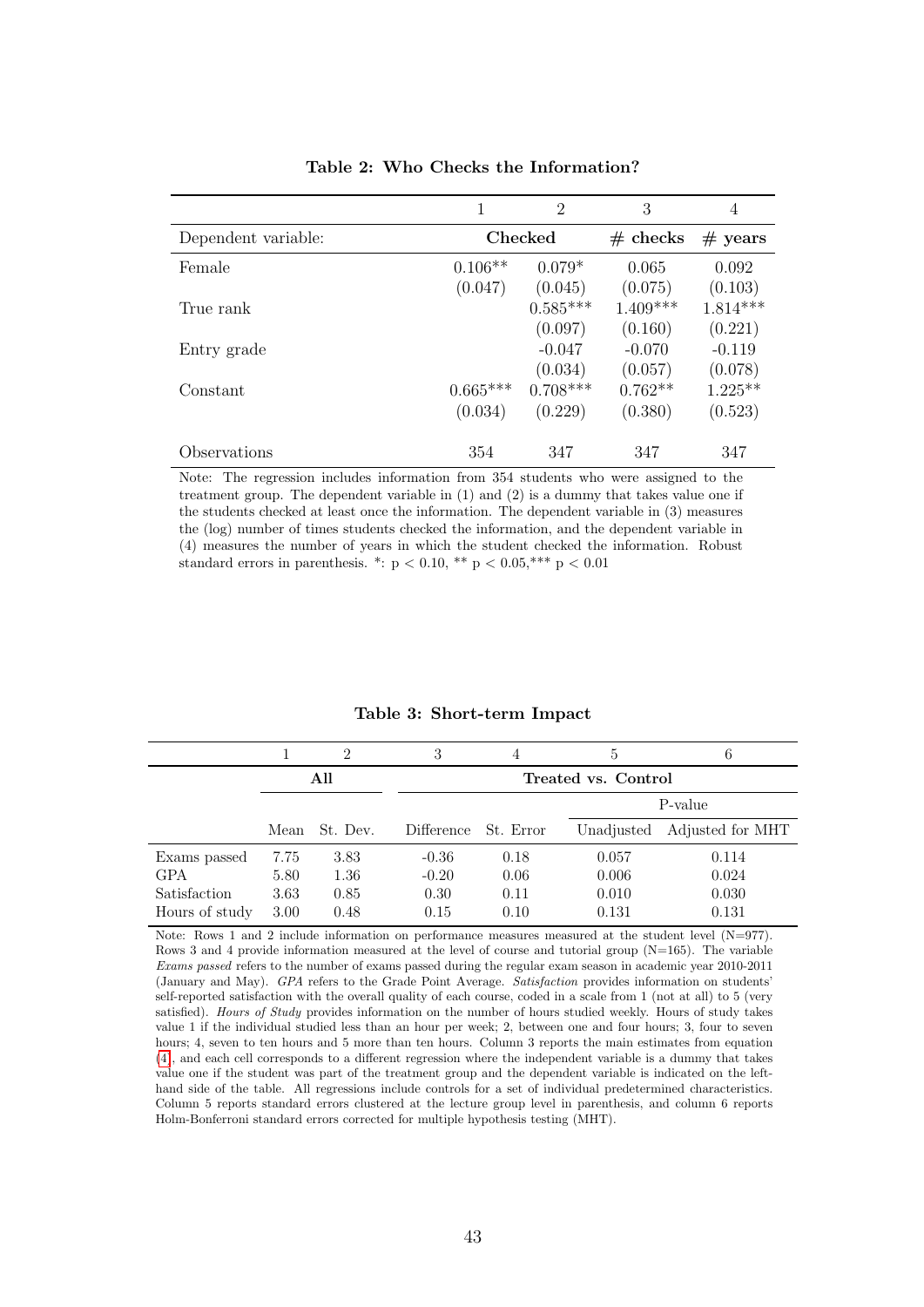<span id="page-43-0"></span>

|                       | $\mathbf{1}$                | $\overline{2}$ | $\sqrt{3}$ | 4           | 5                   | 6                |
|-----------------------|-----------------------------|----------------|------------|-------------|---------------------|------------------|
|                       |                             | All            |            |             | Treated vs. Control |                  |
|                       |                             |                |            | P-value     |                     |                  |
|                       | Mean                        | St. Dev.       | Difference | St. Error   | Unadjusted          | Adjusted for MHT |
|                       | End of Second year: Retakes |                |            |             |                     |                  |
| Retakes passed        | 1.12                        | 1.25           | 0.19       | 0.12        | 0.15                | 0.15             |
| GPA after retakes     | 6.04                        | 1.24           | $-0.07$    | 0.03        | 0.06                | 0.12             |
|                       |                             |                | Third year |             |                     |                  |
| Exams passed          | 8.07                        | 4.06           | 0.13       | 0.21        | 0.54                | 1.00             |
| GPA                   | 6.26                        | 1.23           | 0.00       | 0.05        | 1.00                | 1.00             |
| Retakes passed        | 0.98                        | 1.28           | 0.05       | 0.09        | 0.61                | 1.00             |
| GPA after retakes     | 6.14                        | 1.25           | $-0.04$    | 0.03        | 0.15                | 0.60             |
|                       |                             |                |            | Fourth year |                     |                  |
| Exams passed          | 6.69                        | 4.41           | 0.27       | 0.22        | 0.24                | 0.96             |
| <b>GPA</b>            | 6.71                        | 1.39           | 0.03       | 0.05        | 0.59                | 1.00             |
| Retakes passed        | 0.68                        | 1.11           | 0.02       | 0.05        | 0.72                | 0.72             |
| GPA after retakes     | 6.30                        | 1.27           | $-0.03$    | 0.04        | 0.37                | 0.74             |
|                       |                             |                |            | Overall     |                     |                  |
| Exams passed          | 25.82                       | 11.54          | 0.32       | 0.50        | 0.54                | 1.00             |
| Accumulated GPA       | 6.30                        | 1.27           | $-0.03$    | 0.04        | 0.37                | 1.00             |
| Dropout               | 0.15                        | 0.36           | $-0.01$    | 0.02        | 0.74                | 0.74             |
| Graduation in 4 years | 0.51                        | 0.50           | 0.02       | 0.02        | 0.45                | 1.00             |

#### Table 4: Longer-term Impact

Note: Columns 1 and 2 include information on 977 students that took part in the intervention for performance measures (Exams passed, GPA, Retakes passed and GPA after retakes). The variable Exams passed refers to the number of exams passed during the regular exam season (January and May). GPA refers to the Grade Point Average. Variable Retakes passed refers to exams passed during the retake season (June). GPA after retakes refers to accumulated Grade Point Average grade up to that point in the Degree. Dropout takes the value of 1 if the student dropped the Degree. Graduation in 4 years takes the value of 1 if the student completed the degree in 4 years. Column 3 reports the main estimates from equation [\(4\)](#page-20-0), and each row corresponds to a different regression where the independent variable is a dummy that takes value one if the student was part of the treatment group and the dependent variable is indicated in the first column. All regressions include controls for a set of individual predetermined characteristics. Column 4 reports standard errors clustered at the lecture group level in parenthesis. Column 5 reports standard errors clustered at the lecture group level in parenthesis, and column 6 reports Holm-Bonferroni standard errors corrected for multiple hypothesis testing.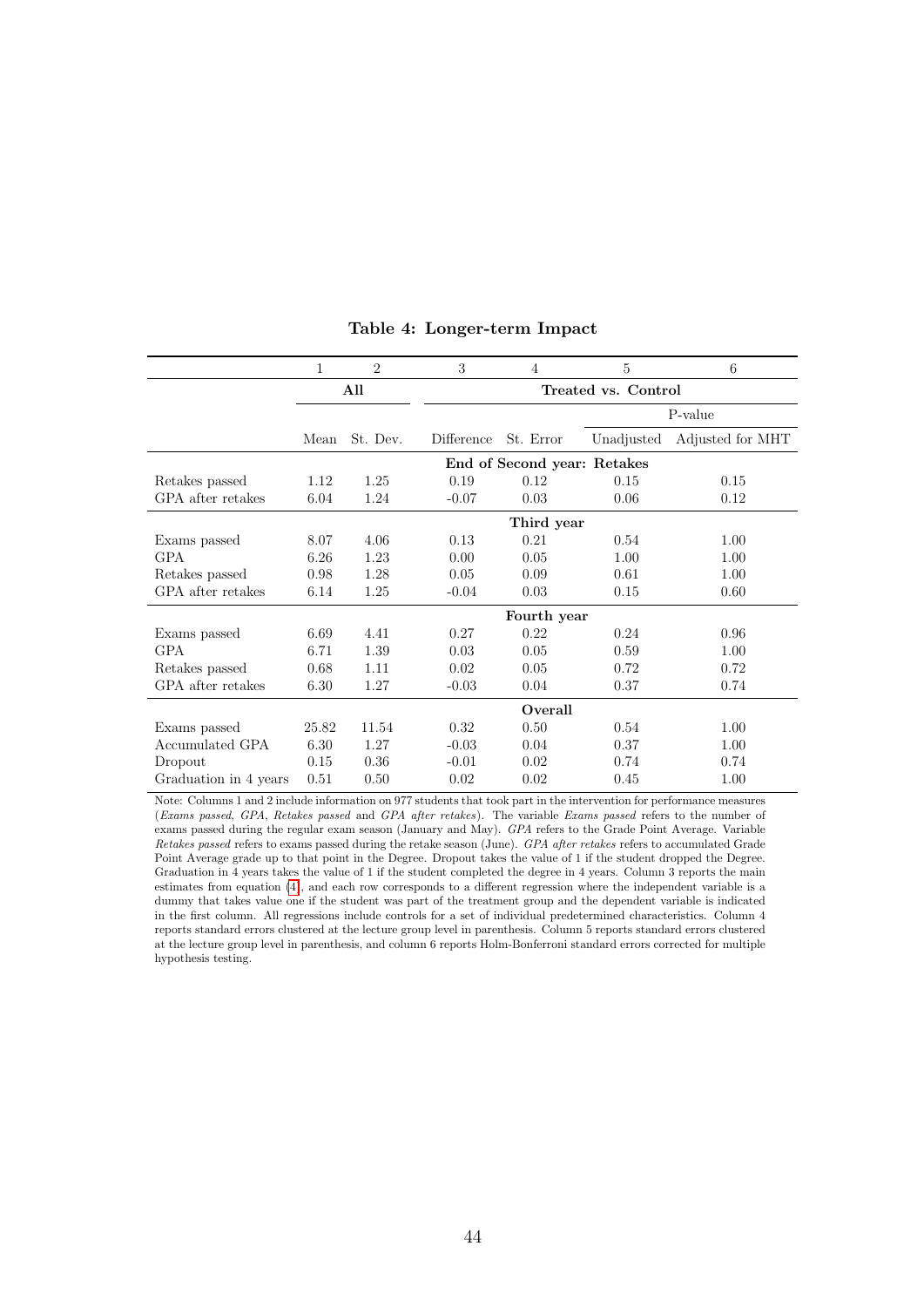<span id="page-44-0"></span>

|                     |                      | 2                   | 3                 | 4                 |
|---------------------|----------------------|---------------------|-------------------|-------------------|
|                     |                      |                     | <b>News</b>       |                   |
| Dependent variable: | All                  | Positive            | No News           | Negative          |
| Exams passed        | $-0.36*$<br>(0.18)   | $-0.47**$<br>(0.22) | 0.16<br>(0.32)    | 0.26<br>(0.59)    |
| GPA                 | $-0.20***$<br>(0.06) | $-0.21**$<br>(0.08) | $-0.14$<br>(0.14) | $-0.11$<br>(0.18) |
|                     | 966                  | 644                 | 142               | 180               |

Table 5: Differential Treatment Effect Based on Prior Beliefs

Note: The dependent variable is the number of exams passed and GPA during the regular exam period of the 2nd year. All regressions include controls for gender, nationality, entry grade, academic background, academic performance during the first year at university and geographical origin. Standard errors are clustered at the lecture group level. Significance levels: \*:  $p < 0.10$ , \*\*  $p <$  $0.05$ ,\*\*\* p < 0.01

<span id="page-44-1"></span>

|                           |           | $\overline{2}$ | 3          | 4               | 5          | 6         |  |
|---------------------------|-----------|----------------|------------|-----------------|------------|-----------|--|
|                           | Gender    |                |            | 1st year grades |            | HS grades |  |
| Dependent variable:       | Female    | Male           | Low        | High            | Low        | High      |  |
| Exams passed              | $-0.46$   | $-0.18$        | $-0.33*$   | $-0.18$         | $-0.60**$  | $-0.13$   |  |
|                           | (0.28)    | (0.22)         | (0.16)     | (0.22)          | (0.21)     | (0.23)    |  |
| P-value (unadjusted):     | 0.47      |                |            | 0.54            |            | 0.05      |  |
| P-value adjusted for MHT: | 0.94      |                | 0.54       |                 | 0.15       |           |  |
| <b>GPA</b>                | $-0.19**$ | $-0.21**$      | $-0.20***$ | $-0.14$         | $-0.22***$ | $-0.19**$ |  |
|                           | (0.07)    | (0.09)         | (0.06)     | (0.10)          | (0.07)     | (0.08)    |  |
| P-value (unadjusted):     | 0.81      |                | 0.53       |                 | 0.62       |           |  |
| P-value adjusted for MHT: | 0.81      |                | 1.00       |                 | 1.00       |           |  |
| N                         | 521       | 445            | 435        | 531             | 482        | 479       |  |

### Table 6: Heterogeneity Analysis

Note: The dependent variable is the number of exams passed (upper panel) and GPA during the regular exam period of the 2nd year (lower panel). All regressions include controls for gender, nationality, entry grade, academic background, academic performance during the first year at university and geographical origin. Standard errors are clustered at the lecture group level. The third and the fourth row of each panel provide information on the p-value of a test of equality of coefficients, unadjusted and adjusted for multiple hypothesis testing. Significance levels: \*:  $p < 0.10$ , \*\*  $p < 0.05$ , \*\*\*  $p < 0.01$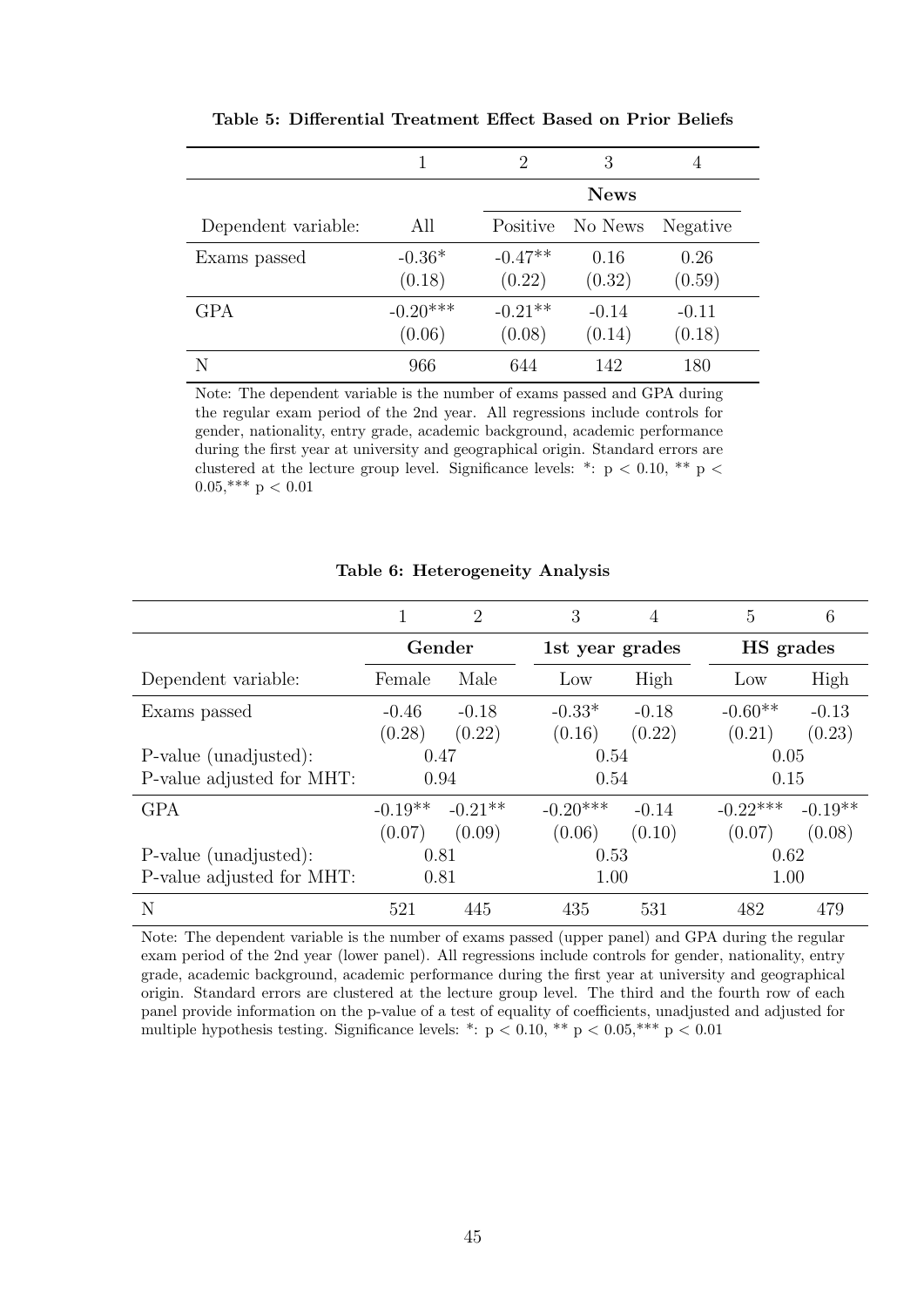# A Figures and Tables

<span id="page-45-0"></span>

## Figure A1: Assignment to Tutorial and Lecture Groups

Note: This assignment corresponds to 1st year students, Business Administration, Getafe, Spanish track, 2010.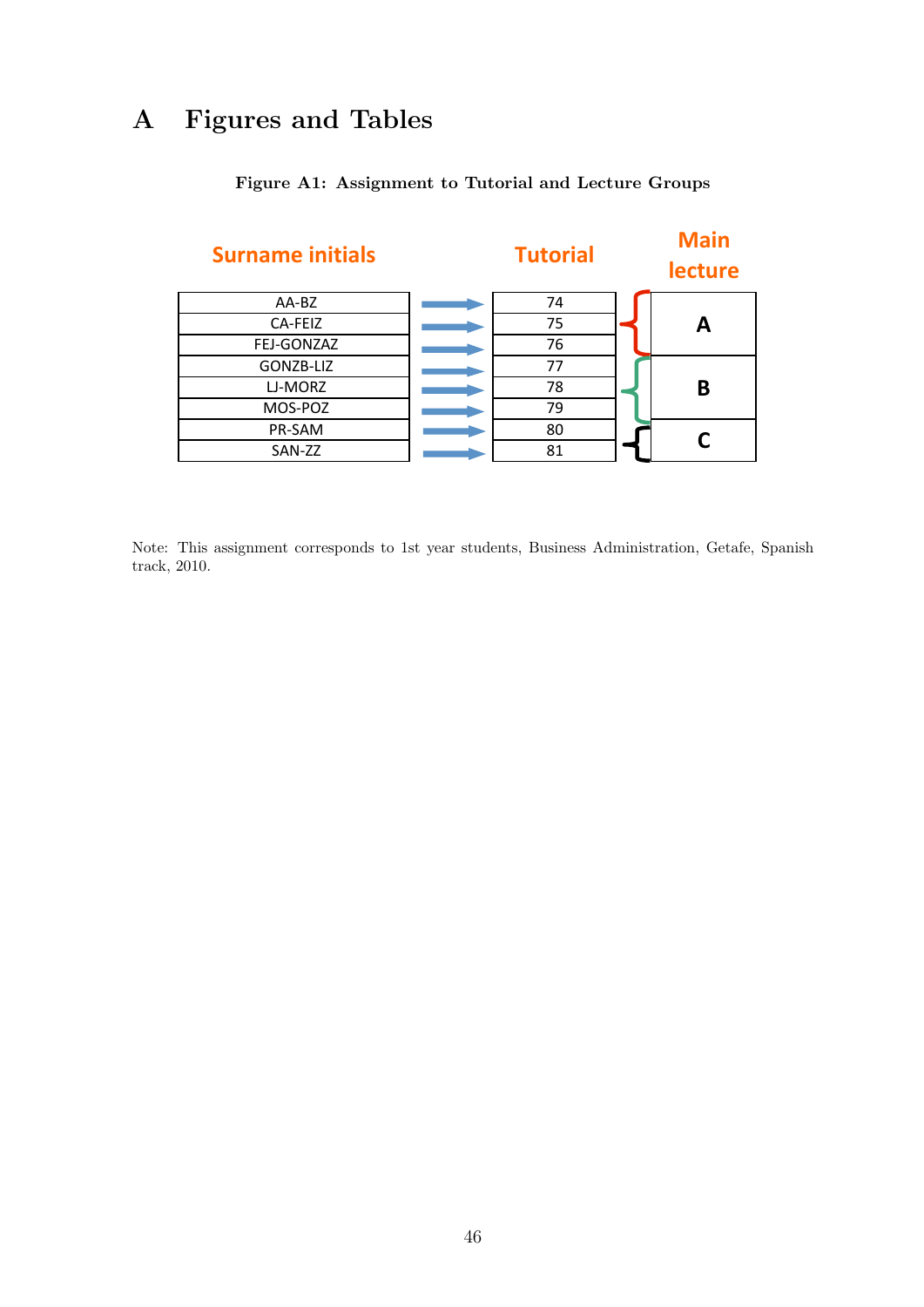<span id="page-46-0"></span>

Figure A2: Entry Grade and 1st Year Grades in College

Note: Grades distribution of entry grades and 1st year grades in college. Both grades lie between 0 and 10, 5 being the passing grade.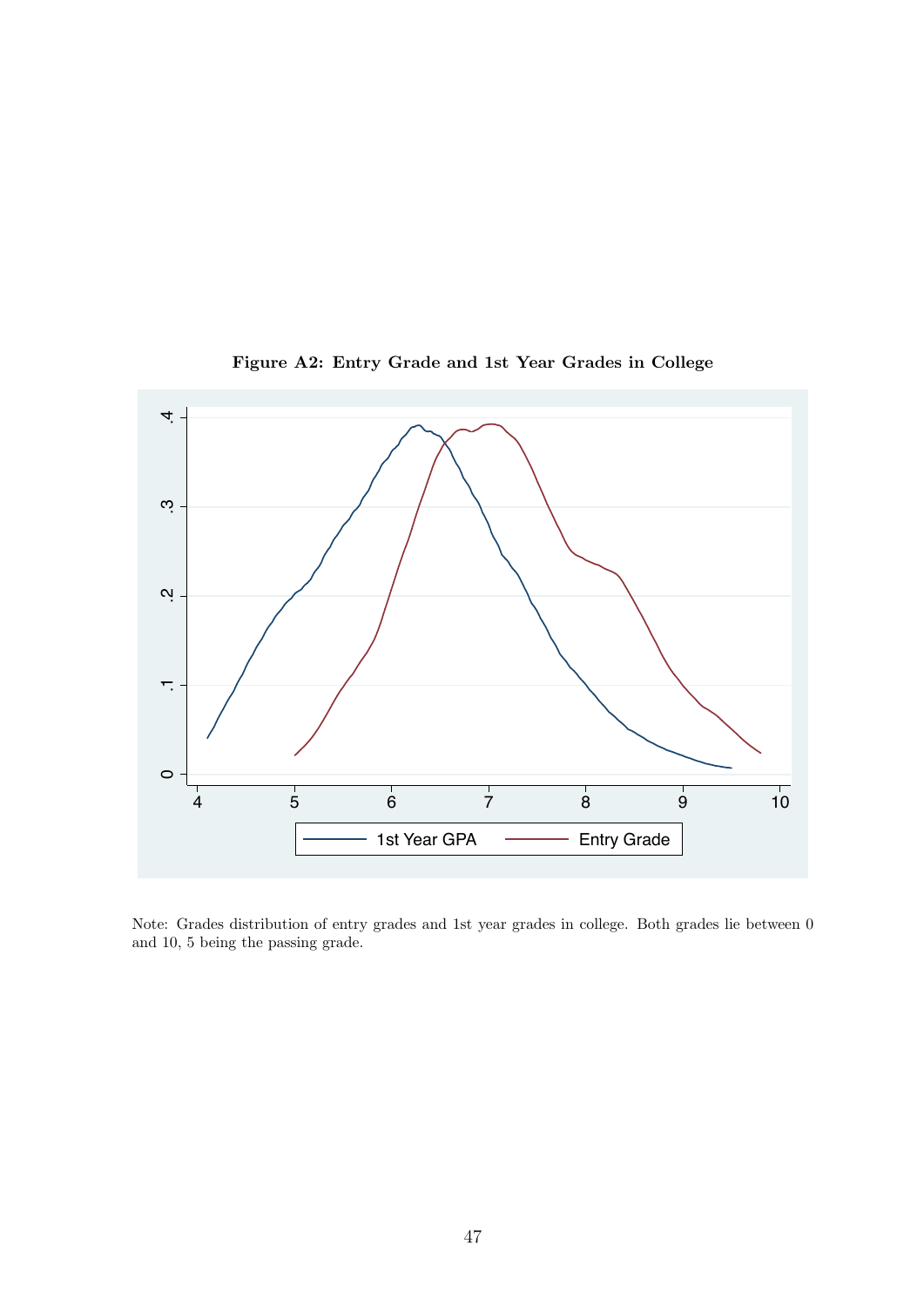<span id="page-47-0"></span>

Figure A3: Share of Individuals who Check the Ranking, by Number of Times

Note: Each bar reflects the proportion of people who check once, twice, three times, up to 8 times or more the relative performance information.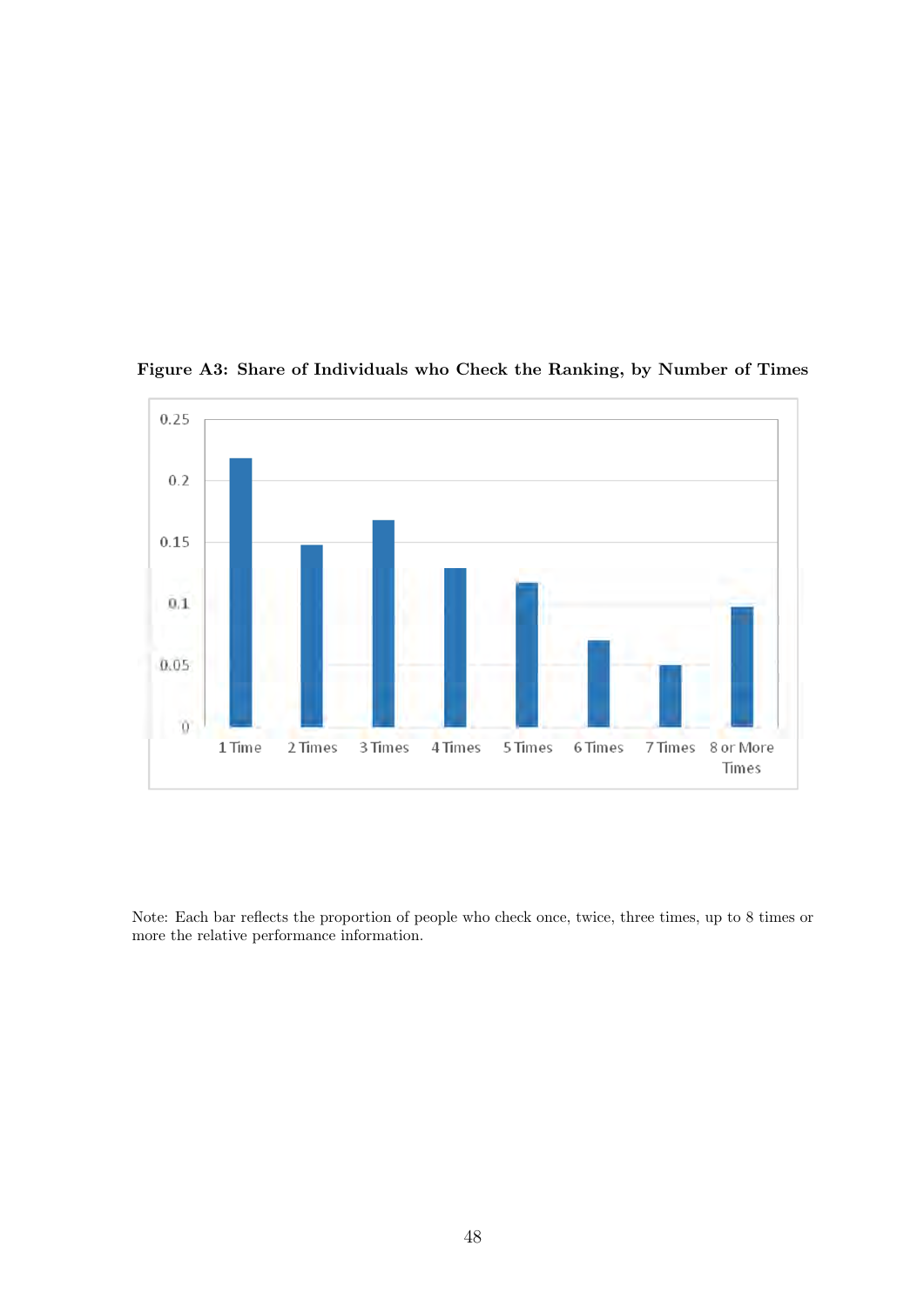<span id="page-48-0"></span>

Figure A4: Share of Individuals who Check the Ranking, across the Three Academic Years

Note: Each bar reflects the proportion of people who checks at least once the relative performance information during one year only, during two years or all three years.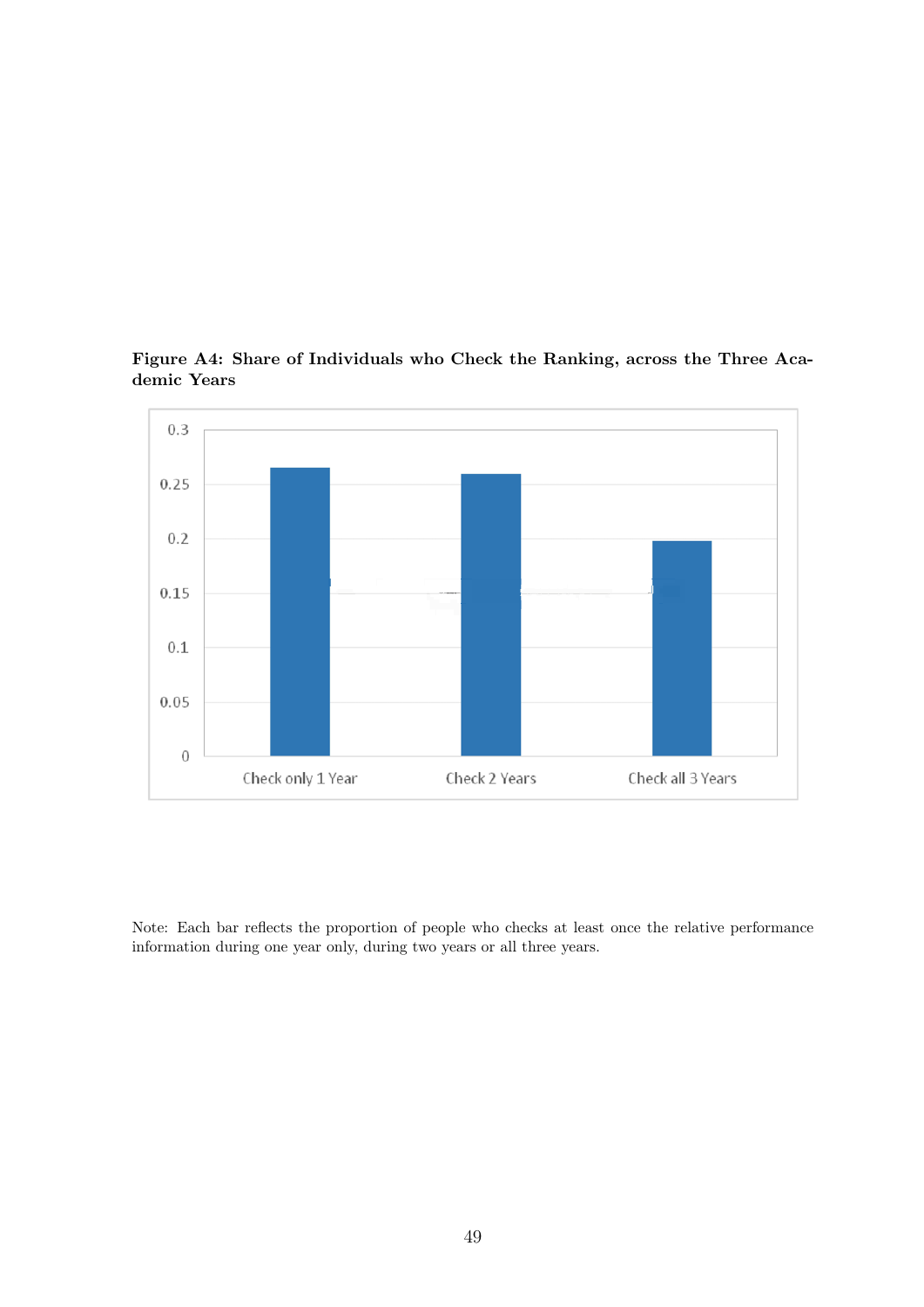<span id="page-49-0"></span>

Figure A5: Share of Individuals who Check the Ranking, by Quartile

Note: Each bar reflects the proportion of people who checks at least once the relative performance information, by Quartile.

<span id="page-49-1"></span>

Figure A6: Information over Time

Note: Each bar reflects the proportion of people who experienced mobility from one term to the next in terms of their decile in the relative distribution. For instance, approximately 45% of individuals were placed in a different decile at the end of the 1st term of their 2nd year relative to their position at the end of the 1st year.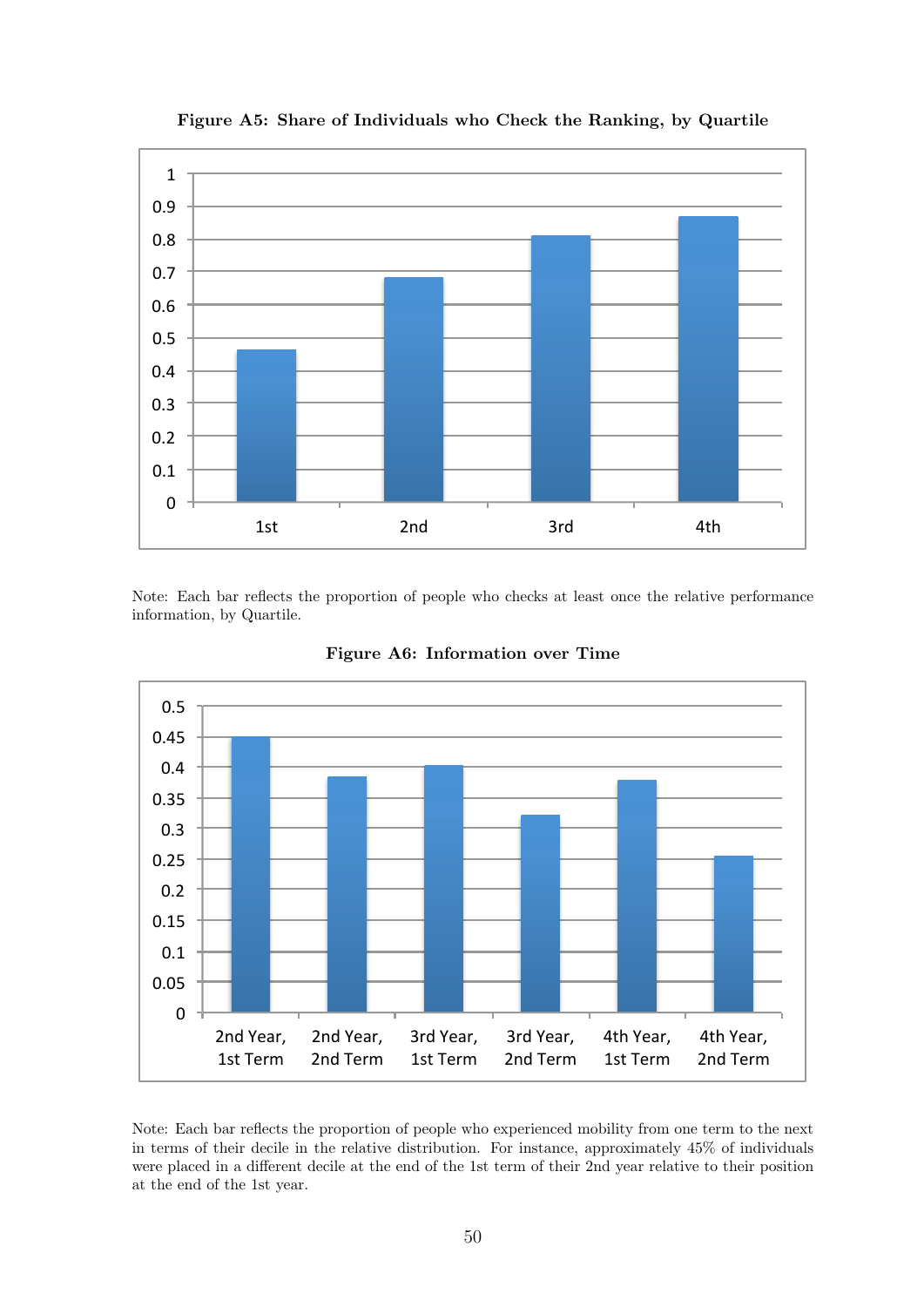<span id="page-50-0"></span>

Figure A7: Grade Distributions of Microeconomic in 2009 and Macroeconomics in 2010

Note: Test score distributions for different courses and groups in 2009 and 2010. All test scores are from the Business Degree, North and South Campuses.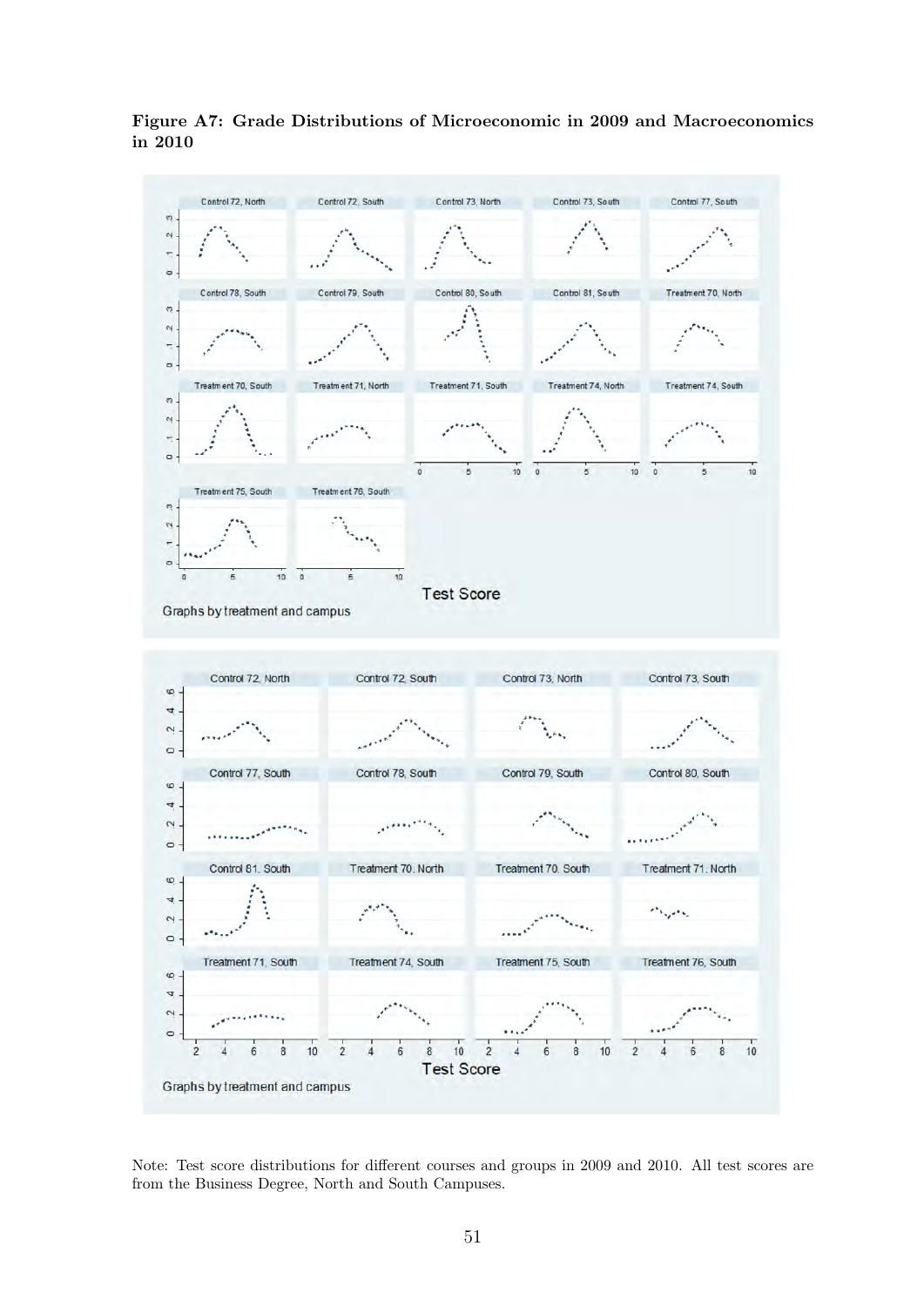<span id="page-51-0"></span>

Figure A8: Grade Distributions of all courses in 2009 and 2010

Note: Test score distributions for different courses and groups in 2009 and 2010. All test scores are from the Business Degree, North and South Campuses.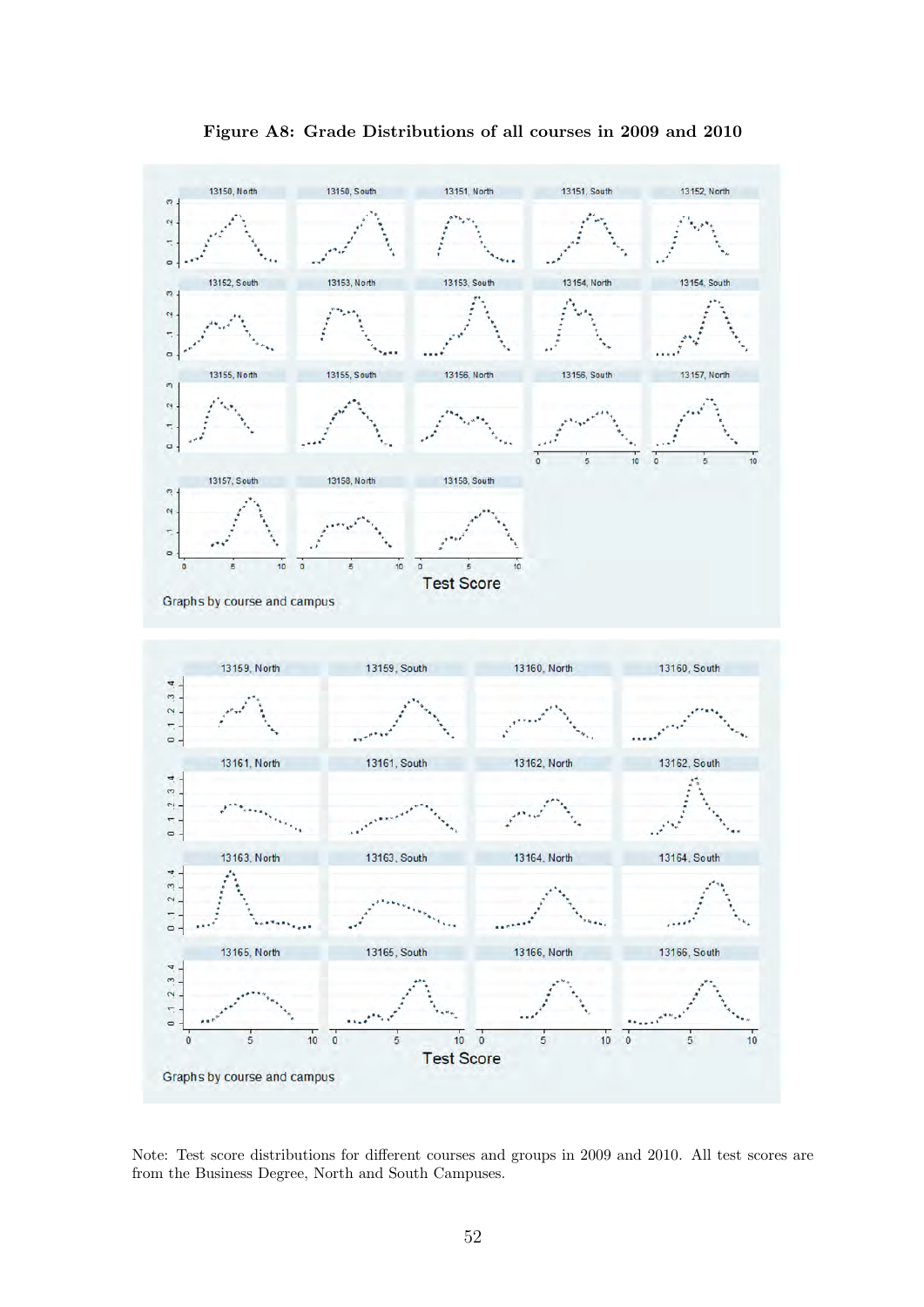

(a) GPA

<span id="page-52-0"></span>

Note: The figure provides information on the Post-Study Probabilities that the treatment affects the different outcome variables reported in Table [3,](#page-42-1) following the methodology proposed by Maniadis et al. (2014). The post-study probability depends on the significance of estimates, the potential strength of the effect  $(\Delta)$ , and the prior probability assigned to this effect. For this calculation we rely on significance levels reported in Table [3,](#page-42-1) column 6. In order to calculate the power of the estimation (1 β), we consider several possible scenarios relative to the potential strength of the effect ( $Δ$ ), measured in standard deviations, and researchers' priors  $(\pi)$ . For instance, the upper figure indicates that, given an initial prior that there is a 20% probability that providing feedback on relative performance increases students GPA by 15% of a standard deviation (and a 80% probability that it has no effect), the post-study probability would be around 82%.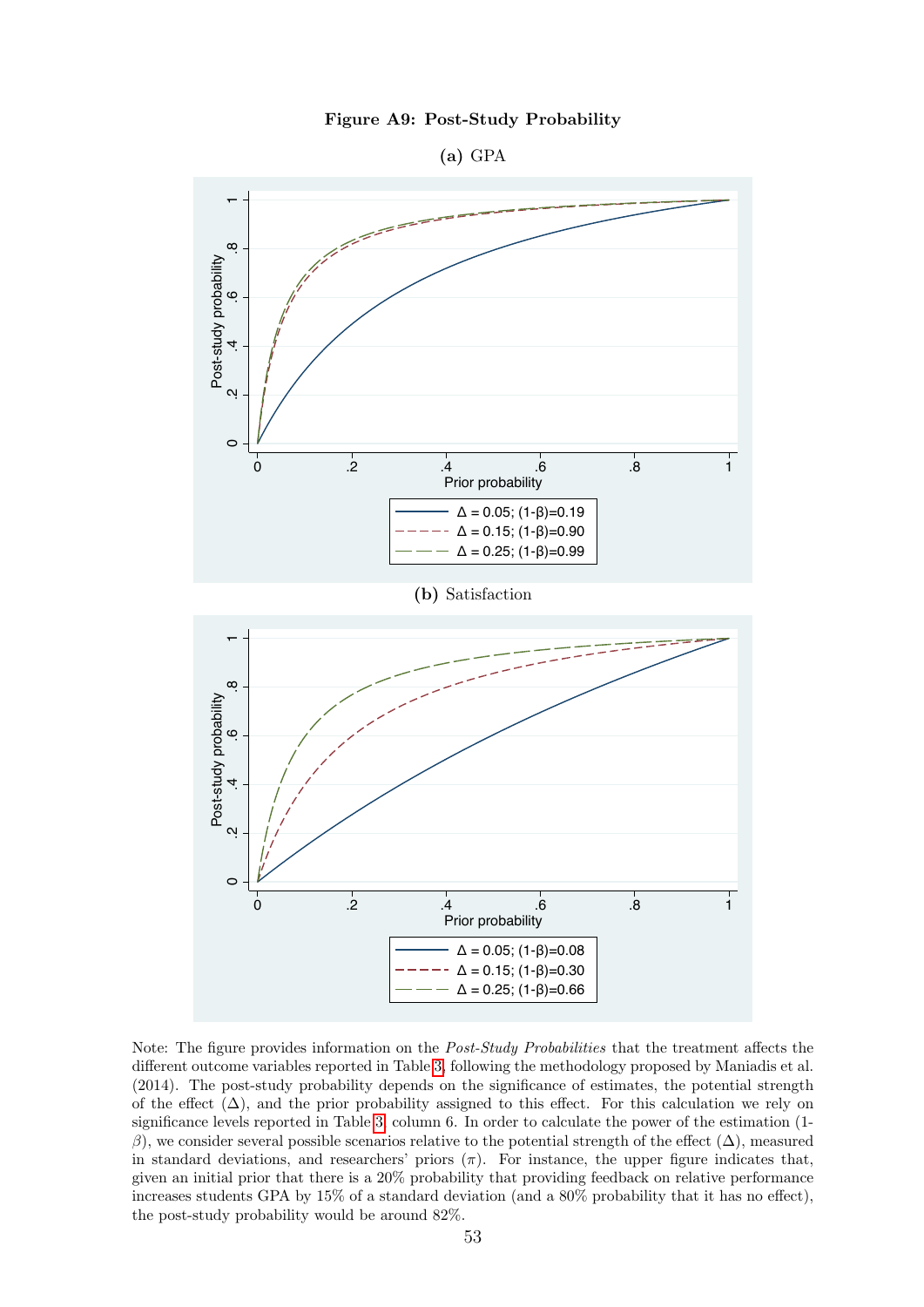<span id="page-53-0"></span>

|                        | Southern Campus   |        | Northern Campus |         |
|------------------------|-------------------|--------|-----------------|---------|
|                        | Treatment Control |        | Treatment       | Control |
| Finance and Accounting | 36(1)             | 59(1)  |                 |         |
| Economics              | 47(1)             | 187(2) |                 |         |
| <b>Business</b>        | 60(1)             | 121(2) | 40(1)           | 35(1)   |
| Law                    | 60(1)             | 132(2) |                 |         |
| Law and Business       | 50(1)             | 49(1)  | 61              |         |

Table A1: Assignment to Treatment

Note: Each cell includes information on the number of students assigned to each group and, in parentheses, on the number of lecture groups.

<span id="page-53-1"></span>Table A2: Expected vs. Actual Relative Performance - Before the Treatment

| Female         | $-0.07$                         |
|----------------|---------------------------------|
| True rank      | $(0.04)$<br>$0.34***$           |
|                | (0.11)                          |
| Entry grade    | $0.11***$                       |
| Constant       | $(0.03)$<br>-0.49 <sup>**</sup> |
|                | (0.21)                          |
| Adj. R-squared | 0.48                            |
| N              | 52                              |

Note: The regression includes information from 52 students who were surveyed at graduation. The dependent variable is the absolute difference between the self-reported position in the ranking and the actual one, normalized between 0 and 1. Robust standard errors in parenthesis.  $*$ :  $p < 0.10$ , \*\* p < 0.05,\*\*\* p < 0.01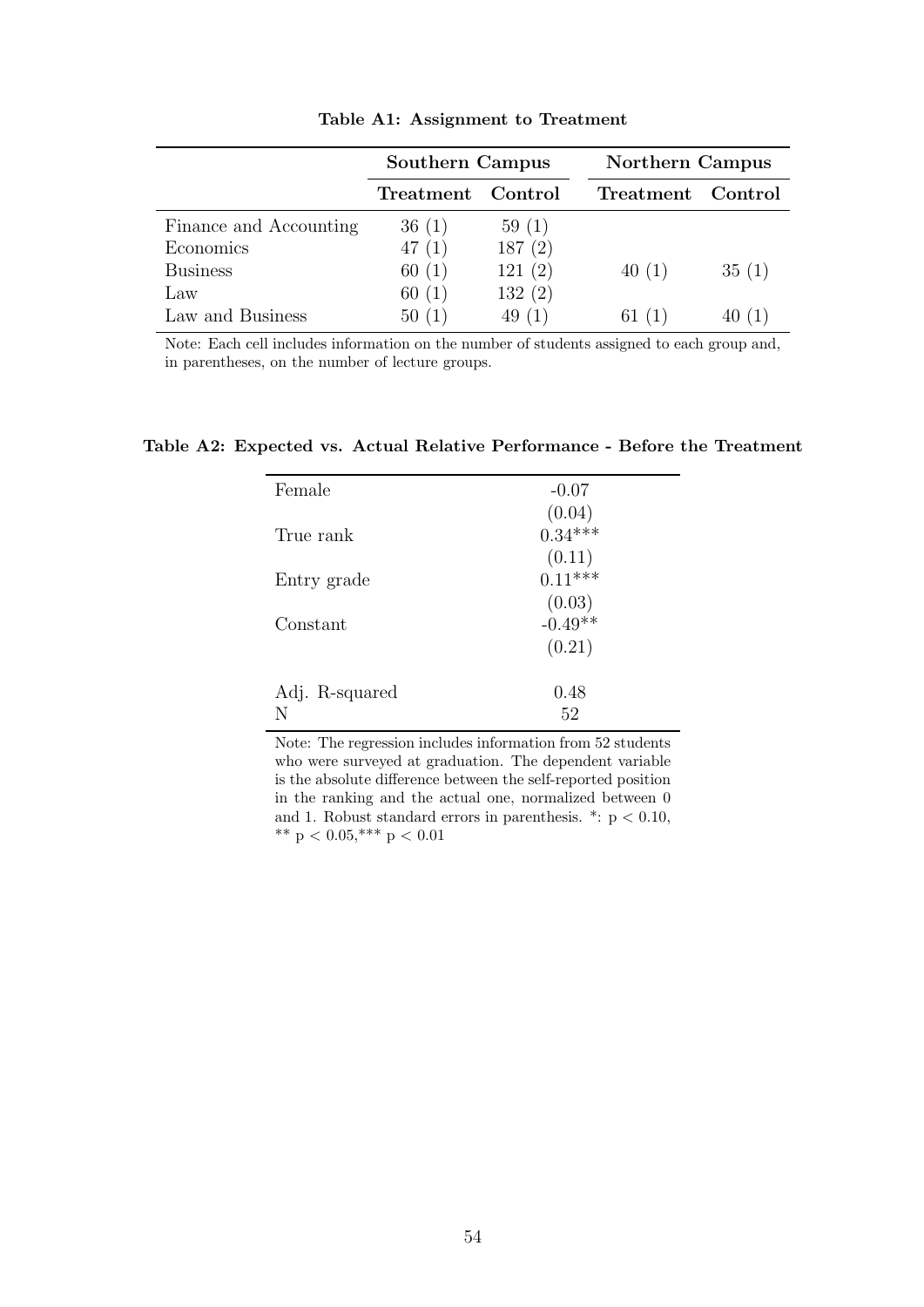|                | 1          | 2         |  |
|----------------|------------|-----------|--|
|                |            |           |  |
| Treatment      | $-0.050**$ | $-0.048*$ |  |
|                | (0.025)    | (0.025)   |  |
| Female         |            | $0.048**$ |  |
|                |            | (0.022)   |  |
| True rank      |            | 0.023     |  |
|                |            | (0.070)   |  |
| Entry grade    |            | $-0.004$  |  |
|                |            | (0.023)   |  |
| Constant       | $0.143***$ | 0.129     |  |
|                | (0.019)    | (0.142)   |  |
| Adj. R-squared | 0.055      | 0.073     |  |
| N              | 93         | 93        |  |

<span id="page-54-0"></span>Table A3: Expected vs. Actual Relative Performance - After the Treatment

Note: The regression includes information from 93 students who were surveyed at graduation. The dependent variable is the absolute difference between the self-reported position in the ranking and the actual one, normalized between 0 and 1. Robust standard errors in parenthesis. \*:  $p < 0.10$ ,  $^{**}$  p  $<$  0.05,  $^{***}$  p  $<$  0.01  $\,$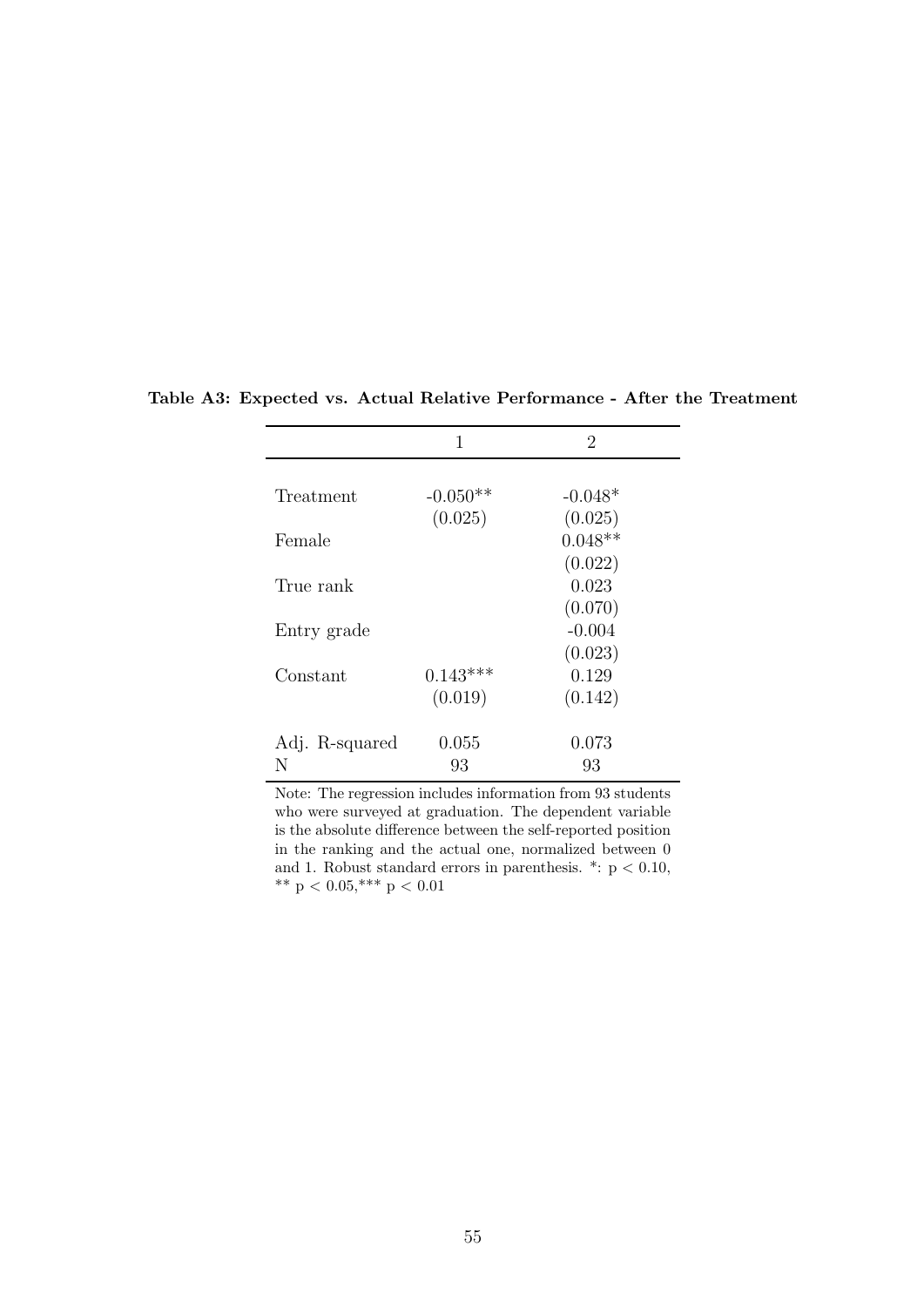<span id="page-55-0"></span>

|             |               | $\mathfrak{D}$ | 3            | 4        |
|-------------|---------------|----------------|--------------|----------|
|             | Regular Exams |                | Retakes      |          |
|             | Exams Passed  | <b>GPA</b>     | Exams Passed | GPA      |
| Second year | $-0.49*$      | $-0.27***$     | 0.26         | $-0.09*$ |
|             | (0.24)        | (0.09)         | (0.17)       | (0.04)   |
| Third year  | 0.18          | 0.00           | 0.07         | $-0.06$  |
|             | (0.29)        | (0.06)         | (0.13)       | (0.04)   |
| Fourth year | 0.37          | 0.04           | 0.03         | $-0.04$  |
|             | (0.31)        | (0.07)         | (0.08)       | (0.05)   |

#### Table A4: Impact on Academic Performance - IV Estimates

Note: Each cell reports the result of a different IV regression on the sample of 966 students that took part in the intervention and for whom there is information available on their predetermined characteristics. The independent variable is a dummy variable that takes value one if the student accessed the information on relative performance, instrumented by being assigned to the treatment. The first two rows provide information for the 2nd academic year, the second two rows for the 3rd academic year, and the last two rows for the fourth academic year. The first two columns report information from exams passed and GPA during the regular period (January and May). Columns (3) and (4) provide information from retakes (June). The dependent variable in columns (1) and (3) is the number of exams passed. The dependent variable in columns (2) and (4) is the GPA. All regressions include a control for academic performance during the first year and degree fixed effects. Standard errors clustered at the lecture group level in parenthesis. \*:  $p < 0.10$ , \*\*  $p < 0.05$ ,\*\*\*  $p <$ 0.01.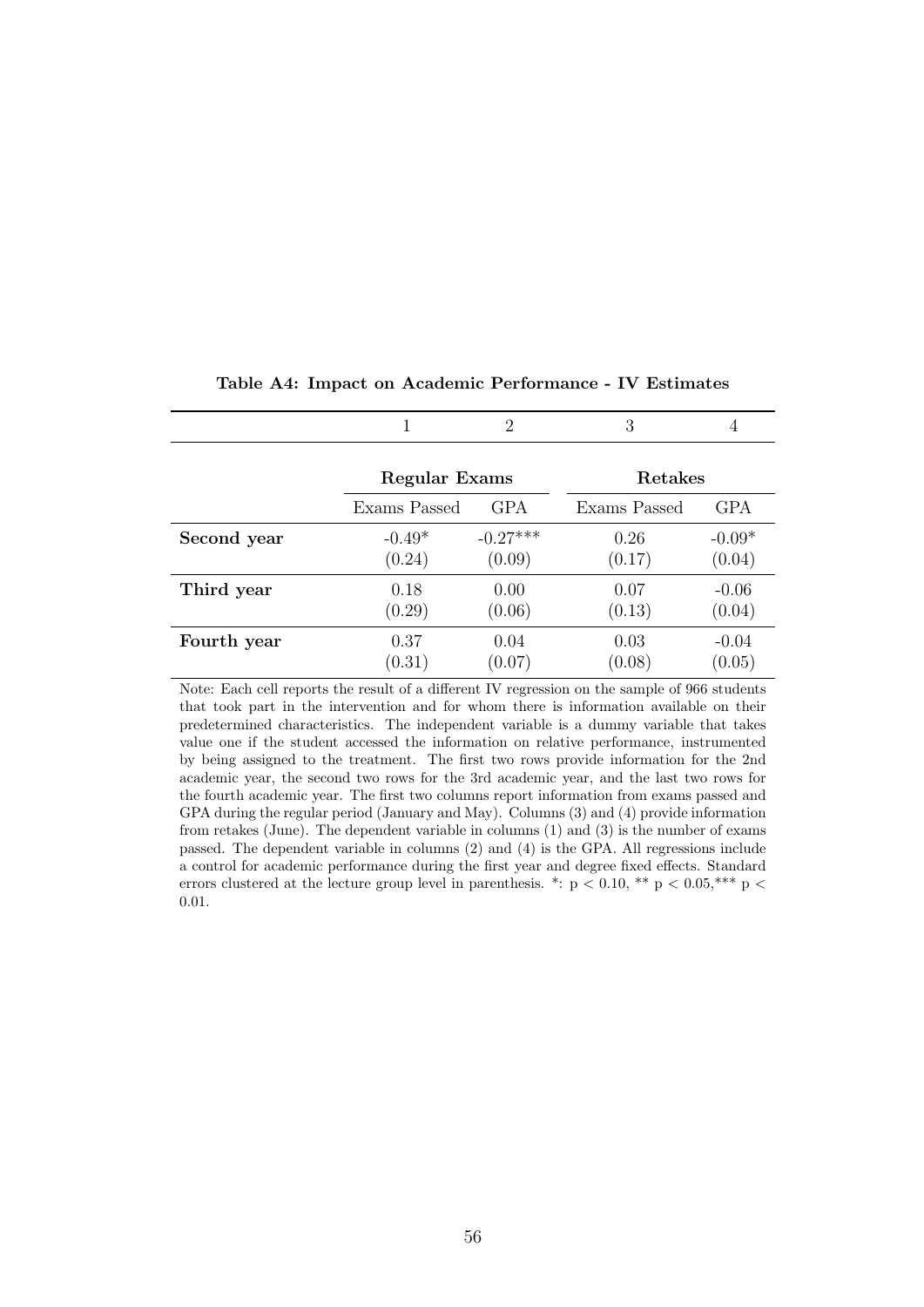<span id="page-56-0"></span>

|                          |      | All           | <b>Treated-Control</b> |      |
|--------------------------|------|---------------|------------------------|------|
| Dependent variables:     |      | Mean St. Dev. | Difference St. Error   |      |
| Grading satisfaction     | 3.15 | 0.82          | 0.12                   | 0.12 |
| Response rate            | 0.29 | 0.20          | $-0.04$                | 0.04 |
| Grading elective courses |      |               |                        |      |

Table A5: Other Outcome Variables: Grading Satisfaction and Grading Elective Courses

Note: Columns 1 and 2 include information on 977 students that took part in the intervention. Grading Satisfaction reports the average satisfaction with the grading, also coded in a scale from 1 (not at all) to 5 (very satisfied). Response rate measures the proportion of students who participated in teaching evaluations in the second term of academic year 2010 in each group. Grading elective courses is a measure of the grades that students obtained in the previous two years in the elective courses selected by the students. Column 3 reports the main estimates from equation [\(4\)](#page-20-0), and each row corresponds to a different regression where the independent variable is a dummy that takes value one if the student was part of the treatment group and the dependent variable is indicated in column 1. Column 4 reports standard errors clustered at the lecture group level. \*:  $p < 0.10$ , \*\*  $p < 0.05$ , \*\*\*  $p < 0.01$ .